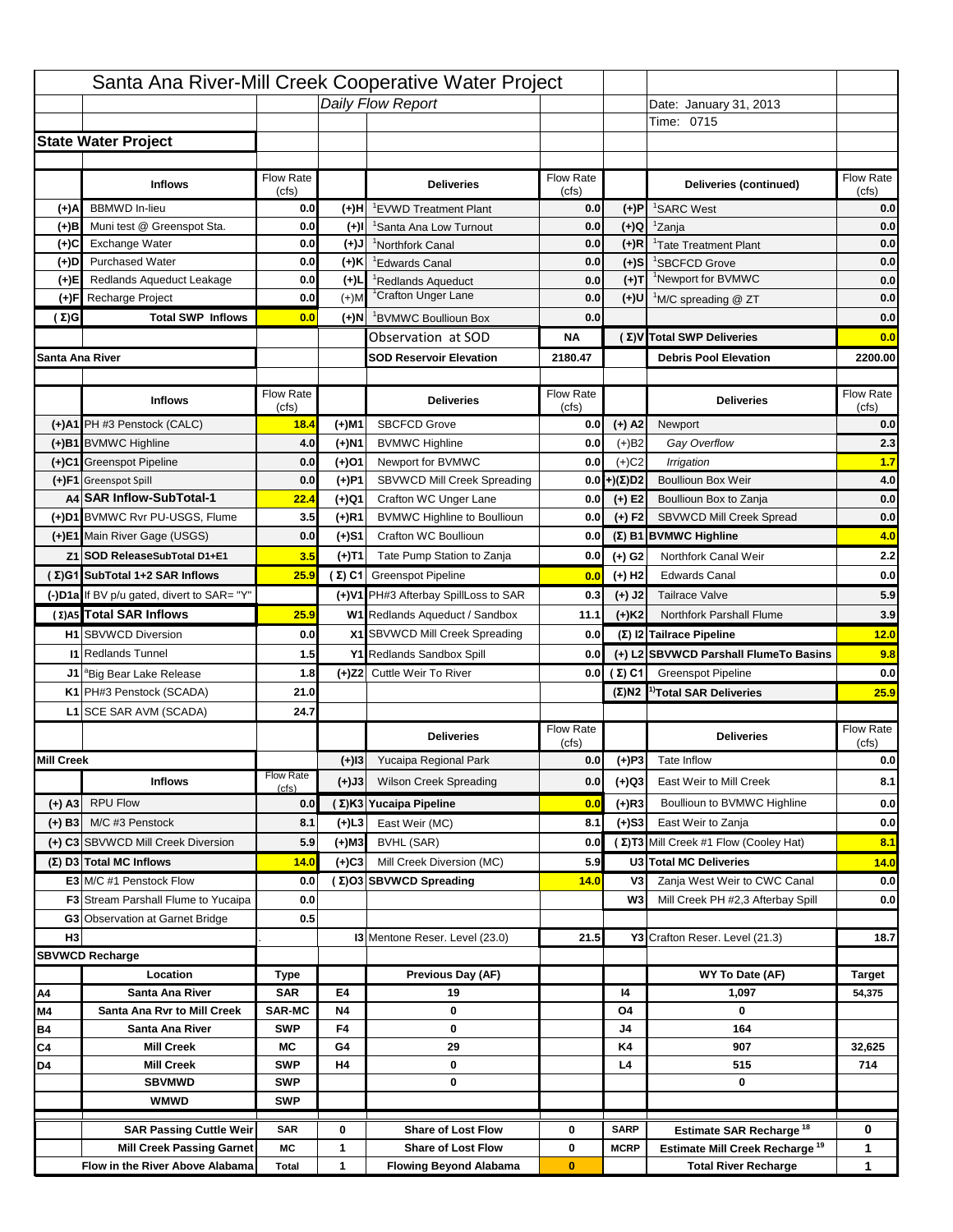|                   |                                            |                             |                 | Santa Ana River-Mill Creek Cooperative Water Project |                           |                      |                                                                                   |                                         |
|-------------------|--------------------------------------------|-----------------------------|-----------------|------------------------------------------------------|---------------------------|----------------------|-----------------------------------------------------------------------------------|-----------------------------------------|
|                   |                                            |                             |                 | Daily Flow Report                                    |                           |                      | Date: January 30, 2013                                                            |                                         |
|                   |                                            |                             |                 |                                                      |                           |                      | Time: 0700                                                                        |                                         |
|                   | <b>State Water Project</b>                 |                             |                 |                                                      |                           |                      |                                                                                   |                                         |
|                   |                                            |                             |                 |                                                      |                           |                      |                                                                                   |                                         |
|                   | <b>Inflows</b>                             | Flow Rate<br>(cfs)          |                 | <b>Deliveries</b>                                    | <b>Flow Rate</b><br>(cfs) |                      | Deliveries (continued)                                                            | Flow Rate<br>(cfs)                      |
| (+)A              | <b>BBMWD</b> In-lieu                       | 0.0                         | (+)H            | 'EVWD Treatment Plant                                | 0.0                       | (+)P                 | <sup>1</sup> SARC West                                                            | 0.0                                     |
| (+)B              | Muni test @ Greenspot Sta.                 | 0.0                         | $(+)$ l         | 'Santa Ana Low Turnout                               | 0.0                       | $(+)Q$               | <sup>1</sup> Zanja                                                                | 0.0                                     |
| (+)C              | Exchange Water                             | 0.0                         | $(L(+)$         | <sup>1</sup> Northfork Canal                         | 0.0                       | $(+)R$               | <sup>1</sup> Tate Treatment Plant                                                 | 0.0                                     |
| (+)D              | <b>Purchased Water</b>                     | 0.0                         | (+)K            | <sup>1</sup> Edwards Canal                           | 0.0                       | $(+)$ S              | <sup>1</sup> SBCFCD Grove                                                         | 0.0                                     |
| (+)E              | Redlands Aqueduct Leakage                  | 0.0                         | $(+)1$          | <sup>1</sup> Redlands Aqueduct                       | 0.0                       | $(+)T$               | <sup>1</sup> Newport for BVMWC                                                    | 0.0                                     |
| (+)F              | Recharge Project                           | 0.0                         | $(+)$ M         | <sup>1</sup> Crafton Unger Lane                      | 0.0                       | $(+)$ U              | <sup>1</sup> M/C spreading @ ZT                                                   | 0.0                                     |
| (Σ)G              | <b>Total SWP Inflows</b>                   | 0.0                         | (+)N            | <sup>1</sup> BVMWC Boullioun Box                     | 0.0                       |                      |                                                                                   | 0.0                                     |
|                   |                                            |                             |                 | Observation at SOD                                   | ΝA                        |                      | (Σ) V Total SWP Deliveries                                                        | 0.0                                     |
| Santa Ana River   |                                            |                             |                 | <b>SOD Reservoir Elevation</b>                       | ΝA                        |                      | <b>Debris Pool Elevation</b>                                                      | 2200.00                                 |
|                   |                                            |                             |                 |                                                      |                           |                      |                                                                                   |                                         |
|                   | <b>Inflows</b>                             | Flow Rate<br>(cfs)          |                 | <b>Deliveries</b>                                    | Flow Rate<br>(cfs)        |                      | <b>Deliveries</b>                                                                 | Flow Rate<br>(cfs)                      |
|                   | (+)A1 PH #3 Penstock (CALC)                | 17.5                        | (+)M1           | <b>SBCFCD Grove</b>                                  | 0.0                       | $(+)$ A2             | Newport                                                                           | 0.0                                     |
|                   | (+)B1 BVMWC Highline                       | 4.0                         | (+)N1           | <b>BVMWC Highline</b>                                | 0.0                       | $(+)B2$              | Gay Overflow                                                                      | 2.8                                     |
|                   | (+)C1 Greenspot Pipeline                   | 0.0                         | (+)01           | Newport for BVMWC                                    | 0.0                       | $(+)$ C <sub>2</sub> | Irrigation                                                                        | 1.2                                     |
|                   | (+)F1 Greenspot Spill                      | 0.3                         | (+)P1           | SBVWCD Mill Creek Spreading                          | 0.0                       | (+)(Σ)D2             | <b>Boullioun Box Weir</b>                                                         | 4.0                                     |
|                   | A4 SAR Inflow-SubTotal-1                   | 21.8                        | (+)Q1           | Crafton WC Unger Lane                                | 0.0                       | $(+) E2$             | Boullioun Box to Zanja                                                            | 0.0                                     |
|                   | (+)D1 BVMWC Rvr PU-USGS, Flume             | 3.5                         | $(+)$ R1        | <b>BVMWC Highline to Boullioun</b>                   | 0.0                       | $(+) F2$             | SBVWCD Mill Creek Spread                                                          | 0.0                                     |
|                   | (+)E1 Main River Gage (USGS)               | 0.0                         | (+)S1           | Crafton WC Boullioun                                 | 0.0                       |                      | $(\Sigma)$ B1 BVMWC Highline                                                      | 4.0                                     |
|                   | Z1 SOD ReleaseSubTotal D1+E1               | 3.5                         | (+)T1           | Tate Pump Station to Zanja                           | 0.0                       | (+) G2               | Northfork Canal Weir                                                              | 2.6                                     |
|                   | (Σ)G1 SubTotal 1+2 SAR Inflows             | 25.3                        |                 | (Σ) C1 Greenspot Pipeline                            | 0.0                       | $(+)$ H <sub>2</sub> | <b>Edwards Canal</b>                                                              | 0.0                                     |
|                   | (-)D1a If BV p/u gated, divert to SAR= "Y" |                             |                 | (+)V1 PH#3 Afterbay SpillLoss to SAR                 | 0.0                       | $(+)$ J2             | <b>Tailrace Valve</b>                                                             | 6.0                                     |
|                   | (Σ) A5 Total SAR Inflows                   | 25.3                        |                 | W1 Redlands Aqueduct / Sandbox                       |                           |                      | <b>Northfork Parshall Flume</b>                                                   |                                         |
|                   |                                            |                             |                 |                                                      | 10.4                      | $(+)$ K <sub>2</sub> |                                                                                   | 3.8                                     |
|                   |                                            |                             |                 |                                                      |                           |                      |                                                                                   |                                         |
|                   | <b>H1</b> SBVWCD Diversion                 | 0.0                         |                 | X1 SBVWCD Mill Creek Spreading                       | 0.0                       |                      | (Σ) I2 Tailrace Pipeline                                                          | 12.4                                    |
|                   | <b>11 Redlands Tunnel</b>                  | 1.5                         |                 | Y1 Redlands Sandbox Spill                            | 0.0                       |                      | (+) L2 SBVWCD Parshall FlumeTo Basins                                             |                                         |
|                   | J1 <sup>a</sup> Big Bear Lake Release      | 1.8                         |                 | (+)Z2 Cuttle Weir To River                           |                           | 0.0 $(\Sigma)$ C1    | <b>Greenspot Pipeline</b>                                                         |                                         |
|                   | K1 PH#3 Penstock (SCADA)                   | 20.3                        |                 |                                                      |                           |                      | $(\Sigma)$ N2 <sup>1</sup> Total SAR Deliveries                                   |                                         |
|                   | L1 SCE SAR AVM (SCADA)                     | 24.6                        |                 |                                                      |                           |                      |                                                                                   |                                         |
|                   |                                            |                             |                 | <b>Deliveries</b>                                    | <b>Flow Rate</b>          |                      | <b>Deliveries</b>                                                                 | Flow Rate                               |
| <b>Mill Creek</b> |                                            |                             | $(+)$ 13        | Yucaipa Regional Park                                | (cfs)<br>0.0              |                      | Tate Inflow                                                                       | (cfs)                                   |
|                   |                                            | <b>Flow Rate</b>            |                 |                                                      |                           | $(+)P3$              | East Weir to Mill Creek                                                           |                                         |
|                   | <b>Inflows</b>                             | (cfs)                       | (+)J3           | <b>Wilson Creek Spreading</b>                        | 0.0                       | (+)Q3                |                                                                                   |                                         |
| $(+)$ A3          | <b>RPU Flow</b>                            | 0.0                         |                 | (Σ)K3 Yucaipa Pipeline                               | 0.0                       | $(+)$ R3             | Boullioun to BVMWC Highline                                                       | 9.8<br>0.0<br>25.3<br>0.0<br>0.0<br>0.0 |
| $(+)$ B3          | M/C #3 Penstock                            | 0.0                         | $(+)$ L3        | East Weir (MC)                                       | 0.0                       | $(+)$ S3             | East Weir to Zanja                                                                | 0.0                                     |
|                   | (+) C3 SBVWCD Mill Creek Diversion         | 15.0                        | (+)M3           | BVHL (SAR)                                           | 0.0                       |                      | (Σ) T3 Mill Creek #1 Flow (Cooley Hat)                                            | 0.0                                     |
|                   | (Σ) D3 Total MC Inflows                    | 15.0                        | $(+)C3$         | Mill Creek Diversion (MC)                            | 15.0                      |                      | U3 Total MC Deliveries                                                            | 15.0                                    |
|                   | E3 M/C #1 Penstock Flow                    | 0.0                         |                 | (Σ)O3 SBVWCD Spreading                               | 15.0                      | V3                   | Zanja West Weir to CWC Canal                                                      | 0.0                                     |
|                   | <b>F3</b> Stream Parshall Flume to Yucaipa | 0.0                         |                 |                                                      |                           | W <sub>3</sub>       | Mill Creek PH #2,3 Afterbay Spill                                                 | 0.0                                     |
|                   | G3 Observation at Garnet Bridge            | 0.5                         |                 |                                                      |                           |                      |                                                                                   |                                         |
| H <sub>3</sub>    |                                            |                             |                 | 13 Mentone Reser. Level (23.0)                       | 21.6                      |                      | Y3 Crafton Reser. Level (21.3)                                                    | 16.4                                    |
|                   | <b>SBVWCD Recharge</b>                     |                             |                 |                                                      |                           |                      |                                                                                   |                                         |
|                   | Location                                   | Type                        |                 | Previous Day (AF)                                    |                           |                      | WY To Date (AF)                                                                   | Target                                  |
| Α4                | Santa Ana River                            | <b>SAR</b>                  | E4              | 20                                                   |                           | 14                   | 1,078<br>0                                                                        | 54,375                                  |
| M4                | Santa Ana Rvr to Mill Creek                | <b>SAR-MC</b><br><b>SWP</b> | <b>N4</b><br>F4 | 0<br>0                                               |                           | O4<br>J4             | 164                                                                               |                                         |
| Β4<br>C4          | Santa Ana River<br><b>Mill Creek</b>       | МC                          | G4              | 30                                                   |                           | K4                   | 878                                                                               | 32,625                                  |
| D4                | <b>Mill Creek</b>                          | <b>SWP</b>                  | H4              | 0                                                    |                           | L4                   | 515                                                                               | 714                                     |
|                   | <b>SBVMWD</b>                              | <b>SWP</b>                  |                 | 0                                                    |                           |                      | 0                                                                                 |                                         |
|                   | <b>WMWD</b>                                | <b>SWP</b>                  |                 |                                                      |                           |                      |                                                                                   |                                         |
|                   | <b>SAR Passing Cuttle Weir</b>             | <b>SAR</b>                  | 0               | <b>Share of Lost Flow</b>                            | 0                         | <b>SARP</b>          |                                                                                   | 0                                       |
|                   | <b>Mill Creek Passing Garnet</b>           | МC                          | 1               | <b>Share of Lost Flow</b>                            | 0                         | <b>MCRP</b>          | Estimate SAR Recharge <sup>18</sup><br>Estimate Mill Creek Recharge <sup>19</sup> | 1                                       |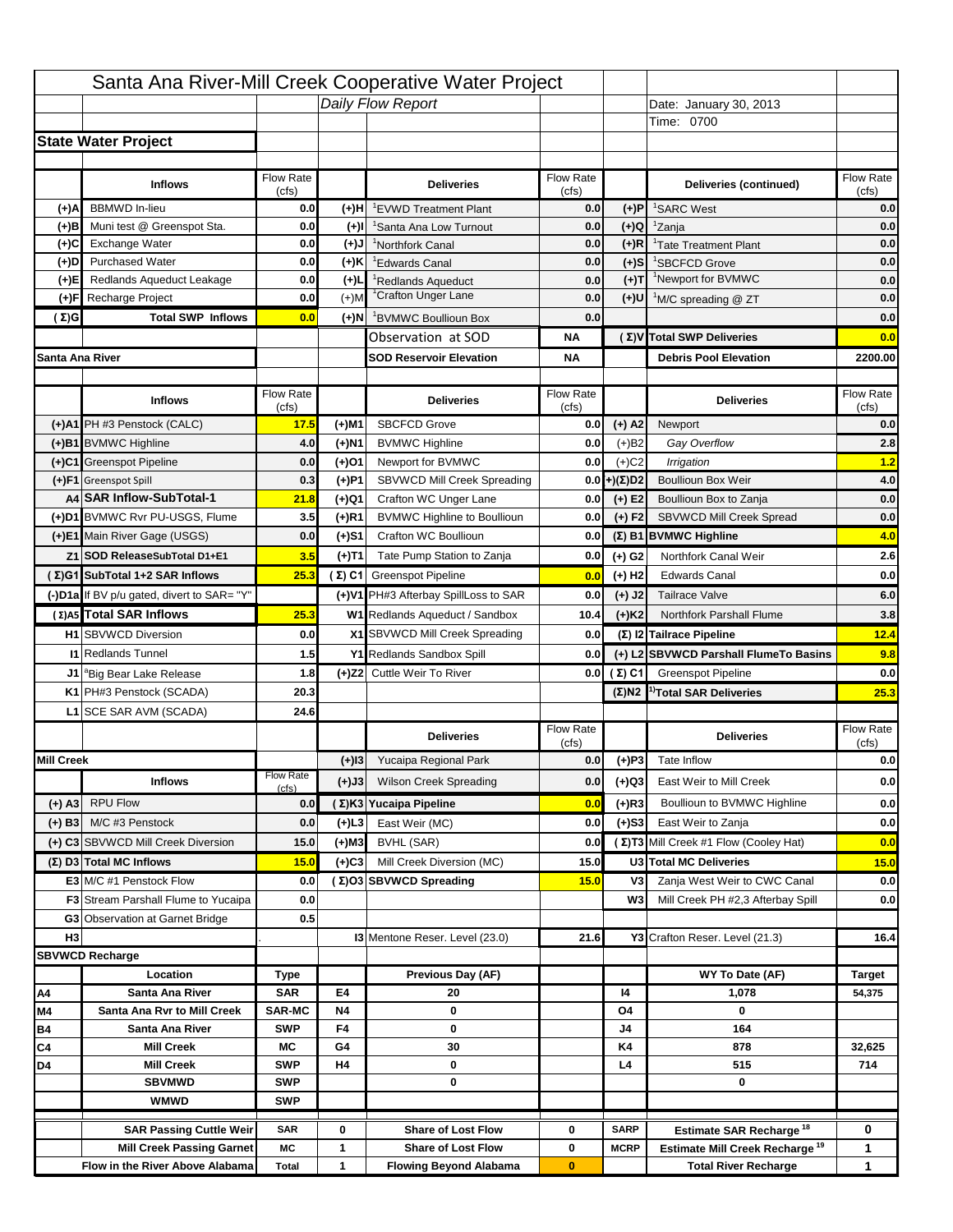|                   |                                                   |                  |                   | Santa Ana River-Mill Creek Cooperative Water Project        |                  |                      |                                                    |                                                         |
|-------------------|---------------------------------------------------|------------------|-------------------|-------------------------------------------------------------|------------------|----------------------|----------------------------------------------------|---------------------------------------------------------|
|                   |                                                   |                  |                   | Daily Flow Report                                           |                  |                      | Date: January 29, 2013                             |                                                         |
|                   |                                                   |                  |                   |                                                             |                  |                      | Time: 0730                                         |                                                         |
|                   | <b>State Water Project</b>                        |                  |                   |                                                             |                  |                      |                                                    |                                                         |
|                   |                                                   |                  |                   |                                                             |                  |                      |                                                    |                                                         |
|                   | <b>Inflows</b>                                    | Flow Rate        |                   | <b>Deliveries</b>                                           | <b>Flow Rate</b> |                      | Deliveries (continued)                             | Flow Rate                                               |
| (+)A              | <b>BBMWD</b> In-lieu                              | (cfs)<br>0.0     | (+)H              | 'EVWD Treatment Plant                                       | (cfs)<br>0.0     | (+)P                 | <sup>1</sup> SARC West                             | (cfs)<br>0.0                                            |
| (+)B              | Muni test @ Greenspot Sta.                        | 0.0              | $(+)$ l           | <sup>1</sup> Santa Ana Low Turnout                          | 0.0              | $(+)Q$               | <sup>1</sup> Zanja                                 | 0.0                                                     |
| (+)C              | Exchange Water                                    | 0.0              | $(L(+)$           | <sup>1</sup> Northfork Canal                                | 0.0              | $(+)R$               | <sup>1</sup> Tate Treatment Plant                  | 0.0                                                     |
| (+)D              | <b>Purchased Water</b>                            | 0.0              | (+)K              | <sup>1</sup> Edwards Canal                                  | 0.0              | $(+)$ S              | <sup>1</sup> SBCFCD Grove                          | 0.0                                                     |
| (+)E              | Redlands Aqueduct Leakage                         | 0.0              | $(+)1$            | <sup>1</sup> Redlands Aqueduct                              | 0.0              | $(+)T$               | <sup>1</sup> Newport for BVMWC                     | 0.0                                                     |
| (+)F              | Recharge Project                                  | 0.0              | $(+)$ M           | <sup>1</sup> Crafton Unger Lane                             | 0.0              | $(+)$ U              | <sup>1</sup> M/C spreading @ ZT                    | 0.0                                                     |
| (Σ)G              | <b>Total SWP Inflows</b>                          | 0.0              | (+)N              | <sup>1</sup> BVMWC Boullioun Box                            | 0.0              |                      |                                                    | 0.0                                                     |
|                   |                                                   |                  |                   | Observation at SOD                                          | ΝA               |                      | (Σ) V Total SWP Deliveries                         | 0.0                                                     |
| Santa Ana River   |                                                   |                  |                   | <b>SOD Reservoir Elevation</b>                              | ΝA               |                      | <b>Debris Pool Elevation</b>                       | 2200.00                                                 |
|                   |                                                   |                  |                   |                                                             |                  |                      |                                                    |                                                         |
|                   | <b>Inflows</b>                                    | Flow Rate        |                   | <b>Deliveries</b>                                           | Flow Rate        |                      | <b>Deliveries</b>                                  | Flow Rate                                               |
|                   |                                                   | (cfs)            |                   |                                                             | (cfs)            |                      |                                                    | (cfs)                                                   |
|                   | (+)A1 PH #3 Penstock (CALC)                       | 20.3             | (+)M1             | <b>SBCFCD Grove</b>                                         | 0.0              | $(+)$ A2             | Newport                                            | 0.0                                                     |
|                   | (+)B1 BVMWC Highline                              | 0.0              | (+)N1             | <b>BVMWC Highline</b>                                       | 0.0              | $(+)B2$              | Gay Overflow                                       | 0.0                                                     |
|                   | (+)C1 Greenspot Pipeline                          | 0.0              | (+)01             | Newport for BVMWC                                           | 0.0              | $(+)$ C <sub>2</sub> | Irrigation                                         | 0.0                                                     |
|                   | (+)F1 Greenspot Spill<br>A4 SAR Inflow-SubTotal-1 | 0.4              | (+)P1             | SBVWCD Mill Creek Spreading                                 | 0.0              | (+)(Σ)D2             | <b>Boullioun Box Weir</b>                          | 0.0                                                     |
|                   | (+)D1 BVMWC Rvr PU-USGS, Flume                    | 20.7<br>3.0      | (+)Q1<br>$(+)$ R1 | Crafton WC Unger Lane<br><b>BVMWC Highline to Boullioun</b> | 0.0<br>0.0       | $(+) E2$<br>$(+) F2$ | Boullioun Box to Zanja<br>SBVWCD Mill Creek Spread | 0.0<br>0.0                                              |
|                   | (+)E1 Main River Gage (USGS)                      | 0.0              |                   | Crafton WC Boullioun                                        | 0.0              |                      |                                                    | 0.0                                                     |
|                   |                                                   |                  | (+)S1             |                                                             |                  |                      | $(\Sigma)$ B1 BVMWC Highline                       |                                                         |
|                   | Z1 SOD ReleaseSubTotal D1+E1                      | 3.0              | (+)T1             | Tate Pump Station to Zanja                                  | 0.0              | (+) G2               | Northfork Canal Weir                               | 2.1                                                     |
|                   | (Σ)G1 SubTotal 1+2 SAR Inflows                    | 23.7             |                   | (Σ) C1 Greenspot Pipeline                                   | 0.0              | $(+)$ H <sub>2</sub> | <b>Edwards Canal</b>                               | 0.0                                                     |
|                   | (-)D1a If BV p/u gated, divert to SAR= "Y"        |                  |                   | (+)V1 PH#3 Afterbay SpillLoss to SAR                        | 0.0              | $(+)$ J2             | <b>Tailrace Valve</b>                              | 9.9                                                     |
|                   | (Σ) A5 Total SAR Inflows                          | 23.7             |                   | W1 Redlands Aqueduct / Sandbox                              | 9.3              | $(+)$ K <sub>2</sub> | <b>Northfork Parshall Flume</b>                    | 3.9                                                     |
|                   |                                                   |                  |                   |                                                             |                  |                      |                                                    |                                                         |
|                   | <b>H1</b> SBVWCD Diversion                        | 0.0              |                   | X1 SBVWCD Mill Creek Spreading                              | 0.0              |                      | (Σ) I2 Tailrace Pipeline                           |                                                         |
|                   | <b>11 Redlands Tunnel</b>                         | 1.5              |                   | Y1 Redlands Sandbox Spill                                   | 0.0              |                      | (+) L2 SBVWCD Parshall FlumeTo Basins              |                                                         |
|                   | J1 <sup>a</sup> Big Bear Lake Release             | 1.8              |                   | (+)Z2 Cuttle Weir To River                                  |                  | 0.0 $(\Sigma)$ C1    | <b>Greenspot Pipeline</b>                          |                                                         |
|                   | K1 PH#3 Penstock (SCADA)                          | 22.4             |                   |                                                             |                  |                      | $(\Sigma)$ N2 <sup>1</sup> Total SAR Deliveries    |                                                         |
|                   | L1 SCE SAR AVM (SCADA)                            | 24.5             |                   |                                                             |                  |                      |                                                    |                                                         |
|                   |                                                   |                  |                   | <b>Deliveries</b>                                           | <b>Flow Rate</b> |                      | <b>Deliveries</b>                                  | Flow Rate                                               |
|                   |                                                   |                  |                   |                                                             | (cfs)            |                      |                                                    | (cfs)                                                   |
| <b>Mill Creek</b> |                                                   | <b>Flow Rate</b> | $(+)$ 13          | Yucaipa Regional Park                                       | 0.0              | $(+)P3$              | Tate Inflow                                        |                                                         |
|                   | <b>Inflows</b>                                    | (cfs)            | (+)J3             | <b>Wilson Creek Spreading</b>                               | 0.0              | (+)Q3                | East Weir to Mill Creek                            |                                                         |
| (+) A3            | <b>RPU Flow</b>                                   | 0.0              |                   | (Σ)K3 Yucaipa Pipeline                                      | 0.0              | $(+)$ R3             | Boullioun to BVMWC Highline                        |                                                         |
| $(+)$ B3          | M/C #3 Penstock                                   | 0.0              | $(+)$ L3          | East Weir (MC)                                              | 0.0              | $(+)$ S3             | East Weir to Zanja                                 | 15.9<br>13.8<br>0.0<br>23.7<br>0.0<br>0.0<br>0.0<br>0.0 |
|                   | (+) C3 SBVWCD Mill Creek Diversion                | 15.0             | (+)M3             | BVHL (SAR)                                                  | 0.0              |                      | (Σ) T3 Mill Creek #1 Flow (Cooley Hat)             | 0.0                                                     |
|                   | (Σ) D3 Total MC Inflows                           | 15.0             | $(+)C3$           | Mill Creek Diversion (MC)                                   | 15.0             |                      | U3 Total MC Deliveries                             | 15.0                                                    |
|                   | E3 M/C #1 Penstock Flow                           | 0.0              |                   | (Σ)O3 SBVWCD Spreading                                      | 15.0             | V3                   | Zanja West Weir to CWC Canal                       |                                                         |
|                   | <b>F3</b> Stream Parshall Flume to Yucaipa        | 0.0              |                   |                                                             |                  | W <sub>3</sub>       | Mill Creek PH #2,3 Afterbay Spill                  |                                                         |
|                   | G3 Observation at Garnet Bridge                   | 0.5              |                   |                                                             |                  |                      |                                                    | 0.0<br>0.0                                              |
| H <sub>3</sub>    |                                                   |                  |                   | 13 Mentone Reser. Level (23.0)                              | 21.0             |                      | Y3 Crafton Reser. Level (21.3)                     | 16.0                                                    |
|                   | <b>SBVWCD Recharge</b>                            |                  |                   |                                                             |                  |                      |                                                    |                                                         |
|                   | Location                                          | Type             |                   | Previous Day (AF)                                           |                  |                      | WY To Date (AF)                                    | Target                                                  |
| Α4                | Santa Ana River                                   | <b>SAR</b>       | E4                | 23                                                          |                  | 14                   | 1,057                                              | 54,375                                                  |
| M4                | Santa Ana Rvr to Mill Creek                       | <b>SAR-MC</b>    | <b>N4</b>         | 0                                                           |                  | O4                   | 0                                                  |                                                         |
| Β4                | Santa Ana River                                   | <b>SWP</b>       | F4                | 0                                                           |                  | J4                   | 164                                                |                                                         |
| C4                | <b>Mill Creek</b>                                 | МC               | G4                | 30                                                          |                  | K4                   | 847                                                | 32,625                                                  |
| D4                | <b>Mill Creek</b>                                 | <b>SWP</b>       | H4                | 0                                                           |                  | L4                   | 515                                                | 714                                                     |
|                   | <b>SBVMWD</b>                                     | <b>SWP</b>       |                   | 0                                                           |                  |                      | 0                                                  |                                                         |
|                   | <b>WMWD</b>                                       | <b>SWP</b>       |                   |                                                             |                  |                      |                                                    |                                                         |
|                   | <b>SAR Passing Cuttle Weir</b>                    | <b>SAR</b>       | 0                 | <b>Share of Lost Flow</b>                                   | 0                | <b>SARP</b>          | Estimate SAR Recharge <sup>18</sup>                | 0                                                       |
|                   | <b>Mill Creek Passing Garnet</b>                  | МC               | 1                 | <b>Share of Lost Flow</b><br><b>Flowing Beyond Alabama</b>  | 0                | <b>MCRP</b>          | Estimate Mill Creek Recharge <sup>19</sup>         | 1<br>1                                                  |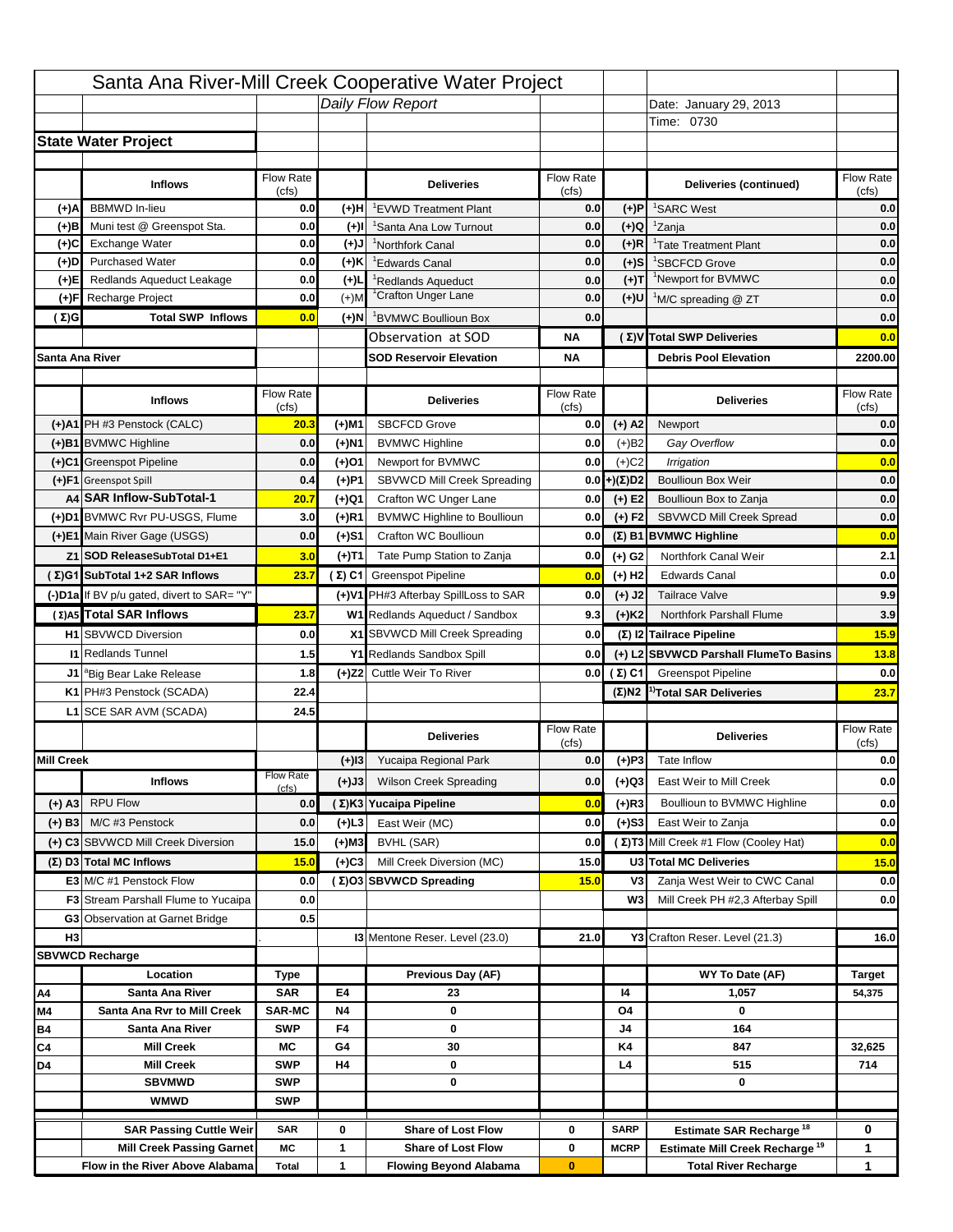|                   |                                            |                           |           | Santa Ana River-Mill Creek Cooperative Water Project       |                  |                      |                                                  |                                        |
|-------------------|--------------------------------------------|---------------------------|-----------|------------------------------------------------------------|------------------|----------------------|--------------------------------------------------|----------------------------------------|
|                   |                                            |                           |           | Daily Flow Report                                          |                  |                      | Date: January 28, 2013                           |                                        |
|                   |                                            |                           |           |                                                            |                  |                      | Time: 0745                                       |                                        |
|                   | <b>State Water Project</b>                 |                           |           |                                                            |                  |                      |                                                  |                                        |
|                   |                                            |                           |           |                                                            |                  |                      |                                                  |                                        |
|                   | <b>Inflows</b>                             | Flow Rate                 |           | <b>Deliveries</b>                                          | <b>Flow Rate</b> |                      | Deliveries (continued)                           | Flow Rate                              |
| (+)A              | <b>BBMWD</b> In-lieu                       | (cfs)<br>0.0              | (+)H      | 'EVWD Treatment Plant                                      | (cfs)<br>0.0     | (+)P                 | <sup>1</sup> SARC West                           | (cfs)<br>0.0                           |
| (+)B              | Muni test @ Greenspot Sta.                 | 0.0                       | $(+)$ l   | <sup>1</sup> Santa Ana Low Turnout                         | 0.0              | $(+)Q$               | <sup>1</sup> Zanja                               | 0.0                                    |
| (+)C              | Exchange Water                             | 0.0                       | $(L(+)$   | <sup>1</sup> Northfork Canal                               | 0.0              | $(+)R$               | <sup>1</sup> Tate Treatment Plant                | 0.0                                    |
| (+)D              | <b>Purchased Water</b>                     | 0.0                       | (+)K      | <sup>1</sup> Edwards Canal                                 | 0.0              | $(+)$ S              | <sup>1</sup> SBCFCD Grove                        | 0.0                                    |
| (+)E              | Redlands Aqueduct Leakage                  | 0.0                       | $(+)1$    | <sup>1</sup> Redlands Aqueduct                             | 0.0              | $(+)T$               | <sup>1</sup> Newport for BVMWC                   | 0.0                                    |
| (+)F              | Recharge Project                           | 0.0                       | $(+)$ M   | <sup>1</sup> Crafton Unger Lane                            | 0.0              | (+)U                 | <sup>1</sup> M/C spreading @ ZT                  | 0.0                                    |
| (Σ)G              | <b>Total SWP Inflows</b>                   | 0.0                       | (+)N      | <sup>1</sup> BVMWC Boullioun Box                           | 0.0              |                      |                                                  | 0.0                                    |
|                   |                                            |                           |           | Observation at SOD                                         | 2179.55          |                      | (Σ)V Total SWP Deliveries                        | 0.0                                    |
| Santa Ana River   |                                            |                           |           | <b>SOD Reservoir Elevation</b>                             | <b>NA</b>        |                      | <b>Debris Pool Elevation</b>                     | 2200.00                                |
|                   |                                            |                           |           |                                                            |                  |                      |                                                  |                                        |
|                   | <b>Inflows</b>                             | Flow Rate                 |           | <b>Deliveries</b>                                          | Flow Rate        |                      | <b>Deliveries</b>                                | Flow Rate                              |
|                   |                                            | (cfs)                     |           |                                                            | (cfs)            |                      |                                                  | (cfs)                                  |
|                   | (+)A1 PH #3 Penstock (CALC)                | 0.0                       | (+)M1     | <b>SBCFCD Grove</b>                                        | 0.0              | $(+)$ A2             | Newport                                          | 0.0                                    |
|                   | (+)B1 BVMWC Highline                       | 0.0                       | (+)N1     | <b>BVMWC Highline</b>                                      | 0.0              | $(+)B2$              | Gay Overflow                                     | 0.0                                    |
|                   | (+)C1 Greenspot Pipeline                   | 0.0                       | (+)01     | Newport for BVMWC                                          | 0.0              | $(+)$ C <sub>2</sub> | Irrigation                                       | 0.0                                    |
|                   | (+)F1 Greenspot Spill                      | 0.0                       | (+)P1     | SBVWCD Mill Creek Spreading                                | 0.0              | (+)(Σ)D2             | <b>Boullioun Box Weir</b>                        | 0.0                                    |
|                   | A4 SAR Inflow-SubTotal-1                   | 0.0                       | (+)Q1     | Crafton WC Unger Lane                                      | 0.0              | $(+) E2$             | Boullioun Box to Zanja                           | 0.0                                    |
|                   | (+)D1 BVMWC Rvr PU-USGS, Flume             | 3.0                       | $(+)$ R1  | <b>BVMWC Highline to Boullioun</b>                         | 0.0              | $(+) F2$             | SBVWCD Mill Creek Spread                         | 0.0                                    |
|                   | (+)E1 Main River Gage (USGS)               | 0.0                       | (+)S1     | Crafton WC Boullioun                                       | 0.0              |                      | $(\Sigma)$ B1 BVMWC Highline                     | 0.0                                    |
|                   | Z1 SOD ReleaseSubTotal D1+E1               | 3.0                       | (+)T1     | Tate Pump Station to Zanja                                 | 0.0              | (+) G2               | Northfork Canal Weir                             | 0.0                                    |
|                   | (Σ)G1 SubTotal 1+2 SAR Inflows             | 3.0                       |           | $(\Sigma)$ C1 Greenspot Pipeline                           | 0.0              | $(+)$ H <sub>2</sub> | <b>Edwards Canal</b>                             | 0.0                                    |
|                   | (-)D1a If BV p/u gated, divert to SAR= "Y" |                           |           | (+)V1 PH#3 Afterbay SpillLoss to SAR                       | 0.0              | $(+)$ J2             | <b>Tailrace Valve</b>                            | 0.0                                    |
|                   | (Σ) A5 Total SAR Inflows                   | 3.0                       |           | W1 Redlands Aqueduct / Sandbox                             | 1.5              | $(+)$ K <sub>2</sub> | <b>Northfork Parshall Flume</b>                  | 3.0                                    |
|                   | <b>H1</b> SBVWCD Diversion                 | 0.0                       |           | X1 SBVWCD Mill Creek Spreading                             | 0.0              |                      | (Σ) I2 Tailrace Pipeline                         | 3.0                                    |
|                   | <b>11 Redlands Tunnel</b>                  | 1.5                       |           | Y1 Redlands Sandbox Spill                                  | 0.0              |                      | (+) L2 SBVWCD Parshall FlumeTo Basins            | 3.0                                    |
|                   |                                            |                           |           |                                                            |                  | 0.0 $(\Sigma)$ C1    | <b>Greenspot Pipeline</b>                        | 0.0                                    |
|                   | J1 <sup>a</sup> Big Bear Lake Release      | 1.7                       |           | (+)Z2 Cuttle Weir To River                                 |                  |                      |                                                  |                                        |
|                   | K1 PH#3 Penstock (SCADA)                   | 0.0                       |           |                                                            |                  |                      | $(\Sigma)$ N2 <sup>1)</sup> Total SAR Deliveries |                                        |
|                   | L1 SCE SAR AVM (SCADA)                     | 0.0                       |           |                                                            |                  |                      |                                                  |                                        |
|                   |                                            |                           |           | <b>Deliveries</b>                                          | <b>Flow Rate</b> |                      | <b>Deliveries</b>                                | Flow Rate                              |
|                   |                                            |                           |           |                                                            | (cfs)            |                      |                                                  | (cfs)                                  |
| <b>Mill Creek</b> |                                            |                           | $(+)$ 13  | Yucaipa Regional Park                                      | 0.0              | $(+)P3$              | Tate Inflow                                      |                                        |
|                   | <b>Inflows</b>                             | <b>Flow Rate</b><br>(cfs) | (+)J3     | <b>Wilson Creek Spreading</b>                              | 0.0              | (+)Q3                | East Weir to Mill Creek                          |                                        |
| $(+)$ A3          | <b>RPU Flow</b>                            | 0.0                       |           | (Σ)K3 Yucaipa Pipeline                                     | 0.0              | $(+)$ R3             | Boullioun to BVMWC Highline                      |                                        |
| $(+)$ B3          | M/C #3 Penstock                            | 0.0                       | $(+)$ L3  | East Weir (MC)                                             | 0.0              | $(+)$ S3             | East Weir to Zanja                               |                                        |
|                   | (+) C3 SBVWCD Mill Creek Diversion         | 16.0                      | (+)M3     | BVHL (SAR)                                                 | 0.0              |                      | (Σ) T3 Mill Creek #1 Flow (Cooley Hat)           | 3.0<br>0.0<br>0.0<br>0.0<br>0.0<br>0.0 |
|                   | (Σ) D3 Total MC Inflows                    | 16.0                      | $(+)C3$   | Mill Creek Diversion (MC)                                  | 16.0             |                      | U3 Total MC Deliveries                           | 16.0                                   |
|                   | E3 M/C #1 Penstock Flow                    | 0.0                       |           | (Σ)O3 SBVWCD Spreading                                     | 16.0             | V3                   | Zanja West Weir to CWC Canal                     | 0.0                                    |
|                   | <b>F3</b> Stream Parshall Flume to Yucaipa | 0.0                       |           |                                                            |                  | W <sub>3</sub>       | Mill Creek PH #2,3 Afterbay Spill                | 0.0                                    |
|                   | G3 Observation at Garnet Bridge            | 1.0                       |           |                                                            |                  |                      |                                                  |                                        |
| H <sub>3</sub>    |                                            |                           |           | <b>13 Mentone Reser. Level (23.0)</b>                      | 19.4             |                      | Y3 Crafton Reser. Level (21.3)                   | 16.0                                   |
|                   | <b>SBVWCD Recharge</b>                     |                           |           |                                                            |                  |                      |                                                  |                                        |
|                   | Location                                   | Type                      |           | Previous Day (AF)                                          |                  |                      | WY To Date (AF)                                  | Target                                 |
| Α4                | Santa Ana River                            | <b>SAR</b>                | E4        | 18                                                         |                  | 14                   | 1,034                                            | 54,375                                 |
| M4                | Santa Ana Rvr to Mill Creek                | <b>SAR-MC</b>             | <b>N4</b> | 0                                                          |                  | O4                   | 0                                                |                                        |
| Β4                | Santa Ana River                            | <b>SWP</b>                | F4        | 0                                                          |                  | J4                   | 164                                              |                                        |
| C4                | <b>Mill Creek</b>                          | МC                        | G4        | 31                                                         |                  | K4                   | 819                                              | 32,625                                 |
| D4                | <b>Mill Creek</b>                          | <b>SWP</b>                | H4        | 0                                                          |                  | L4                   | 515                                              | 714                                    |
|                   | <b>SBVMWD</b>                              | <b>SWP</b>                |           | 0                                                          |                  |                      | 0                                                |                                        |
|                   | <b>WMWD</b>                                | <b>SWP</b>                |           |                                                            |                  |                      |                                                  |                                        |
|                   | <b>SAR Passing Cuttle Weir</b>             | <b>SAR</b>                | 0         | <b>Share of Lost Flow</b>                                  | 0                | <b>SARP</b>          | Estimate SAR Recharge <sup>18</sup>              | 0                                      |
|                   | <b>Mill Creek Passing Garnet</b>           | МC                        | 1         | <b>Share of Lost Flow</b><br><b>Flowing Beyond Alabama</b> | 0                | <b>MCRP</b>          | Estimate Mill Creek Recharge <sup>19</sup>       | 1<br>1                                 |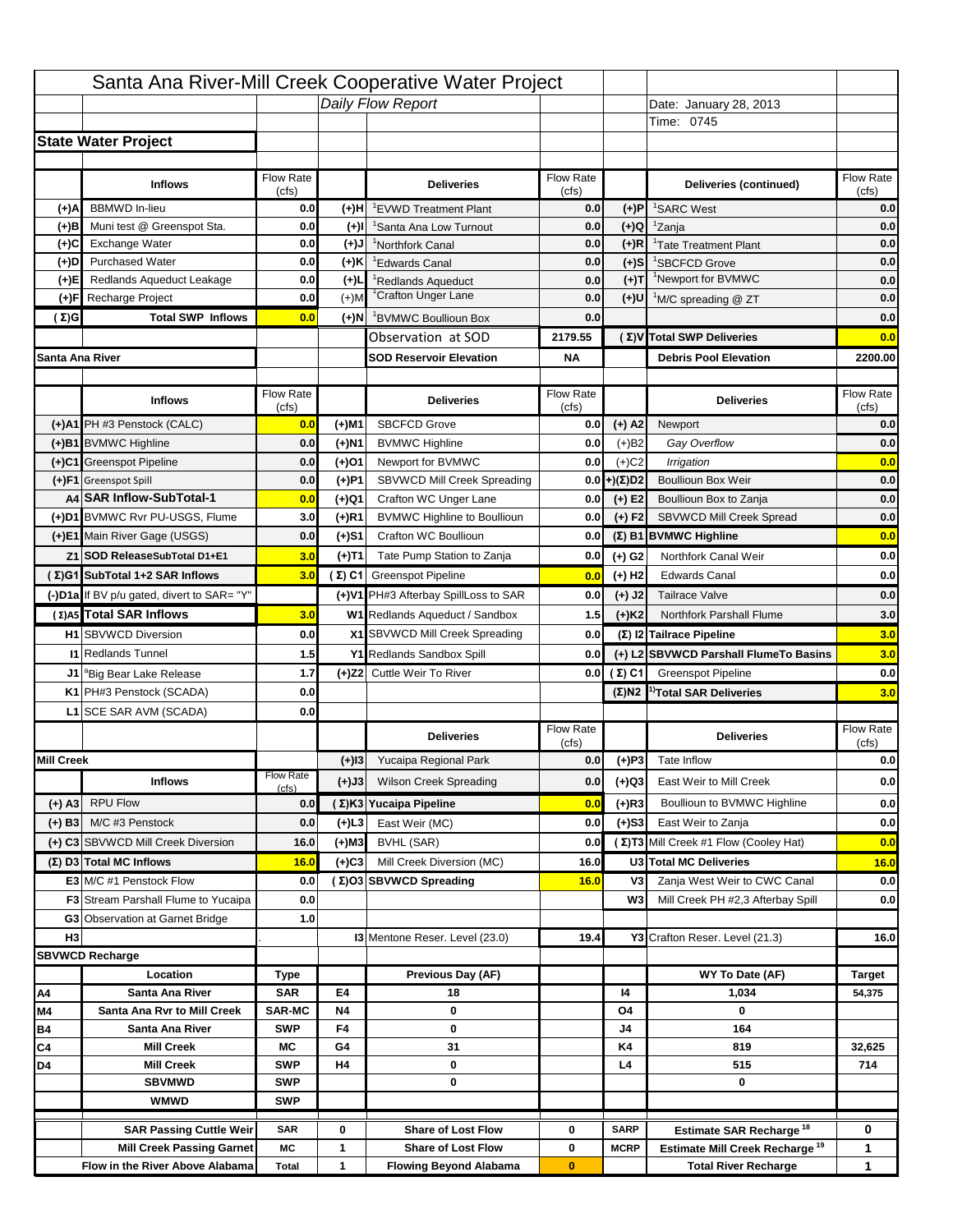|                   |                                                                    |                    |           | Santa Ana River-Mill Creek Cooperative Water Project   |                           |                            |                                                                                   |                    |
|-------------------|--------------------------------------------------------------------|--------------------|-----------|--------------------------------------------------------|---------------------------|----------------------------|-----------------------------------------------------------------------------------|--------------------|
|                   |                                                                    |                    |           | Daily Flow Report                                      |                           |                            | Date: January 25, 2013                                                            |                    |
|                   |                                                                    |                    |           |                                                        |                           |                            | Time: 0745                                                                        |                    |
|                   | <b>State Water Project</b>                                         |                    |           |                                                        |                           |                            |                                                                                   |                    |
|                   |                                                                    |                    |           |                                                        |                           |                            |                                                                                   |                    |
|                   | <b>Inflows</b>                                                     | Flow Rate<br>(cfs) |           | <b>Deliveries</b>                                      | <b>Flow Rate</b><br>(cfs) |                            | Deliveries (continued)                                                            | Flow Rate<br>(cfs) |
| (+)A              | <b>BBMWD</b> In-lieu                                               | 0.0                | (+)H      | 'EVWD Treatment Plant                                  | 0.0                       | (+)P                       | <sup>1</sup> SARC West                                                            | 0.0                |
| (+)B              | Muni test @ Greenspot Sta.                                         | 0.0                | $(+)$ l   | <sup>1</sup> Santa Ana Low Turnout                     | 0.0                       | $(+)Q$                     | <sup>1</sup> Zanja                                                                | 0.0                |
| (+)C              | Exchange Water                                                     | 0.0                | $(L(+)$   | <sup>1</sup> Northfork Canal                           | 0.0                       | $(+)R$                     | <sup>1</sup> Tate Treatment Plant                                                 | 0.0                |
| (+)D              | <b>Purchased Water</b>                                             | 0.0                | (+)K      | <sup>1</sup> Edwards Canal                             | 0.0                       | $(+)$ S                    | <sup>1</sup> SBCFCD Grove                                                         | 0.0                |
| (+)E              | Redlands Aqueduct Leakage                                          | 0.0                | $(+)1$    | <sup>1</sup> Redlands Aqueduct                         | 0.0                       | $(+)T$                     | <sup>1</sup> Newport for BVMWC                                                    | 0.0                |
| (+)F              | Recharge Project                                                   | 0.0                | $(+)$ M   | <sup>1</sup> Crafton Unger Lane                        | 0.0                       | $(+)$ U                    | <sup>1</sup> M/C spreading @ ZT                                                   | 0.0                |
| (Σ)G              | <b>Total SWP Inflows</b>                                           | 0.0                | (+)N      | <sup>1</sup> BVMWC Boullioun Box                       | 0.0                       |                            |                                                                                   | 0.0                |
|                   |                                                                    |                    |           | Observation at SOD                                     | ΝA                        |                            | (Σ) V Total SWP Deliveries                                                        | 0.0                |
| Santa Ana River   |                                                                    |                    |           | <b>SOD Reservoir Elevation</b>                         | 2175.44                   |                            | <b>Debris Pool Elevation</b>                                                      | 2200.00            |
|                   |                                                                    |                    |           |                                                        |                           |                            |                                                                                   |                    |
|                   | <b>Inflows</b>                                                     | Flow Rate          |           | <b>Deliveries</b>                                      | Flow Rate                 |                            | <b>Deliveries</b>                                                                 | Flow Rate          |
|                   | (+)A1 PH #3 Penstock (CALC)                                        | (cfs)<br>0.0       | (+)M1     | <b>SBCFCD Grove</b>                                    | (cfs)<br>0.0              | $(+)$ A2                   | Newport                                                                           | (cfs)<br>0.0       |
|                   | (+)B1 BVMWC Highline                                               | 0.0                | (+)N1     | <b>BVMWC Highline</b>                                  | 0.0                       | $(+)B2$                    | Gay Overflow                                                                      | 0.0                |
|                   | (+)C1 Greenspot Pipeline                                           | 0.0                | (+)01     | Newport for BVMWC                                      | 0.0                       | $(+)$ C <sub>2</sub>       | Irrigation                                                                        | 0.0                |
|                   | (+)F1 Greenspot Spill                                              | 0.0                | (+)P1     | SBVWCD Mill Creek Spreading                            | 0.0                       | (+)(Σ)D2                   | <b>Boullioun Box Weir</b>                                                         | 0.0                |
|                   | A4 SAR Inflow-SubTotal-1                                           | 0.0                | (+)Q1     | Crafton WC Unger Lane                                  | 0.0                       | $(+) E2$                   | Boullioun Box to Zanja                                                            | 0.0                |
|                   | (+)D1 BVMWC Rvr PU-USGS, Flume                                     | 3.0                | $(+)$ R1  | <b>BVMWC Highline to Boullioun</b>                     | 0.0                       | $(+) F2$                   | SBVWCD Mill Creek Spread                                                          | 0.0                |
|                   | (+)E1 Main River Gage (USGS)                                       | 0.0                | (+)S1     | Crafton WC Boullioun                                   | 0.0                       |                            | $(\Sigma)$ B1 BVMWC Highline                                                      | 0.0                |
|                   | Z1 SOD ReleaseSubTotal D1+E1                                       | 3.0                |           | Tate Pump Station to Zanja                             | 0.0                       |                            | Northfork Canal Weir                                                              | 0.0                |
|                   | (Σ)G1 SubTotal 1+2 SAR Inflows                                     | 3.0                | (+)T1     | (Σ) C1 Greenspot Pipeline                              |                           | (+) G2                     | <b>Edwards Canal</b>                                                              | 0.0                |
|                   |                                                                    |                    |           |                                                        | 0.0                       | $(+)$ H <sub>2</sub>       |                                                                                   |                    |
|                   | (-)D1a If BV p/u gated, divert to SAR= "Y"                         |                    |           | (+)V1 PH#3 Afterbay SpillLoss to SAR                   | 0.0                       | $(+)$ J2                   | <b>Tailrace Valve</b>                                                             | 0.0                |
|                   | (Σ) A5 Total SAR Inflows                                           | 3.0                |           | W1 Redlands Aqueduct / Sandbox                         | 1.6                       | $(+)$ K <sub>2</sub>       | <b>Northfork Parshall Flume</b>                                                   | 3.0                |
|                   | <b>H1</b> SBVWCD Diversion                                         | 0.0                |           | X1 SBVWCD Mill Creek Spreading                         | 0.0                       |                            | (Σ) I2 Tailrace Pipeline                                                          | 3.0                |
|                   | <b>11 Redlands Tunnel</b>                                          | 1.6                |           | Y1 Redlands Sandbox Spill                              | 0.0                       |                            | (+) L2 SBVWCD Parshall FlumeTo Basins                                             | 3.0                |
|                   | J1 <sup>a</sup> Big Bear Lake Release                              | 1.7                |           | (+)Z2 Cuttle Weir To River                             |                           | 0.0 $(\Sigma)$ C1          | <b>Greenspot Pipeline</b>                                                         | 0.0                |
|                   | K1 PH#3 Penstock (SCADA)                                           | 0.0                |           |                                                        |                           |                            | $(\Sigma)$ N2 <sup>1)</sup> Total SAR Deliveries                                  | 3.0                |
|                   | L1 SCE SAR AVM (SCADA)                                             | 0.0                |           |                                                        |                           |                            |                                                                                   |                    |
|                   |                                                                    |                    |           | <b>Deliveries</b>                                      | <b>Flow Rate</b><br>(cfs) |                            | <b>Deliveries</b>                                                                 | Flow Rate<br>(cfs) |
| <b>Mill Creek</b> |                                                                    |                    | $(+)$ 13  | Yucaipa Regional Park                                  | 0.0                       | $(+)P3$                    | Tate Inflow                                                                       | 0.0                |
|                   | <b>Inflows</b>                                                     | <b>Flow Rate</b>   | (+)J3     | <b>Wilson Creek Spreading</b>                          | 0.0                       | (+)Q3                      | East Weir to Mill Creek                                                           | 0.0                |
| $(+)$ A3          | <b>RPU Flow</b>                                                    | (cfs)<br>0.0       |           | (Σ)K3 Yucaipa Pipeline                                 | 0.0                       | $(+)$ R3                   | Boullioun to BVMWC Highline                                                       | 0.0                |
|                   | M/C #3 Penstock                                                    | 0.0                |           | East Weir (MC)                                         | 0.0                       |                            | East Weir to Zanja                                                                |                    |
| $(+)$ B3          |                                                                    |                    | $(+)$ L3  |                                                        |                           | $(+)$ S3                   | (Σ) T3 Mill Creek #1 Flow (Cooley Hat)                                            | 0.0                |
|                   | (+) C3 SBVWCD Mill Creek Diversion                                 | 15.0               | (+)M3     | BVHL (SAR)                                             | 0.0                       |                            |                                                                                   | 0.0                |
|                   | (Σ) D3 Total MC Inflows                                            | 15.0               | $(+)C3$   | Mill Creek Diversion (MC)                              | 0.0                       |                            | U3 Total MC Deliveries                                                            | 0.0                |
|                   | E3 M/C #1 Penstock Flow                                            | 0.0                |           | (Σ)O3 SBVWCD Spreading                                 | 0.0                       | V3                         | Zanja West Weir to CWC Canal                                                      | 0.0                |
|                   | <b>F3</b> Stream Parshall Flume to Yucaipa                         | 0.0<br>15.0        |           |                                                        |                           | W <sub>3</sub>             | Mill Creek PH #2,3 Afterbay Spill                                                 | 0.0                |
| H <sub>3</sub>    | G3 Observation at Garnet Bridge                                    |                    |           | 13 Mentone Reser. Level (23.0)                         | 20.5                      |                            | Y3 Crafton Reser. Level (21.3)                                                    | 15.8               |
|                   | <b>SBVWCD Recharge</b>                                             |                    |           |                                                        |                           |                            |                                                                                   |                    |
|                   | Location                                                           | Type               |           | Previous Day (AF)                                      |                           |                            | WY To Date (AF)                                                                   | <b>Target</b>      |
| Α4                | Santa Ana River                                                    | <b>SAR</b>         | E4        | 9                                                      |                           | 14                         | 1,017                                                                             | 54,375             |
| M4                | Santa Ana Rvr to Mill Creek                                        | <b>SAR-MC</b>      | <b>N4</b> | 0                                                      |                           | O4                         | 0                                                                                 |                    |
| Β4                | Santa Ana River                                                    | <b>SWP</b>         | F4        | 0                                                      |                           | J4                         | 164                                                                               |                    |
| C4                | <b>Mill Creek</b>                                                  | МC                 | G4        | 0                                                      |                           | K4                         | 788                                                                               | 32,625             |
| D4                | <b>Mill Creek</b>                                                  | <b>SWP</b>         | H4        | 0                                                      |                           | L4                         | 515                                                                               | 714                |
|                   | <b>SBVMWD</b>                                                      | <b>SWP</b>         |           | 0                                                      |                           |                            | 0                                                                                 |                    |
|                   |                                                                    |                    |           |                                                        |                           |                            |                                                                                   |                    |
|                   | <b>WMWD</b>                                                        | <b>SWP</b>         |           |                                                        |                           |                            |                                                                                   |                    |
|                   |                                                                    |                    |           |                                                        |                           |                            |                                                                                   |                    |
|                   | <b>SAR Passing Cuttle Weir</b><br><b>Mill Creek Passing Garnet</b> | <b>SAR</b><br>МC   | 0<br>15   | <b>Share of Lost Flow</b><br><b>Share of Lost Flow</b> | 0<br>0                    | <b>SARP</b><br><b>MCRP</b> | Estimate SAR Recharge <sup>18</sup><br>Estimate Mill Creek Recharge <sup>19</sup> | 0<br>15            |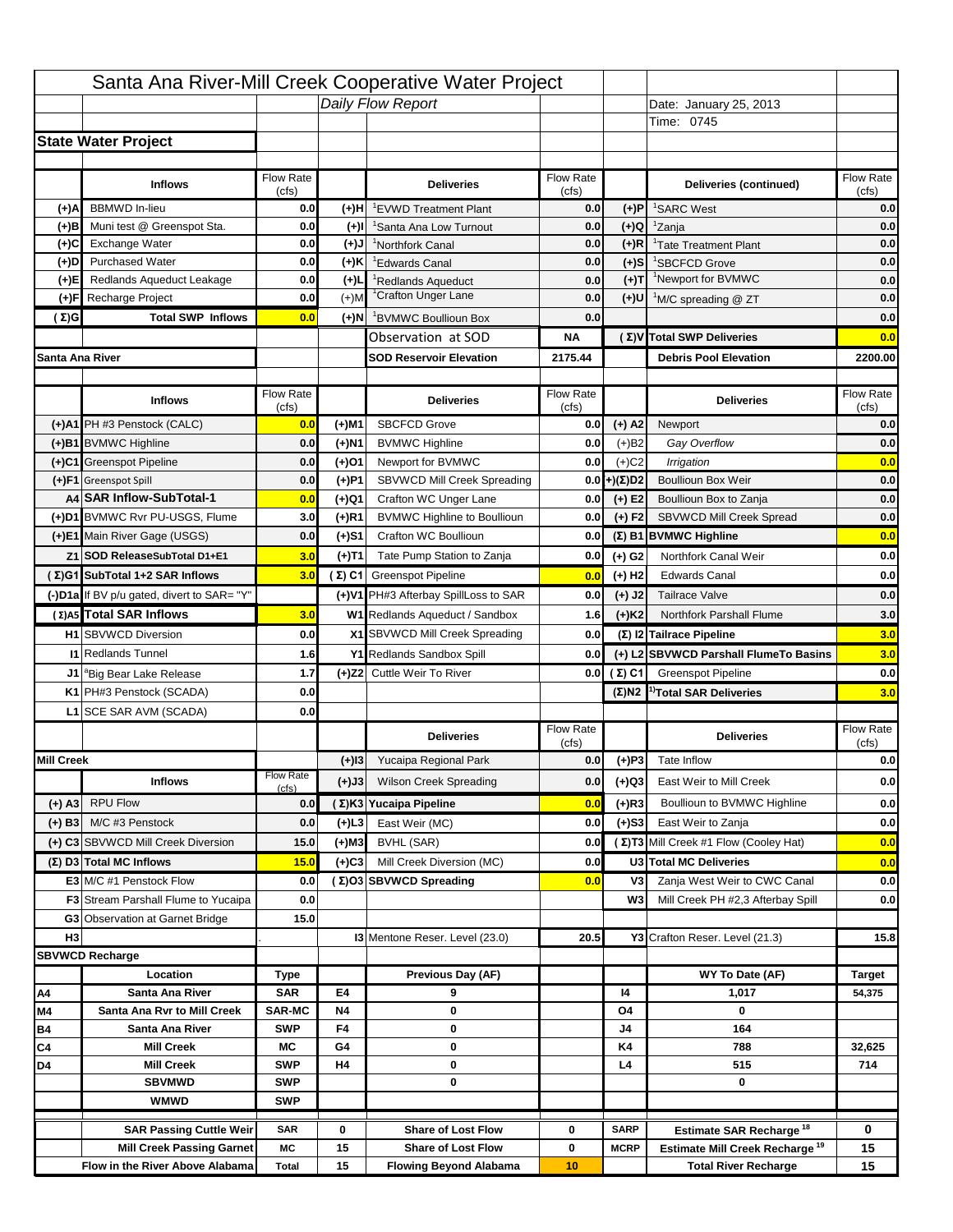|                   |                                                                    |                    |           | Santa Ana River-Mill Creek Cooperative Water Project   |                           |                            |                                                                                   |                    |
|-------------------|--------------------------------------------------------------------|--------------------|-----------|--------------------------------------------------------|---------------------------|----------------------------|-----------------------------------------------------------------------------------|--------------------|
|                   |                                                                    |                    |           | Daily Flow Report                                      |                           |                            | Date: January 24, 2013                                                            |                    |
|                   |                                                                    |                    |           |                                                        |                           |                            | Time: 0715                                                                        |                    |
|                   | <b>State Water Project</b>                                         |                    |           |                                                        |                           |                            |                                                                                   |                    |
|                   |                                                                    |                    |           |                                                        |                           |                            |                                                                                   |                    |
|                   | <b>Inflows</b>                                                     | Flow Rate<br>(cfs) |           | <b>Deliveries</b>                                      | <b>Flow Rate</b><br>(cfs) |                            | Deliveries (continued)                                                            | Flow Rate<br>(cfs) |
| (+)A              | <b>BBMWD</b> In-lieu                                               | 0.0                | (+)H      | 'EVWD Treatment Plant                                  | 0.0                       | (+)P                       | <sup>1</sup> SARC West                                                            | 0.0                |
| (+)B              | Muni test @ Greenspot Sta.                                         | 0.0                | $(+)$ l   | 'Santa Ana Low Turnout                                 | 0.0                       | $(+)Q$                     | <sup>1</sup> Zanja                                                                | 0.0                |
| (+)C              | Exchange Water                                                     | 0.0                | $(L(+)$   | <sup>1</sup> Northfork Canal                           | 0.0                       | $(+)R$                     | <sup>1</sup> Tate Treatment Plant                                                 | 0.0                |
| (+)D              | <b>Purchased Water</b>                                             | 0.0                | (+)K      | <sup>1</sup> Edwards Canal                             | 0.0                       | $(+)$ S                    | <sup>1</sup> SBCFCD Grove                                                         | 0.0                |
| (+)E              | Redlands Aqueduct Leakage                                          | 0.0                | $(+)1$    | <sup>1</sup> Redlands Aqueduct                         | 0.0                       | $(+)T$                     | <sup>1</sup> Newport for BVMWC                                                    | 0.0                |
| (+)F              | Recharge Project                                                   | 0.0                | $(+)$ M   | <sup>1</sup> Crafton Unger Lane                        | 0.0                       | $(+)$ U                    | <sup>1</sup> M/C spreading @ ZT                                                   | 0.0                |
| (Σ)G              | <b>Total SWP Inflows</b>                                           | 0.0                | (+)N      | <sup>1</sup> BVMWC Boullioun Box                       | 0.0                       |                            |                                                                                   | 0.0                |
|                   |                                                                    |                    |           | Observation at SOD                                     | ΝA                        |                            | (Σ) V Total SWP Deliveries                                                        | 0.0                |
| Santa Ana River   |                                                                    |                    |           | <b>SOD Reservoir Elevation</b>                         | 2174.58                   |                            | <b>Debris Pool Elevation</b>                                                      | 2200.00            |
|                   |                                                                    |                    |           |                                                        |                           |                            |                                                                                   |                    |
|                   | <b>Inflows</b>                                                     | Flow Rate          |           | <b>Deliveries</b>                                      | Flow Rate                 |                            | <b>Deliveries</b>                                                                 | Flow Rate<br>(cfs) |
|                   | (+)A1 PH #3 Penstock (CALC)                                        | (cfs)<br>14.6      | (+)M1     | <b>SBCFCD Grove</b>                                    | (cfs)<br>0.0              | $(+)$ A2                   | Newport                                                                           | 0.0                |
|                   | (+)B1 BVMWC Highline                                               | 5.7                | (+)N1     | <b>BVMWC Highline</b>                                  | 0.0                       | $(+)B2$                    | Gay Overflow                                                                      | 2.9                |
|                   | (+)C1 Greenspot Pipeline                                           | 0.0                | (+)01     | Newport for BVMWC                                      | 0.0                       | $(+)$ C <sub>2</sub>       | Irrigation                                                                        | 2.8                |
|                   | (+)F1 Greenspot Spill                                              | 0.2                | (+)P1     | SBVWCD Mill Creek Spreading                            | 0.0                       | (+)(Σ)D2                   | <b>Boullioun Box Weir</b>                                                         | 5.7                |
|                   | A4 SAR Inflow-SubTotal-1                                           | 20.5               | (+)Q1     | Crafton WC Unger Lane                                  | 0.0                       | $(+) E2$                   | Boullioun Box to Zanja                                                            | 0.0                |
|                   | (+)D1 BVMWC Rvr PU-USGS, Flume                                     | 3.6                | $(+)$ R1  | <b>BVMWC Highline to Boullioun</b>                     | 0.0                       | $(+) F2$                   | <b>SBVWCD Mill Creek Spread</b>                                                   | 0.0                |
|                   | (+)E1 Main River Gage (USGS)                                       | 0.0                | (+)S1     | Crafton WC Boullioun                                   | 0.0                       |                            | $(\Sigma)$ B1 BVMWC Highline                                                      | 5.7                |
|                   | Z1 SOD ReleaseSubTotal D1+E1                                       | 3.6                |           | Tate Pump Station to Zanja                             | 0.0                       |                            | Northfork Canal Weir                                                              | 5.4                |
|                   | (Σ)G1 SubTotal 1+2 SAR Inflows                                     | 24.1               | (+)T1     | (Σ) C1 Greenspot Pipeline                              |                           | (+) G2                     | <b>Edwards Canal</b>                                                              | 0.0                |
|                   |                                                                    |                    |           |                                                        | 0.0                       | $(+)$ H <sub>2</sub>       |                                                                                   |                    |
|                   | (-)D1a If BV p/u gated, divert to SAR= "Y"                         |                    |           | (+)V1 PH#3 Afterbay SpillLoss to SAR                   | 1.0                       | $(+)$ J2                   | <b>Tailrace Valve</b>                                                             | 0.0                |
|                   | (Σ) A5 Total SAR Inflows                                           | 24.1               |           | W1 Redlands Aqueduct / Sandbox                         | 12.8                      | $(+)$ K <sub>2</sub>       | <b>Northfork Parshall Flume</b>                                                   | 0.0                |
|                   | <b>H1</b> SBVWCD Diversion                                         | 0.0                |           | X1 SBVWCD Mill Creek Spreading                         | 0.0                       |                            | (Σ) I2 Tailrace Pipeline                                                          | 5.4                |
|                   | <b>11 Redlands Tunnel</b>                                          | 0.8                |           | Y1 Redlands Sandbox Spill                              | 0.0                       |                            | (+) L2 SBVWCD Parshall FlumeTo Basins                                             | 0.0                |
|                   | J1 <sup>a</sup> Big Bear Lake Release                              | 1.7                |           | (+)Z2 Cuttle Weir To River                             |                           | 0.0 $(\Sigma)$ C1          | <b>Greenspot Pipeline</b>                                                         | 0.0                |
|                   | K1 PH#3 Penstock (SCADA)                                           | 19.2               |           |                                                        |                           |                            | $(\Sigma)$ N2 <sup>1)</sup> Total SAR Deliveries                                  | 24.1               |
|                   | L1 SCE SAR AVM (SCADA)                                             | 25.4               |           |                                                        |                           |                            |                                                                                   |                    |
|                   |                                                                    |                    |           | <b>Deliveries</b>                                      | <b>Flow Rate</b><br>(cfs) |                            | <b>Deliveries</b>                                                                 | Flow Rate<br>(cfs) |
| <b>Mill Creek</b> |                                                                    |                    | $(+)$ 13  | Yucaipa Regional Park                                  | 0.0                       | $(+)P3$                    | Tate Inflow                                                                       | 0.0                |
|                   | <b>Inflows</b>                                                     | <b>Flow Rate</b>   | (+)J3     | <b>Wilson Creek Spreading</b>                          | 0.0                       | (+)Q3                      | East Weir to Mill Creek                                                           | 14.0               |
|                   | <b>RPU Flow</b>                                                    | (cfs)              |           |                                                        |                           |                            |                                                                                   |                    |
| (+) A3            |                                                                    | 7.3                |           | (Σ)K3 Yucaipa Pipeline                                 | 0.0                       | $(+)$ R3                   | Boullioun to BVMWC Highline                                                       | 0.0                |
| $(+)$ B3          | M/C #3 Penstock                                                    | 9.3                | $(+)$ L3  | East Weir (MC)                                         | 0.0                       | $(+)$ S3                   | East Weir to Zanja                                                                | 2.6                |
|                   | (+) C3 SBVWCD Mill Creek Diversion                                 | 0.0                | (+)M3     | BVHL (SAR)                                             | 0.0                       |                            | (Σ) T3 Mill Creek #1 Flow (Cooley Hat)                                            | 16.6               |
|                   | (Σ) D3 Total MC Inflows                                            | 16.6               | $(+)C3$   | Mill Creek Diversion (MC)                              | 0.0                       |                            | U3 Total MC Deliveries                                                            | 16.6               |
|                   | E3 M/C #1 Penstock Flow                                            |                    |           |                                                        |                           |                            | Zanja West Weir to CWC Canal                                                      | 0.8                |
|                   |                                                                    | 16.6               |           | (Σ)O3 SBVWCD Spreading                                 | 0.0                       | V3                         |                                                                                   |                    |
|                   | <b>F3</b> Stream Parshall Flume to Yucaipa                         | 0.0                |           |                                                        |                           | W <sub>3</sub>             | Mill Creek PH #2,3 Afterbay Spill                                                 |                    |
| H <sub>3</sub>    | G3 Observation at Garnet Bridge                                    | 14.0               |           |                                                        |                           |                            |                                                                                   |                    |
|                   |                                                                    |                    |           | <b>13 Mentone Reser. Level (23.0)</b>                  | 21.1                      |                            | Y3 Crafton Reser. Level (21.3)                                                    | 0.0<br>17.6        |
|                   | <b>SBVWCD Recharge</b>                                             |                    |           |                                                        |                           |                            |                                                                                   |                    |
|                   | Location                                                           | Type               |           | Previous Day (AF)                                      |                           |                            | WY To Date (AF)                                                                   | <b>Target</b>      |
| Α4                | Santa Ana River                                                    | <b>SAR</b>         | E4        | 0                                                      |                           | 14                         | 1,008                                                                             | 54,375             |
| M4                | Santa Ana Rvr to Mill Creek                                        | <b>SAR-MC</b>      | <b>N4</b> | 0                                                      |                           | O4                         | 0                                                                                 |                    |
| Β4                | Santa Ana River                                                    | <b>SWP</b>         | F4        | 0                                                      |                           | J4                         | 164                                                                               |                    |
| C4                | <b>Mill Creek</b>                                                  | МC<br><b>SWP</b>   | G4<br>H4  | 27<br>0                                                |                           | K4<br>L4                   | 789<br>515                                                                        | 32,625<br>714      |
| D4                | <b>Mill Creek</b><br><b>SBVMWD</b>                                 | <b>SWP</b>         |           | 0                                                      |                           |                            | 0                                                                                 |                    |
|                   | <b>WMWD</b>                                                        | <b>SWP</b>         |           |                                                        |                           |                            |                                                                                   |                    |
|                   |                                                                    |                    |           |                                                        |                           |                            |                                                                                   |                    |
|                   | <b>SAR Passing Cuttle Weir</b><br><b>Mill Creek Passing Garnet</b> | <b>SAR</b><br>МC   | 0<br>14   | <b>Share of Lost Flow</b><br><b>Share of Lost Flow</b> | 0<br>0                    | <b>SARP</b><br><b>MCRP</b> | Estimate SAR Recharge <sup>18</sup><br>Estimate Mill Creek Recharge <sup>19</sup> | 0<br>14            |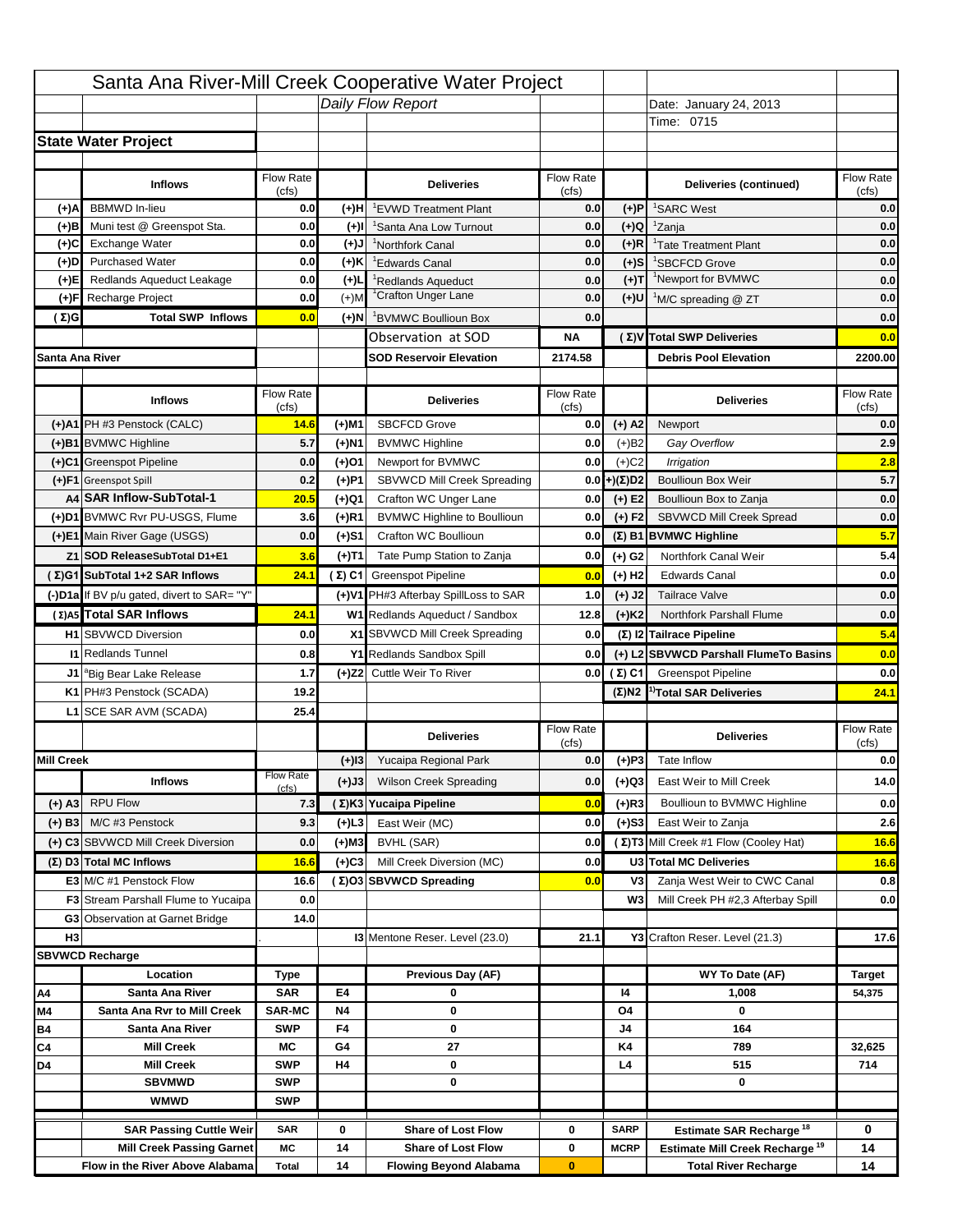|                   |                                                                     |                          |           | Santa Ana River-Mill Creek Cooperative Water Project       |                           |                      |                                                                           |                                                                           |
|-------------------|---------------------------------------------------------------------|--------------------------|-----------|------------------------------------------------------------|---------------------------|----------------------|---------------------------------------------------------------------------|---------------------------------------------------------------------------|
|                   |                                                                     |                          |           | Daily Flow Report                                          |                           |                      | Date: January 23, 2013                                                    |                                                                           |
|                   |                                                                     |                          |           |                                                            |                           |                      | Time: 0745                                                                |                                                                           |
|                   | <b>State Water Project</b>                                          |                          |           |                                                            |                           |                      |                                                                           |                                                                           |
|                   |                                                                     |                          |           |                                                            |                           |                      |                                                                           |                                                                           |
|                   | <b>Inflows</b>                                                      | Flow Rate<br>(cfs)       |           | <b>Deliveries</b>                                          | <b>Flow Rate</b><br>(cfs) |                      | Deliveries (continued)                                                    | Flow Rate<br>(cts)                                                        |
| (+)A              | <b>BBMWD</b> In-lieu                                                | 0.0                      | (+)H      | 'EVWD Treatment Plant                                      | 0.0                       | (+)P                 | <sup>1</sup> SARC West                                                    | 0.0                                                                       |
| (+)B              | Muni test @ Greenspot Sta.                                          | 0.0                      | $(+)$ l   | 'Santa Ana Low Turnout                                     | 0.0                       | $(+)Q$               | <sup>1</sup> Zanja                                                        | 0.0                                                                       |
| (+)C              | Exchange Water                                                      | 0.0                      | $(L(+)$   | <sup>1</sup> Northfork Canal                               | 0.0                       | $(+)R$               | <sup>1</sup> Tate Treatment Plant                                         | 0.0                                                                       |
| (+)D              | <b>Purchased Water</b>                                              | 0.0                      | (+)K      | <sup>1</sup> Edwards Canal                                 | 0.0                       | $(+)$ S              | <sup>1</sup> SBCFCD Grove                                                 | 0.0                                                                       |
| (+)E              | Redlands Aqueduct Leakage                                           | 0.0                      | $(+)1$    | <sup>1</sup> Redlands Aqueduct                             | 0.0                       | $(+)T$               | <sup>1</sup> Newport for BVMWC                                            | 0.0                                                                       |
| (+)F              | Recharge Project                                                    | 0.0                      | $(+)$ M   | <sup>1</sup> Crafton Unger Lane                            | 0.0                       | $(+)$ U              | <sup>1</sup> M/C spreading @ ZT                                           | 0.0                                                                       |
| (Σ)G              | <b>Total SWP Inflows</b>                                            | 0.0                      | (+)N      | <sup>1</sup> BVMWC Boullioun Box                           | 0.0                       |                      |                                                                           | 0.0                                                                       |
|                   |                                                                     |                          |           | Observation at SOD                                         | ΝA                        |                      | (Σ) V Total SWP Deliveries                                                | 0.0                                                                       |
| Santa Ana River   |                                                                     |                          |           | <b>SOD Reservoir Elevation</b>                             | 2174.52                   |                      | <b>Debris Pool Elevation</b>                                              | 2200.00                                                                   |
|                   |                                                                     |                          |           |                                                            |                           |                      |                                                                           |                                                                           |
|                   | <b>Inflows</b>                                                      | Flow Rate                |           | <b>Deliveries</b>                                          | Flow Rate                 |                      | <b>Deliveries</b>                                                         | Flow Rate<br>(cfs)                                                        |
|                   | (+)A1 PH #3 Penstock (CALC)                                         | (cfs)<br>14.1            | (+)M1     | <b>SBCFCD Grove</b>                                        | (cfs)<br>0.0              | $(+)$ A2             | Newport                                                                   | 0.0                                                                       |
|                   | (+)B1 BVMWC Highline                                                | 5.9                      | (+)N1     | <b>BVMWC Highline</b>                                      | 0.0                       | $(+)B2$              | Gay Overflow                                                              | 2.7                                                                       |
|                   | (+)C1 Greenspot Pipeline                                            | 0.0                      | (+)01     | Newport for BVMWC                                          | 0.0                       | $(+)$ C <sub>2</sub> | Irrigation                                                                | 3.2                                                                       |
|                   | (+)F1 Greenspot Spill                                               | 0.2                      | (+)P1     | SBVWCD Mill Creek Spreading                                | 0.0                       | (+)(Σ)D2             | <b>Boullioun Box Weir</b>                                                 | 5.9                                                                       |
|                   | A4 SAR Inflow-SubTotal-1                                            | 20.2                     | (+)Q1     | Crafton WC Unger Lane                                      | 0.0                       | $(+) E2$             | Boullioun Box to Zanja                                                    | 0.0                                                                       |
|                   | (+)D1 BVMWC Rvr PU-USGS, Flume                                      | 4.1                      | $(+)$ R1  | <b>BVMWC Highline to Boullioun</b>                         | 0.0                       | $(+) F2$             | <b>SBVWCD Mill Creek Spread</b>                                           | 0.0                                                                       |
|                   | (+)E1 Main River Gage (USGS)                                        | 0.0                      | (+)S1     | Crafton WC Boullioun                                       | 0.0                       |                      | $(\Sigma)$ B1 BVMWC Highline                                              | 5.9                                                                       |
|                   | Z1 SOD ReleaseSubTotal D1+E1                                        | 4.1                      |           | Tate Pump Station to Zanja                                 | 0.0                       |                      | Northfork Canal Weir                                                      | 5.4                                                                       |
|                   | (Σ)G1 SubTotal 1+2 SAR Inflows                                      | 24.3                     | (+)T1     |                                                            |                           | (+) G2               | <b>Edwards Canal</b>                                                      | 0.0                                                                       |
|                   |                                                                     |                          |           | (Σ) C1 Greenspot Pipeline                                  | 0.0                       | $(+)$ H <sub>2</sub> |                                                                           |                                                                           |
|                   | (-)D1a If BV p/u gated, divert to SAR= "Y"                          |                          |           | (+)V1 PH#3 Afterbay SpillLoss to SAR                       | 1.0                       | $(+)$ J2             | <b>Tailrace Valve</b>                                                     | 0.0                                                                       |
|                   | (Σ) A5 Total SAR Inflows                                            | 24.3                     |           | W1 Redlands Aqueduct / Sandbox                             | 12.8                      | $(+)$ K <sub>2</sub> | <b>Northfork Parshall Flume</b>                                           | 0.0                                                                       |
|                   | <b>H1</b> SBVWCD Diversion                                          | 0.0                      |           | X1 SBVWCD Mill Creek Spreading                             | 0.0                       |                      | (Σ) I2 Tailrace Pipeline                                                  | 5.4                                                                       |
|                   | <b>11 Redlands Tunnel</b>                                           | 0.8                      |           | Y1 Redlands Sandbox Spill                                  | 0.0                       |                      | (+) L2 SBVWCD Parshall FlumeTo Basins                                     | 0.0                                                                       |
|                   | J1 <sup>a</sup> Big Bear Lake Release                               | 1.7                      |           | (+)Z2 Cuttle Weir To River                                 |                           | 0.0 $(\Sigma)$ C1    | <b>Greenspot Pipeline</b>                                                 | 0.0                                                                       |
|                   | K1 PH#3 Penstock (SCADA)                                            | 16.5                     |           |                                                            |                           |                      | $(\Sigma)$ N2 <sup>1)</sup> Total SAR Deliveries                          | 24.3                                                                      |
|                   |                                                                     |                          |           |                                                            |                           |                      |                                                                           |                                                                           |
|                   | L1 SCE SAR AVM (SCADA)                                              | 22.5                     |           |                                                            |                           |                      |                                                                           |                                                                           |
|                   |                                                                     |                          |           | <b>Deliveries</b>                                          | <b>Flow Rate</b>          |                      | <b>Deliveries</b>                                                         | Flow Rate                                                                 |
| <b>Mill Creek</b> |                                                                     |                          |           |                                                            | (cfs)                     |                      | Tate Inflow                                                               | (cfs)                                                                     |
|                   |                                                                     | <b>Flow Rate</b>         | $(+)$ 13  | Yucaipa Regional Park                                      | 0.0                       | $(+)P3$              |                                                                           |                                                                           |
|                   | <b>Inflows</b>                                                      | (cfs)                    | (+)J3     | <b>Wilson Creek Spreading</b>                              | 0.0                       | (+)Q3                | East Weir to Mill Creek                                                   |                                                                           |
| $(+)$ A3          | <b>RPU Flow</b>                                                     | 6.5                      |           | (Σ)K3 Yucaipa Pipeline                                     | 0.0                       | (+)R3                | Boullioun to BVMWC Highline                                               |                                                                           |
| $(+)$ B3          | M/C #3 Penstock                                                     | 7.3                      | $(+)$ L3  | East Weir (MC)                                             | 12.0                      | $(+)$ S3             | East Weir to Zanja                                                        |                                                                           |
|                   | (+) C3 SBVWCD Mill Creek Diversion                                  | 0.0                      | (+)M3     | BVHL (SAR)                                                 | 0.0                       |                      | (Σ) T3 Mill Creek #1 Flow (Cooley Hat)                                    |                                                                           |
|                   | (Σ) D3 Total MC Inflows                                             | 13.8                     | $(+)C3$   | Mill Creek Diversion (MC)                                  | 0.0                       |                      | U3 Total MC Deliveries                                                    |                                                                           |
|                   | E3 M/C #1 Penstock Flow                                             | 13.8                     |           | (Σ)O3 SBVWCD Spreading                                     | 12.0                      | V3                   | Zanja West Weir to CWC Canal                                              |                                                                           |
|                   | <b>F3</b> Stream Parshall Flume to Yucaipa                          | 0.0                      |           |                                                            |                           | W <sub>3</sub>       | Mill Creek PH #2,3 Afterbay Spill                                         |                                                                           |
|                   | G3 Observation at Garnet Bridge                                     | 0.5                      |           |                                                            |                           |                      |                                                                           |                                                                           |
| H <sub>3</sub>    |                                                                     |                          |           | 13 Mentone Reser. Level (23.0)                             | 21.3                      |                      | Y3 Crafton Reser. Level (21.3)                                            |                                                                           |
|                   | <b>SBVWCD Recharge</b>                                              |                          |           |                                                            |                           |                      |                                                                           |                                                                           |
|                   | Location                                                            | Type                     |           | Previous Day (AF)                                          |                           |                      | WY To Date (AF)                                                           | <b>Target</b>                                                             |
| Α4                | Santa Ana River                                                     | <b>SAR</b>               | E4        | 6                                                          |                           | 14                   | 1,008                                                                     | 54,375                                                                    |
| M4                | Santa Ana Rvr to Mill Creek                                         | <b>SAR-MC</b>            | <b>N4</b> | 0                                                          |                           | O4                   | 0                                                                         |                                                                           |
| Β4                | Santa Ana River                                                     | <b>SWP</b>               | F4        | 0                                                          |                           | J4                   | 164                                                                       |                                                                           |
| C4                | <b>Mill Creek</b>                                                   | МC                       | G4        | 24                                                         |                           | K4                   | 762                                                                       | 32,625                                                                    |
| D4                | <b>Mill Creek</b>                                                   | <b>SWP</b>               | H4        | 0                                                          |                           | L4                   | 515                                                                       | 714                                                                       |
|                   | <b>SBVMWD</b><br><b>WMWD</b>                                        | <b>SWP</b><br><b>SWP</b> |           | 0                                                          |                           |                      | 0                                                                         |                                                                           |
|                   |                                                                     |                          |           |                                                            |                           |                      |                                                                           |                                                                           |
|                   | <b>SAR Passing Cuttle Weir</b>                                      | <b>SAR</b>               | 0         | <b>Share of Lost Flow</b>                                  | 0                         | <b>SARP</b>          | <b>Estimate SAR Recharge<sup>18</sup></b>                                 | 0                                                                         |
|                   | <b>Mill Creek Passing Garnet</b><br>Flow in the River Above Alabama | МC<br><b>Total</b>       | 1<br>1    | <b>Share of Lost Flow</b><br><b>Flowing Beyond Alabama</b> | 0<br>$\bf{0}$             | <b>MCRP</b>          | Estimate Mill Creek Recharge <sup>19</sup><br><b>Total River Recharge</b> | 0.0<br>12.0<br>0.0<br>1.8<br>13.8<br>13.8<br>0.4<br>0.0<br>17.9<br>1<br>1 |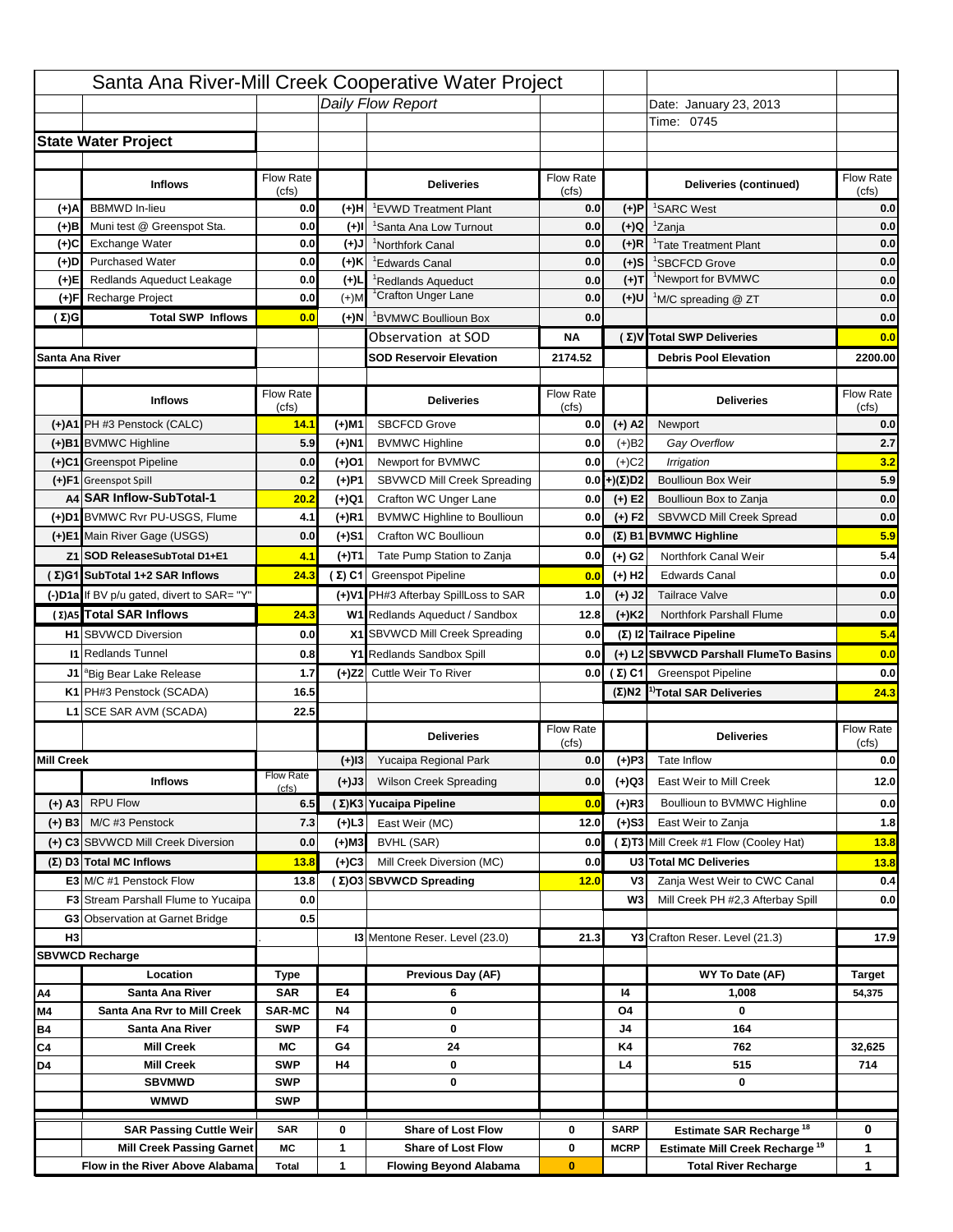|                   |                                                                    |                    |                | Santa Ana River-Mill Creek Cooperative Water Project   |                           |                                 |                                                                                         |                    |
|-------------------|--------------------------------------------------------------------|--------------------|----------------|--------------------------------------------------------|---------------------------|---------------------------------|-----------------------------------------------------------------------------------------|--------------------|
|                   |                                                                    |                    |                | Daily Flow Report                                      |                           |                                 | Date: January 22, 2013                                                                  |                    |
|                   |                                                                    |                    |                |                                                        |                           |                                 | Time: 0745                                                                              |                    |
|                   | <b>State Water Project</b>                                         |                    |                |                                                        |                           |                                 |                                                                                         |                    |
|                   |                                                                    |                    |                |                                                        |                           |                                 |                                                                                         |                    |
|                   | <b>Inflows</b>                                                     | Flow Rate<br>(cfs) |                | <b>Deliveries</b>                                      | <b>Flow Rate</b><br>(cfs) |                                 | Deliveries (continued)                                                                  | Flow Rate<br>(cfs) |
| (+)A              | <b>BBMWD</b> In-lieu                                               | 0.0                | (+)H           | 'EVWD Treatment Plant                                  | 0.0                       | (+)P                            | <sup>1</sup> SARC West                                                                  | 0.0                |
| (+)B              | Muni test @ Greenspot Sta.                                         | 0.0                | $(+)$ l        | 'Santa Ana Low Turnout                                 | 0.0                       | $(+)Q$                          | <sup>1</sup> Zanja                                                                      | 0.0                |
| (+)C              | Exchange Water                                                     | 0.0                | $(L(+)$        | <sup>1</sup> Northfork Canal                           | 5.9                       | $(+)R$                          | <sup>1</sup> Tate Treatment Plant                                                       | 0.0                |
| (+)D              | <b>Purchased Water</b>                                             | 5.9                | (+)K           | <sup>1</sup> Edwards Canal                             | 0.0                       | $(+)$ S                         | <sup>1</sup> SBCFCD Grove                                                               | 0.0                |
| (+)E              | Redlands Aqueduct Leakage                                          | 0.0                | $(+)1$         | <sup>1</sup> Redlands Aqueduct                         | 0.0                       | $(+)T$                          | <sup>1</sup> Newport for BVMWC                                                          | 0.0                |
| (+)F              | Recharge Project                                                   | 0.0                | $(+)$ M        | <sup>1</sup> Crafton Unger Lane                        | 0.0                       | (+)U                            | <sup>1</sup> M/C spreading @ ZT                                                         | 0.0                |
| (Σ)G              | <b>Total SWP Inflows</b>                                           | 5.9                | (+)N           | <sup>1</sup> BVMWC Boullioun Box                       | 0.0                       |                                 |                                                                                         | 0.0                |
|                   |                                                                    |                    |                | Observation at SOD                                     | 2174.40                   |                                 | (Σ) V Total SWP Deliveries                                                              | 5.9                |
| Santa Ana River   |                                                                    |                    |                | <b>SOD Reservoir Elevation</b>                         | 2174.47                   |                                 | <b>Debris Pool Elevation</b>                                                            | 2200.00            |
|                   |                                                                    |                    |                |                                                        |                           |                                 |                                                                                         |                    |
|                   | <b>Inflows</b>                                                     | Flow Rate          |                | <b>Deliveries</b>                                      | Flow Rate                 |                                 | <b>Deliveries</b>                                                                       | Flow Rate          |
|                   | (+)A1 PH #3 Penstock (CALC)                                        | (cfs)<br>15.3      | (+)M1          | <b>SBCFCD Grove</b>                                    | (cfs)<br>0.0              | $(+)$ A2                        | Newport                                                                                 | (cfs)<br>0.0       |
|                   | (+)B1 BVMWC Highline                                               | 5.8                |                |                                                        | 0.0                       |                                 | Gay Overflow                                                                            | 2.7                |
|                   | (+)C1 Greenspot Pipeline                                           | 0.0                | (+)N1<br>(+)01 | <b>BVMWC Highline</b><br>Newport for BVMWC             | 0.0                       | $(+)B2$<br>$(+)$ C <sub>2</sub> | Irrigation                                                                              | 3.1                |
|                   | (+)F1 Greenspot Spill                                              | 0.4                | (+)P1          | SBVWCD Mill Creek Spreading                            | 0.0                       | (+)(Σ)D2                        | <b>Boullioun Box Weir</b>                                                               | 5.8                |
|                   | A4 SAR Inflow-SubTotal-1                                           | 21.5               | (+)Q1          | Crafton WC Unger Lane                                  | 0.0                       | $(+) E2$                        | Boullioun Box to Zanja                                                                  | 0.0                |
|                   | (+)D1 BVMWC Rvr PU-USGS, Flume                                     | 4.1                | $(+)$ R1       | <b>BVMWC Highline to Boullioun</b>                     | 0.0                       | $(+) F2$                        | <b>SBVWCD Mill Creek Spread</b>                                                         | 0.0                |
|                   | (+)E1 Main River Gage (USGS)                                       | 0.0                | (+)S1          | Crafton WC Boullioun                                   | 0.0                       |                                 | $(\Sigma)$ B1 BVMWC Highline                                                            | 5.8                |
|                   | Z1 SOD ReleaseSubTotal D1+E1                                       | 4.1                |                | Tate Pump Station to Zanja                             | 0.0                       |                                 | Northfork Canal Weir                                                                    | 0.0                |
|                   | (Σ)G1 SubTotal 1+2 SAR Inflows                                     | 25.6               | (+)T1          | (Σ) C1 Greenspot Pipeline                              |                           | (+) G2                          | <b>Edwards Canal</b>                                                                    | 1.0                |
|                   |                                                                    |                    |                |                                                        | 0.0                       | $(+)$ H <sub>2</sub>            |                                                                                         |                    |
|                   | (-)D1a If BV p/u gated, divert to SAR= "Y"                         |                    |                | (+)V1 PH#3 Afterbay SpillLoss to SAR                   | 0.0                       | $(+)$ J2                        | <b>Tailrace Valve</b>                                                                   | 0.0                |
|                   | (Σ) A5 Total SAR Inflows                                           | 25.6               |                | W1 Redlands Aqueduct / Sandbox                         | 12.7                      | $(+)$ K <sub>2</sub>            | <b>Northfork Parshall Flume</b>                                                         | 6.9                |
|                   | <b>H1</b> SBVWCD Diversion                                         | 0.0                |                | X1 SBVWCD Mill Creek Spreading                         | 0.0                       |                                 | (Σ) I2 Tailrace Pipeline                                                                | 7.9                |
|                   | <b>11 Redlands Tunnel</b>                                          | 0.8                |                | Y1 Redlands Sandbox Spill                              | 0.0                       |                                 | (+) L2 SBVWCD Parshall FlumeTo Basins                                                   | 6.9                |
|                   | J1 <sup>a</sup> Big Bear Lake Release                              | 1.7                |                | (+)Z2 Cuttle Weir To River                             |                           | 0.0 $(\Sigma)$ C1               | <b>Greenspot Pipeline</b>                                                               | 0.0                |
|                   | K1 PH#3 Penstock (SCADA)                                           | 16.4               |                |                                                        |                           |                                 | $(\Sigma)$ N2 <sup>1)</sup> Total SAR Deliveries                                        | 25.6               |
|                   | L1 SCE SAR AVM (SCADA)                                             | 22.1               |                |                                                        |                           |                                 |                                                                                         |                    |
|                   |                                                                    |                    |                | <b>Deliveries</b>                                      | <b>Flow Rate</b><br>(cfs) |                                 | <b>Deliveries</b>                                                                       | Flow Rate<br>(cfs) |
| <b>Mill Creek</b> |                                                                    |                    | $(+)$ 13       | Yucaipa Regional Park                                  | 0.0                       | $(+)P3$                         | Tate Inflow                                                                             | 0.0                |
|                   | <b>Inflows</b>                                                     | <b>Flow Rate</b>   | (+)J3          | <b>Wilson Creek Spreading</b>                          | 0.0                       | (+)Q3                           | East Weir to Mill Creek                                                                 | 13.0               |
| $(+)$ A3          | <b>RPU Flow</b>                                                    | (cfs)<br>7.0       |                | (Σ)K3 Yucaipa Pipeline                                 | 0.0                       | $(+)$ R3                        | Boullioun to BVMWC Highline                                                             | 0.0                |
|                   | M/C #3 Penstock                                                    | 7.8                |                | East Weir (MC)                                         | 13.0                      |                                 | East Weir to Zanja                                                                      |                    |
| $(+)$ B3          |                                                                    |                    | $(+)$ L3       |                                                        |                           | $(+)$ S3                        | (Σ) T3 Mill Creek #1 Flow (Cooley Hat)                                                  | 1.8                |
|                   | (+) C3 SBVWCD Mill Creek Diversion                                 | 0.0                | (+)M3          | BVHL (SAR)                                             | 0.0                       |                                 |                                                                                         | 14.8               |
|                   | (Σ) D3 Total MC Inflows                                            | 14.8               | $(+)C3$        | Mill Creek Diversion (MC)                              | 0.0                       |                                 | U3 Total MC Deliveries                                                                  | 14.8               |
|                   | E3 M/C #1 Penstock Flow                                            | 14.8               |                | (Σ)O3 SBVWCD Spreading                                 | 13.0                      | V3                              | Zanja West Weir to CWC Canal                                                            | 0.4                |
|                   | <b>F3</b> Stream Parshall Flume to Yucaipa                         | 0.0                |                |                                                        |                           | W <sub>3</sub>                  | Mill Creek PH #2,3 Afterbay Spill                                                       | 0.0                |
| H <sub>3</sub>    | G3 Observation at Garnet Bridge                                    | 0.5                |                |                                                        |                           |                                 |                                                                                         |                    |
|                   |                                                                    |                    |                |                                                        |                           |                                 |                                                                                         |                    |
|                   |                                                                    |                    |                | <b>13 Mentone Reser. Level (23.0)</b>                  | 21.4                      |                                 | Y3 Crafton Reser. Level (21.3)                                                          | 18.8               |
|                   | <b>SBVWCD Recharge</b>                                             |                    |                |                                                        |                           |                                 |                                                                                         |                    |
|                   | Location                                                           | Type               |                | Previous Day (AF)                                      |                           |                                 | WY To Date (AF)                                                                         | Target             |
| Α4                | Santa Ana River                                                    | <b>SAR</b>         | E4             | 55                                                     |                           | 14                              | 1,002                                                                                   | 54,375             |
| M4                | Santa Ana Rvr to Mill Creek                                        | <b>SAR-MC</b>      | <b>N4</b>      | 0                                                      |                           | O4                              | 0                                                                                       |                    |
| Β4                | Santa Ana River<br><b>Mill Creek</b>                               | <b>SWP</b><br>МC   | F4<br>G4       | 0<br>103                                               |                           | J4<br>K4                        | 164<br>738                                                                              | 32,625             |
| C4<br>D4          | <b>Mill Creek</b>                                                  | <b>SWP</b>         | H4             | 0                                                      |                           | L4                              | 515                                                                                     | 714                |
|                   | <b>SBVMWD</b>                                                      | <b>SWP</b>         |                | 0                                                      |                           |                                 | 0                                                                                       |                    |
|                   | <b>WMWD</b>                                                        | <b>SWP</b>         |                |                                                        |                           |                                 |                                                                                         |                    |
|                   |                                                                    |                    |                |                                                        |                           |                                 |                                                                                         |                    |
|                   | <b>SAR Passing Cuttle Weir</b><br><b>Mill Creek Passing Garnet</b> | <b>SAR</b><br>МC   | 0<br>1         | <b>Share of Lost Flow</b><br><b>Share of Lost Flow</b> | 0<br>0                    | <b>SARP</b><br><b>MCRP</b>      | <b>Estimate SAR Recharge<sup>18</sup></b><br>Estimate Mill Creek Recharge <sup>19</sup> | 0<br>1             |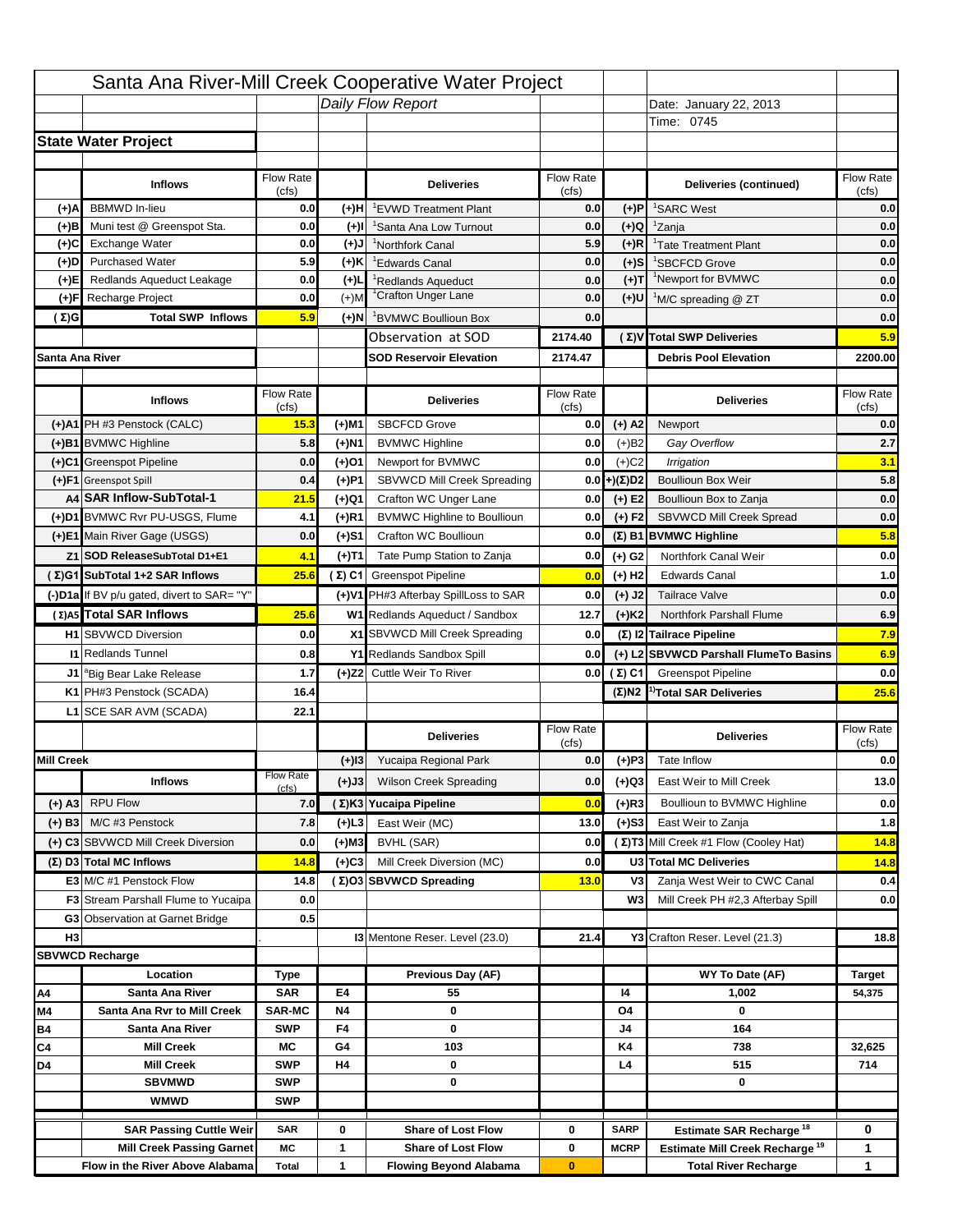|                   |                                                                     |                    |           | Santa Ana River-Mill Creek Cooperative Water Project       |                           |                      |                                                                           |                                          |
|-------------------|---------------------------------------------------------------------|--------------------|-----------|------------------------------------------------------------|---------------------------|----------------------|---------------------------------------------------------------------------|------------------------------------------|
|                   |                                                                     |                    |           | Daily Flow Report                                          |                           |                      | Date: January 18, 2013                                                    |                                          |
|                   |                                                                     |                    |           |                                                            |                           |                      | Time: 0730                                                                |                                          |
|                   | <b>State Water Project</b>                                          |                    |           |                                                            |                           |                      |                                                                           |                                          |
|                   |                                                                     |                    |           |                                                            |                           |                      |                                                                           |                                          |
|                   | <b>Inflows</b>                                                      | Flow Rate<br>(cfs) |           | <b>Deliveries</b>                                          | <b>Flow Rate</b><br>(cfs) |                      | Deliveries (continued)                                                    | Flow Rate<br>(cfs)                       |
| (+)A              | <b>BBMWD</b> In-lieu                                                | 0.0                | (+)H      | 'EVWD Treatment Plant                                      | 0.0                       | (+)P                 | <sup>1</sup> SARC West                                                    | 0.0                                      |
| (+)B              | Muni test @ Greenspot Sta.                                          | 0.0                | $(+)$ l   | 'Santa Ana Low Turnout                                     | 0.0                       | $(+)Q$               | <sup>1</sup> Zanja                                                        | 0.0                                      |
| (+)C              | Exchange Water                                                      | 0.0                | $(L(+)$   | <sup>1</sup> Northfork Canal                               | 6.1                       | $(+)R$               | <sup>1</sup> Tate Treatment Plant                                         | 0.0                                      |
| (+)D              | <b>Purchased Water</b>                                              | 6.1                | (+)K      | <sup>1</sup> Edwards Canal                                 | 0.0                       | $(+)$ S              | <sup>1</sup> SBCFCD Grove                                                 | 0.0                                      |
| (+)E              | Redlands Aqueduct Leakage                                           | 0.0                | $(+)1$    | <sup>1</sup> Redlands Aqueduct                             | 0.0                       | $(+)T$               | <sup>1</sup> Newport for BVMWC                                            | 0.0                                      |
| (+)F              | Recharge Project                                                    | 0.0                | $(+)$ M   | <sup>1</sup> Crafton Unger Lane                            | 0.0                       | $(+)$ U              | <sup>1</sup> M/C spreading @ ZT                                           | 0.0                                      |
| (Σ)G              | <b>Total SWP Inflows</b>                                            | 6.1                | (+)N      | <sup>1</sup> BVMWC Boullioun Box                           | 0.0                       |                      |                                                                           | 0.0                                      |
|                   |                                                                     |                    |           | Observation at SOD                                         | ΝA                        |                      | (Σ) V Total SWP Deliveries                                                | 6.1                                      |
| Santa Ana River   |                                                                     |                    |           | <b>SOD Reservoir Elevation</b>                             | 2174.26                   |                      | <b>Debris Pool Elevation</b>                                              | 2200.00                                  |
|                   |                                                                     |                    |           |                                                            |                           |                      |                                                                           |                                          |
|                   | <b>Inflows</b>                                                      | Flow Rate<br>(cfs) |           | <b>Deliveries</b>                                          | Flow Rate<br>(cfs)        |                      | <b>Deliveries</b>                                                         | Flow Rate<br>(cfs)                       |
|                   | (+)A1 PH #3 Penstock (CALC)                                         | 15.8               | (+)M1     | <b>SBCFCD Grove</b>                                        | 0.0                       | $(+)$ A2             | Newport                                                                   | 0.0                                      |
|                   | (+)B1 BVMWC Highline                                                | 5.7                | (+)N1     | <b>BVMWC Highline</b>                                      | 0.0                       | $(+)B2$              | Gay Overflow                                                              | 3.7                                      |
|                   | (+)C1 Greenspot Pipeline                                            | 0.0                | (+)01     | Newport for BVMWC                                          | 0.0                       | $(+)$ C <sub>2</sub> | Irrigation                                                                | 2.0                                      |
|                   | (+)F1 Greenspot Spill                                               | 0.4                | (+)P1     | SBVWCD Mill Creek Spreading                                | 0.0                       | (+)(Σ)D2             | <b>Boullioun Box Weir</b>                                                 | 5.7                                      |
|                   | A4 SAR Inflow-SubTotal-1                                            | 21.9               | (+)Q1     | Crafton WC Unger Lane                                      | 0.0                       | $(+) E2$             | Boullioun Box to Zanja                                                    | 0.0                                      |
|                   | (+)D1 BVMWC Rvr PU-USGS, Flume                                      | 3.7                | $(+)$ R1  | <b>BVMWC Highline to Boullioun</b>                         | 0.0                       | $(+) F2$             | <b>SBVWCD Mill Creek Spread</b>                                           | 0.0                                      |
|                   | (+)E1 Main River Gage (USGS)                                        | 0.0                | (+)S1     | Crafton WC Boullioun                                       | 0.0                       |                      | $(\Sigma)$ B1 BVMWC Highline                                              | 5.7                                      |
|                   | Z1 SOD ReleaseSubTotal D1+E1                                        | 3.7                | (+)T1     | Tate Pump Station to Zanja                                 | 0.0                       | (+) G2               | Northfork Canal Weir                                                      | 0.0                                      |
|                   | (Σ)G1 SubTotal 1+2 SAR Inflows                                      | 25.6               |           | (Σ) C1 Greenspot Pipeline                                  | 0.0                       | $(+)$ H <sub>2</sub> | <b>Edwards Canal</b>                                                      | 0.9                                      |
|                   |                                                                     |                    |           |                                                            |                           |                      |                                                                           |                                          |
|                   | (-)D1a If BV p/u gated, divert to SAR= "Y"                          |                    |           | (+)V1 PH#3 Afterbay SpillLoss to SAR                       | 0.3                       | $(+)$ J2             | <b>Tailrace Valve</b>                                                     | 0.0                                      |
|                   | (Σ) A5 Total SAR Inflows                                            | 25.6               |           | W1 Redlands Aqueduct / Sandbox                             | 12.3                      | $(+)$ K <sub>2</sub> | <b>Northfork Parshall Flume</b>                                           | 7.1                                      |
|                   | <b>H1</b> SBVWCD Diversion                                          |                    |           |                                                            |                           |                      |                                                                           |                                          |
|                   |                                                                     | 0.0                |           | X1 SBVWCD Mill Creek Spreading                             | 0.0                       |                      | (Σ) I2 Tailrace Pipeline                                                  | 8.0                                      |
|                   | <b>11 Redlands Tunnel</b>                                           | 0.7                |           | Y1 Redlands Sandbox Spill                                  | 0.0                       |                      | (+) L2 SBVWCD Parshall FlumeTo Basins                                     |                                          |
|                   | J1 <sup>a</sup> Big Bear Lake Release                               | 1.7                |           | (+)Z2 Cuttle Weir To River                                 |                           | 0.0 $(\Sigma)$ C1    | <b>Greenspot Pipeline</b>                                                 |                                          |
|                   | K1 PH#3 Penstock (SCADA)                                            | 17.9               |           |                                                            |                           |                      | $(\Sigma)$ N2 <sup>1)</sup> Total SAR Deliveries                          |                                          |
|                   | L1 SCE SAR AVM (SCADA)                                              | 24.0               |           |                                                            |                           |                      |                                                                           |                                          |
|                   |                                                                     |                    |           | <b>Deliveries</b>                                          | <b>Flow Rate</b>          |                      | <b>Deliveries</b>                                                         | Flow Rate                                |
|                   |                                                                     |                    |           |                                                            | (cfs)                     |                      |                                                                           | (cfs)                                    |
| <b>Mill Creek</b> |                                                                     | <b>Flow Rate</b>   | $(+)$ 13  | Yucaipa Regional Park                                      | 0.0                       | $(+)P3$              | Tate Inflow                                                               |                                          |
|                   | <b>Inflows</b>                                                      | (cfs)              | (+)J3     | <b>Wilson Creek Spreading</b>                              | 0.0                       | (+)Q3                | East Weir to Mill Creek                                                   |                                          |
| $(+)$ A3          | <b>RPU Flow</b>                                                     | 6.3                |           | (Σ)K3 Yucaipa Pipeline                                     | 0.0                       | (+)R3                | Boullioun to BVMWC Highline                                               | 7.1<br>0.0<br>25.6<br>0.0<br>12.0<br>0.0 |
| $(+)$ B3          | M/C #3 Penstock                                                     | 7.6                | $(+)$ L3  | East Weir (MC)                                             | 12.0                      | $(+)$ S3             | East Weir to Zanja                                                        | 1.9                                      |
|                   | (+) C3 SBVWCD Mill Creek Diversion                                  | 0.0                | (+)M3     | BVHL (SAR)                                                 | 0.0                       |                      | (Σ) T3 Mill Creek #1 Flow (Cooley Hat)                                    | 13.9                                     |
|                   | (Σ) D3 Total MC Inflows                                             | 13.9               | $(+)C3$   | Mill Creek Diversion (MC)                                  | 0.0                       |                      | U3 Total MC Deliveries                                                    | 13.9                                     |
|                   | E3 M/C #1 Penstock Flow                                             | 13.9               |           | (Σ)O3 SBVWCD Spreading                                     | 12.0                      | V3                   | Zanja West Weir to CWC Canal                                              | 0.4                                      |
|                   | <b>F3</b> Stream Parshall Flume to Yucaipa                          | 0.0                |           |                                                            |                           | W <sub>3</sub>       | Mill Creek PH #2,3 Afterbay Spill                                         |                                          |
|                   | G3 Observation at Garnet Bridge                                     | 1.0                |           |                                                            |                           |                      |                                                                           | 0.0                                      |
| H <sub>3</sub>    |                                                                     |                    |           | <b>13 Mentone Reser. Level (23.0)</b>                      | 20.7                      |                      | Y3 Crafton Reser. Level (21.3)                                            | 15.4                                     |
|                   | <b>SBVWCD Recharge</b>                                              |                    |           |                                                            |                           |                      |                                                                           |                                          |
|                   | Location                                                            | Type               |           | Previous Day (AF)                                          |                           |                      | WY To Date (AF)                                                           | <b>Target</b>                            |
| Α4                | Santa Ana River                                                     | <b>SAR</b>         | E4        | 13                                                         |                           | 14                   | 947                                                                       | 54,375                                   |
| M4                | Santa Ana Rvr to Mill Creek                                         | <b>SAR-MC</b>      | <b>N4</b> | 0                                                          |                           | O4                   | 0                                                                         |                                          |
| Β4                | Santa Ana River                                                     | <b>SWP</b>         | F4        | 0                                                          |                           | J4                   | 164                                                                       |                                          |
| C4                | <b>Mill Creek</b>                                                   | МC                 | G4        | 24                                                         |                           | K4                   | 635                                                                       | 32,625                                   |
| D4                | <b>Mill Creek</b>                                                   | <b>SWP</b>         | H4        | 0                                                          |                           | L4                   | 515                                                                       | 714                                      |
|                   | <b>SBVMWD</b>                                                       | <b>SWP</b>         |           | 0                                                          |                           |                      | 0                                                                         |                                          |
|                   | <b>WMWD</b>                                                         | <b>SWP</b>         |           |                                                            |                           |                      |                                                                           |                                          |
|                   | <b>SAR Passing Cuttle Weir</b>                                      | <b>SAR</b>         | 0         | <b>Share of Lost Flow</b>                                  | 0                         | <b>SARP</b>          | <b>Estimate SAR Recharge<sup>18</sup></b>                                 | 0                                        |
|                   | <b>Mill Creek Passing Garnet</b><br>Flow in the River Above Alabama | МC<br><b>Total</b> | 1<br>1    | <b>Share of Lost Flow</b><br><b>Flowing Beyond Alabama</b> | 0<br>$\bf{0}$             | <b>MCRP</b>          | Estimate Mill Creek Recharge <sup>19</sup><br><b>Total River Recharge</b> | 1<br>1                                   |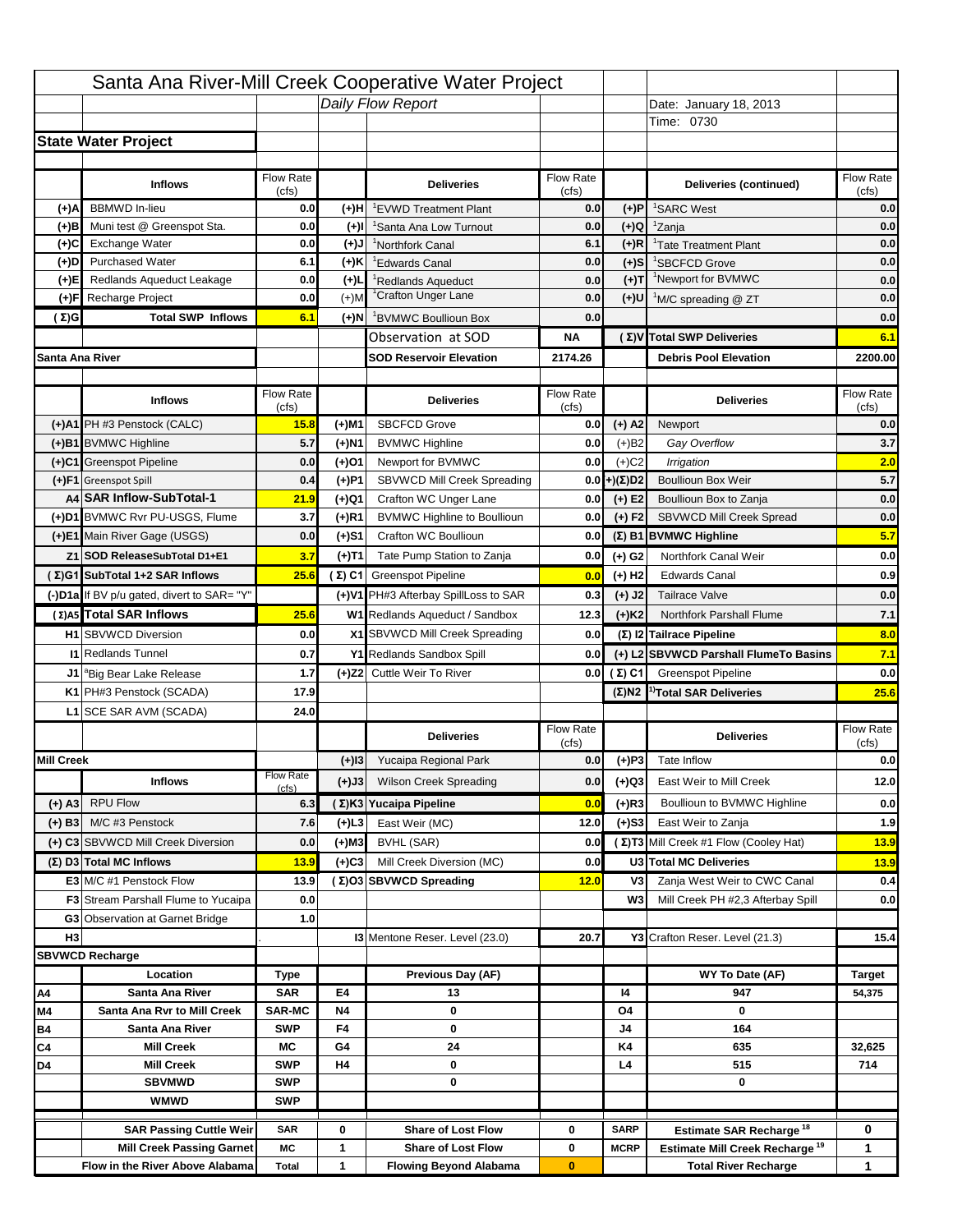|                   |                                                                     |                          |                   | Santa Ana River-Mill Creek Cooperative Water Project       |                           |                      |                                                                           |                                                  |
|-------------------|---------------------------------------------------------------------|--------------------------|-------------------|------------------------------------------------------------|---------------------------|----------------------|---------------------------------------------------------------------------|--------------------------------------------------|
|                   |                                                                     |                          |                   | Daily Flow Report                                          |                           |                      | Date: January 17, 2013                                                    |                                                  |
|                   |                                                                     |                          |                   |                                                            |                           |                      | Time: 0715                                                                |                                                  |
|                   | <b>State Water Project</b>                                          |                          |                   |                                                            |                           |                      |                                                                           |                                                  |
|                   |                                                                     |                          |                   |                                                            |                           |                      |                                                                           |                                                  |
|                   | <b>Inflows</b>                                                      | Flow Rate<br>(cfs)       |                   | <b>Deliveries</b>                                          | <b>Flow Rate</b><br>(cfs) |                      | Deliveries (continued)                                                    | Flow Rate<br>(cfs)                               |
| (+)A              | <b>BBMWD</b> In-lieu                                                | 0.0                      | (+)H              | 'EVWD Treatment Plant                                      | 0.0                       | (+)P                 | <sup>1</sup> SARC West                                                    | 0.0                                              |
| (+)B              | Muni test @ Greenspot Sta.                                          | 0.0                      | $(+)$ l           | 'Santa Ana Low Turnout                                     | 0.0                       | $(+)Q$               | <sup>1</sup> Zanja                                                        | 0.0                                              |
| (+)C              | Exchange Water                                                      | 0.0                      | $(L(+)$           | <sup>1</sup> Northfork Canal                               | 0.0                       | $(+)R$               | <sup>1</sup> Tate Treatment Plant                                         | 0.0                                              |
| (+)D              | <b>Purchased Water</b>                                              | 0.0                      | (+)K              | <sup>1</sup> Edwards Canal                                 | 0.0                       | $(+)$ S              | <sup>1</sup> SBCFCD Grove                                                 | 0.0                                              |
| (+)E              | Redlands Aqueduct Leakage                                           | 0.0                      | $(+)1$            | <sup>1</sup> Redlands Aqueduct                             | 0.0                       | $(+)T$               | <sup>1</sup> Newport for BVMWC                                            | 0.0                                              |
| (+)F              | Recharge Project                                                    | 0.0                      | $(+)$ M           | <sup>1</sup> Crafton Unger Lane                            | 0.0                       | $(+)$ U              | <sup>1</sup> M/C spreading @ ZT                                           | 0.0                                              |
| (Σ)G              | <b>Total SWP Inflows</b>                                            | 0.0                      | (+)N              | <sup>1</sup> BVMWC Boullioun Box                           | 0.0                       |                      |                                                                           | 0.0                                              |
|                   |                                                                     |                          |                   | Observation at SOD                                         | ΝA                        |                      | (Σ) V Total SWP Deliveries                                                | 0.0                                              |
| Santa Ana River   |                                                                     |                          |                   | <b>SOD Reservoir Elevation</b>                             | 2174.20                   |                      | <b>Debris Pool Elevation</b>                                              | 2200.00                                          |
|                   |                                                                     |                          |                   |                                                            |                           |                      |                                                                           |                                                  |
|                   | <b>Inflows</b>                                                      | Flow Rate                |                   | <b>Deliveries</b>                                          | Flow Rate                 |                      | <b>Deliveries</b>                                                         | Flow Rate                                        |
|                   |                                                                     | (cfs)                    |                   |                                                            | (cfs)                     |                      |                                                                           | (cfs)                                            |
|                   | (+)A1 PH #3 Penstock (CALC)                                         | 15.2                     | (+)M1             | <b>SBCFCD Grove</b>                                        | 0.0                       | $(+)$ A2             | Newport                                                                   | 0.0                                              |
|                   | (+)B1 BVMWC Highline                                                | 6.2                      | (+)N1             | <b>BVMWC Highline</b>                                      | 0.0                       | $(+)B2$              | Gay Overflow                                                              | 3.2                                              |
|                   | (+)C1 Greenspot Pipeline                                            | 0.0                      | (+)01             | Newport for BVMWC                                          | 0.0                       | $(+)$ C <sub>2</sub> | Irrigation                                                                | 3.0<br>6.2                                       |
|                   | (+)F1 Greenspot Spill<br>A4 SAR Inflow-SubTotal-1                   | 0.2                      | (+)P1             | SBVWCD Mill Creek Spreading<br>Crafton WC Unger Lane       | 0.0                       | (+)(Σ)D2             | <b>Boullioun Box Weir</b>                                                 |                                                  |
|                   | (+)D1 BVMWC Rvr PU-USGS, Flume                                      | 21.6<br>2.5              | (+)Q1<br>$(+)$ R1 | <b>BVMWC Highline to Boullioun</b>                         | 0.0<br>0.0                | $(+) E2$<br>$(+) F2$ | Boullioun Box to Zanja<br><b>SBVWCD Mill Creek Spread</b>                 | 0.0<br>0.0                                       |
|                   | (+)E1 Main River Gage (USGS)                                        | 0.0                      |                   | Crafton WC Boullioun                                       | 0.0                       |                      |                                                                           | 6.2                                              |
|                   |                                                                     |                          | (+)S1             |                                                            |                           |                      | $(\Sigma)$ B1 BVMWC Highline                                              |                                                  |
|                   | Z1 SOD ReleaseSubTotal D1+E1                                        | 2.5                      | (+)T1             | Tate Pump Station to Zanja                                 | 0.0                       | (+) G2               | Northfork Canal Weir                                                      | 6.4                                              |
|                   | (Σ)G1 SubTotal 1+2 SAR Inflows                                      | 24.1                     |                   | (Σ) C1 Greenspot Pipeline                                  | 0.0                       | $(+)$ H <sub>2</sub> | <b>Edwards Canal</b>                                                      | 0.0                                              |
|                   | (-)D1a If BV p/u gated, divert to SAR= "Y"                          |                          |                   | (+)V1 PH#3 Afterbay SpillLoss to SAR                       | 3.0                       | $(+)$ J2             | <b>Tailrace Valve</b>                                                     | 0.0                                              |
|                   | (Σ) A5 Total SAR Inflows                                            | 24.1                     |                   | W1 Redlands Aqueduct / Sandbox                             | 8.5                       | $(+)$ K <sub>2</sub> | <b>Northfork Parshall Flume</b>                                           | 0.7                                              |
|                   | <b>H1</b> SBVWCD Diversion                                          | 0.0                      |                   | X1 SBVWCD Mill Creek Spreading                             | 0.0                       |                      | (Σ) I2 Tailrace Pipeline                                                  | 7.1                                              |
|                   | <b>11 Redlands Tunnel</b>                                           | 0.7                      |                   | Y1 Redlands Sandbox Spill                                  | 0.0                       |                      | (+) L2 SBVWCD Parshall FlumeTo Basins                                     | 0.7                                              |
|                   |                                                                     |                          |                   |                                                            |                           |                      |                                                                           |                                                  |
|                   | J1 <sup>a</sup> Big Bear Lake Release                               | 1.7                      |                   | (+)Z2 Cuttle Weir To River                                 |                           | 0.0 $(\Sigma)$ C1    | <b>Greenspot Pipeline</b>                                                 |                                                  |
|                   | K1 PH#3 Penstock (SCADA)                                            | 8.9                      |                   |                                                            |                           |                      | $(\Sigma)$ N2 <sup>1)</sup> Total SAR Deliveries                          |                                                  |
|                   | L1 SCE SAR AVM (SCADA)                                              | 27.4                     |                   |                                                            |                           |                      |                                                                           |                                                  |
|                   |                                                                     |                          |                   | <b>Deliveries</b>                                          | <b>Flow Rate</b>          |                      | <b>Deliveries</b>                                                         | Flow Rate                                        |
|                   |                                                                     |                          |                   |                                                            | (cfs)                     |                      |                                                                           | (cfs)                                            |
| <b>Mill Creek</b> |                                                                     | <b>Flow Rate</b>         | $(+)$ 13          | Yucaipa Regional Park                                      | 0.0                       | $(+)P3$              | Tate Inflow                                                               |                                                  |
|                   | <b>Inflows</b>                                                      | (cfs)                    | (+)J3             | <b>Wilson Creek Spreading</b>                              | 0.0                       | (+)Q3                | East Weir to Mill Creek                                                   |                                                  |
| $(+)$ A3          | <b>RPU Flow</b>                                                     | 6.3                      |                   | (Σ)K3 Yucaipa Pipeline                                     | 0.0                       | (+)R3                | Boullioun to BVMWC Highline                                               |                                                  |
| $(+)$ B3          | M/C #3 Penstock                                                     | 7.6                      | $(+)$ L3          | East Weir (MC)                                             | 12.0                      | $(+)$ S3             | East Weir to Zanja                                                        |                                                  |
|                   | (+) C3 SBVWCD Mill Creek Diversion                                  | 0.0                      | (+)M3             | BVHL (SAR)                                                 | 0.0                       |                      | (Σ) T3 Mill Creek #1 Flow (Cooley Hat)                                    | 0.0<br>24.1<br>0.0<br>12.0<br>0.0<br>1.9<br>13.9 |
|                   | (Σ) D3 Total MC Inflows                                             | 13.9                     | $(+)C3$           | Mill Creek Diversion (MC)                                  | 0.0                       |                      | U3 Total MC Deliveries                                                    |                                                  |
|                   | E3 M/C #1 Penstock Flow                                             | 13.9                     |                   | (Σ)O3 SBVWCD Spreading                                     | 12.0                      | V3                   | Zanja West Weir to CWC Canal                                              |                                                  |
|                   | <b>F3</b> Stream Parshall Flume to Yucaipa                          | 0.0                      |                   |                                                            |                           | W <sub>3</sub>       | Mill Creek PH #2,3 Afterbay Spill                                         |                                                  |
|                   | G3 Observation at Garnet Bridge                                     | 1.0                      |                   |                                                            |                           |                      |                                                                           |                                                  |
| H <sub>3</sub>    |                                                                     |                          |                   | <b>13 Mentone Reser. Level (23.0)</b>                      | 20.9                      |                      | Y3 Crafton Reser. Level (21.3)                                            |                                                  |
|                   | <b>SBVWCD Recharge</b>                                              |                          |                   |                                                            |                           |                      |                                                                           |                                                  |
|                   | Location                                                            | Type                     |                   | Previous Day (AF)                                          |                           |                      | WY To Date (AF)                                                           | <b>Target</b>                                    |
| Α4                | Santa Ana River                                                     | <b>SAR</b>               | E4                | 1                                                          |                           | 14                   | 934                                                                       | 54,375                                           |
| M4                | Santa Ana Rvr to Mill Creek                                         | <b>SAR-MC</b>            | <b>N4</b>         | 0                                                          |                           | O4                   | 0                                                                         |                                                  |
| Β4                | Santa Ana River                                                     | <b>SWP</b>               | F4                | 0                                                          |                           | J4                   | 164                                                                       |                                                  |
| C4                | <b>Mill Creek</b>                                                   | МC                       | G4                | 24                                                         |                           | K4                   | 611                                                                       | 32,625                                           |
| D4                | <b>Mill Creek</b>                                                   | <b>SWP</b>               | H4                | 0                                                          |                           | L4                   | 515                                                                       | 714                                              |
|                   | <b>SBVMWD</b><br><b>WMWD</b>                                        | <b>SWP</b><br><b>SWP</b> |                   | 0                                                          |                           |                      | 0                                                                         |                                                  |
|                   |                                                                     |                          |                   |                                                            |                           |                      |                                                                           |                                                  |
|                   | <b>SAR Passing Cuttle Weir</b>                                      | <b>SAR</b>               | 0                 | <b>Share of Lost Flow</b>                                  | 0                         | <b>SARP</b>          | <b>Estimate SAR Recharge<sup>18</sup></b>                                 | 0                                                |
|                   | <b>Mill Creek Passing Garnet</b><br>Flow in the River Above Alabama | МC<br><b>Total</b>       | 1<br>1            | <b>Share of Lost Flow</b><br><b>Flowing Beyond Alabama</b> | 0<br>$\bf{0}$             | <b>MCRP</b>          | Estimate Mill Creek Recharge <sup>19</sup><br><b>Total River Recharge</b> | 13.9<br>0.4<br>0.0<br>15.9<br>1<br>1             |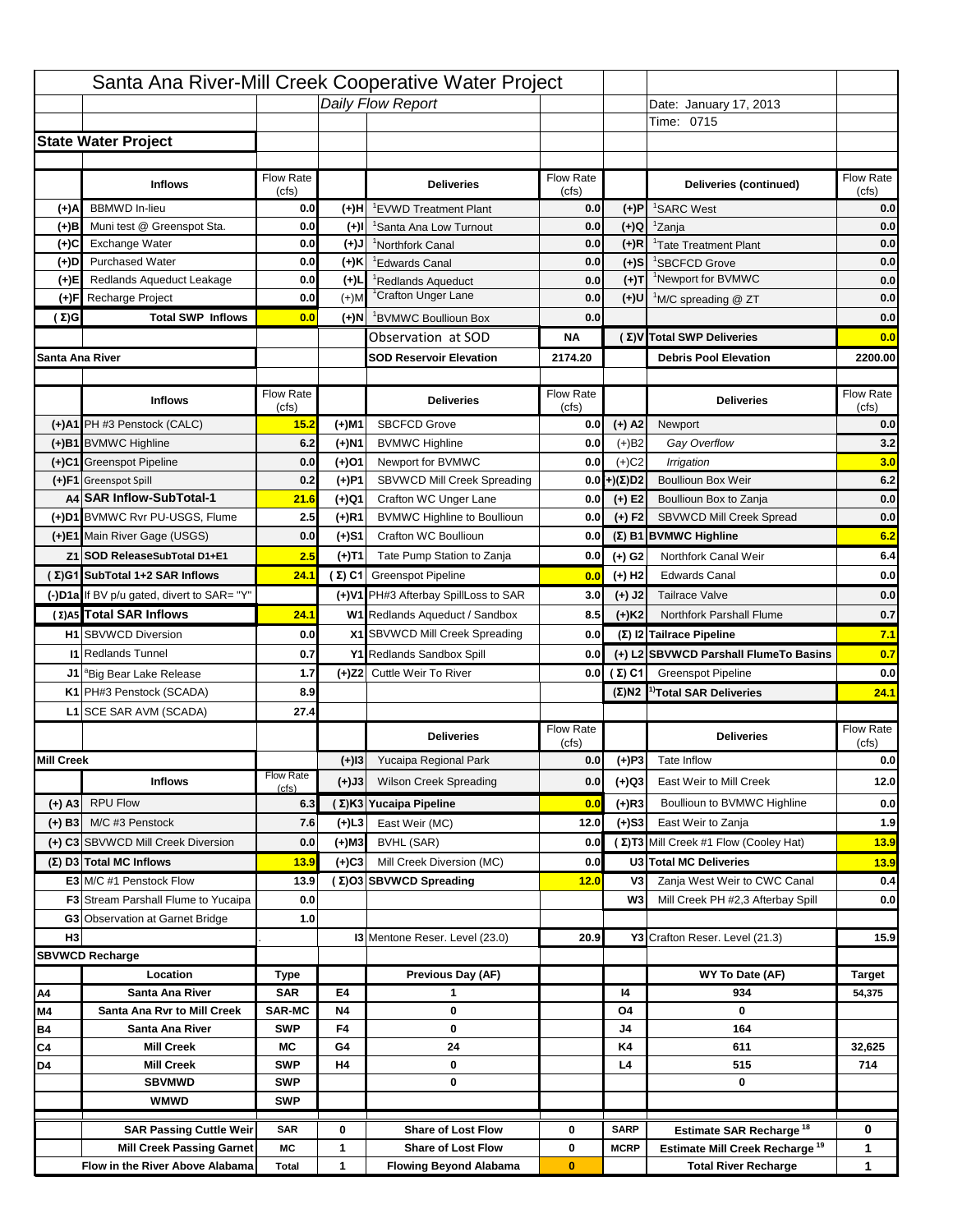|                   |                                                                     |                    |           | Santa Ana River-Mill Creek Cooperative Water Project       |                           |                      |                                                                           |                                                                                                        |
|-------------------|---------------------------------------------------------------------|--------------------|-----------|------------------------------------------------------------|---------------------------|----------------------|---------------------------------------------------------------------------|--------------------------------------------------------------------------------------------------------|
|                   |                                                                     |                    |           | Daily Flow Report                                          |                           |                      | Date: January 16, 2013                                                    |                                                                                                        |
|                   |                                                                     |                    |           |                                                            |                           |                      | Time: 0730                                                                |                                                                                                        |
|                   | <b>State Water Project</b>                                          |                    |           |                                                            |                           |                      |                                                                           |                                                                                                        |
|                   |                                                                     |                    |           |                                                            |                           |                      |                                                                           |                                                                                                        |
|                   | <b>Inflows</b>                                                      | Flow Rate<br>(cfs) |           | <b>Deliveries</b>                                          | <b>Flow Rate</b><br>(cfs) |                      | Deliveries (continued)                                                    | Flow Rate<br>(cfs)                                                                                     |
| (+)A              | <b>BBMWD</b> In-lieu                                                | 0.0                | (+)H      | 'EVWD Treatment Plant                                      | 0.0                       | (+)P                 | <sup>1</sup> SARC West                                                    | 0.0                                                                                                    |
| (+)B              | Muni test @ Greenspot Sta.                                          | 0.0                | $(+)$ l   | 'Santa Ana Low Turnout                                     | 0.0                       | $(+)Q$               | <sup>1</sup> Zanja                                                        | 0.0                                                                                                    |
| (+)C              | Exchange Water                                                      | 0.0                | $(L(+)$   | <sup>1</sup> Northfork Canal                               | 0.0                       | $(+)R$               | <sup>1</sup> Tate Treatment Plant                                         | 0.0                                                                                                    |
| (+)D              | <b>Purchased Water</b>                                              | 3.9                | (+)K      | <sup>1</sup> Edwards Canal                                 | 0.0                       | $(+)$ S              | <sup>1</sup> SBCFCD Grove                                                 | 0.0                                                                                                    |
| (+)E              | Redlands Aqueduct Leakage                                           | 0.0                | $(+)1$    | <sup>1</sup> Redlands Aqueduct                             | 0.0                       | $(+)T$               | <sup>1</sup> Newport for BVMWC                                            | 0.0                                                                                                    |
| (+)F              | Recharge Project                                                    | 0.0                | $(+)$ M   | <sup>1</sup> Crafton Unger Lane                            | 3.9                       | (+)U                 | <sup>1</sup> M/C spreading @ ZT                                           | 0.0                                                                                                    |
| (Σ)G              | <b>Total SWP Inflows</b>                                            | 3.9                | (+)N      | <sup>1</sup> BVMWC Boullioun Box                           | 0.0                       |                      |                                                                           | 0.0                                                                                                    |
|                   |                                                                     |                    |           | Observation at SOD                                         | ΝA                        |                      | (Σ) V Total SWP Deliveries                                                | 3.9                                                                                                    |
| Santa Ana River   |                                                                     |                    |           | <b>SOD Reservoir Elevation</b>                             | 2174.13                   |                      | <b>Debris Pool Elevation</b>                                              | 2200.00                                                                                                |
|                   |                                                                     |                    |           |                                                            |                           |                      |                                                                           |                                                                                                        |
|                   | <b>Inflows</b>                                                      | Flow Rate          |           | <b>Deliveries</b>                                          | Flow Rate                 |                      | <b>Deliveries</b>                                                         | Flow Rate<br>(cfs)                                                                                     |
|                   | (+)A1 PH #3 Penstock (CALC)                                         | (cfs)<br>14.3      | (+)M1     | <b>SBCFCD Grove</b>                                        | (cfs)<br>0.0              | $(+)$ A2             | Newport                                                                   | 0.0                                                                                                    |
|                   | (+)B1 BVMWC Highline                                                | 5.6                | (+)N1     | <b>BVMWC Highline</b>                                      | 0.0                       | $(+)B2$              | Gay Overflow                                                              | 3.3                                                                                                    |
|                   | (+)C1 Greenspot Pipeline                                            | 0.0                | (+)01     | Newport for BVMWC                                          | 0.0                       | $(+)$ C <sub>2</sub> | Irrigation                                                                | 2.3                                                                                                    |
|                   | (+)F1 Greenspot Spill                                               | 0.0                | (+)P1     | SBVWCD Mill Creek Spreading                                | 0.0                       | (+)(Σ)D2             | <b>Boullioun Box Weir</b>                                                 | 5.6                                                                                                    |
|                   | A4 SAR Inflow-SubTotal-1                                            | 19.9               | (+)Q1     | Crafton WC Unger Lane                                      | 0.0                       | $(+) E2$             | Boullioun Box to Zanja                                                    | 0.0                                                                                                    |
|                   | (+)D1 BVMWC Rvr PU-USGS, Flume                                      | 3.8                | $(+)$ R1  | <b>BVMWC Highline to Boullioun</b>                         | 0.0                       | $(+) F2$             | <b>SBVWCD Mill Creek Spread</b>                                           | 0.0                                                                                                    |
|                   | (+)E1 Main River Gage (USGS)                                        | 0.0                | (+)S1     | Crafton WC Boullioun                                       | 0.0                       |                      | $(\Sigma)$ B1 BVMWC Highline                                              | 5.6                                                                                                    |
|                   | Z1 SOD ReleaseSubTotal D1+E1                                        | 3.8                |           | Tate Pump Station to Zanja                                 | 0.0                       |                      | Northfork Canal Weir                                                      | 6.4                                                                                                    |
|                   | (Σ)G1 SubTotal 1+2 SAR Inflows                                      | 23.7               | (+)T1     | (Σ) C1 Greenspot Pipeline                                  |                           | (+) G2               | <b>Edwards Canal</b>                                                      | 0.0                                                                                                    |
|                   |                                                                     |                    |           |                                                            | 0.0                       | $(+)$ H <sub>2</sub> |                                                                           |                                                                                                        |
|                   | (-)D1a If BV p/u gated, divert to SAR= "Y"                          |                    |           | (+)V1 PH#3 Afterbay SpillLoss to SAR                       | 0.0                       | $(+)$ J2             | <b>Tailrace Valve</b>                                                     | 0.0                                                                                                    |
|                   | (Σ) A5 Total SAR Inflows                                            | 23.7               |           | W1 Redlands Aqueduct / Sandbox                             | 11.7                      | $(+)$ K <sub>2</sub> | <b>Northfork Parshall Flume</b>                                           | 0.7                                                                                                    |
|                   |                                                                     |                    |           |                                                            |                           |                      |                                                                           |                                                                                                        |
|                   | <b>H1</b> SBVWCD Diversion                                          | 0.0                |           | X1 SBVWCD Mill Creek Spreading                             | 0.0                       |                      | (Σ) I2 Tailrace Pipeline                                                  |                                                                                                        |
|                   | <b>11 Redlands Tunnel</b>                                           | 0.7                |           | Y1 Redlands Sandbox Spill                                  | 0.0                       |                      | (+) L2 SBVWCD Parshall FlumeTo Basins                                     |                                                                                                        |
|                   | J1 <sup>a</sup> Big Bear Lake Release                               | 1.7                |           | (+)Z2 Cuttle Weir To River                                 |                           | 0.0 $(\Sigma)$ C1    | <b>Greenspot Pipeline</b>                                                 |                                                                                                        |
|                   | K1 PH#3 Penstock (SCADA)                                            | 21.0               |           |                                                            |                           |                      | $(\Sigma)$ N2 <sup>1)</sup> Total SAR Deliveries                          |                                                                                                        |
|                   | L1 SCE SAR AVM (SCADA)                                              | 26.3               |           |                                                            |                           |                      |                                                                           |                                                                                                        |
|                   |                                                                     |                    |           | <b>Deliveries</b>                                          | <b>Flow Rate</b>          |                      | <b>Deliveries</b>                                                         | Flow Rate                                                                                              |
|                   |                                                                     |                    |           |                                                            | (cfs)                     |                      |                                                                           | (cfs)                                                                                                  |
| <b>Mill Creek</b> |                                                                     | <b>Flow Rate</b>   | $(+)$ 13  | Yucaipa Regional Park                                      | 0.0                       | $(+)P3$              | Tate Inflow                                                               |                                                                                                        |
|                   | <b>Inflows</b>                                                      | (cfs)              | (+)J3     | <b>Wilson Creek Spreading</b>                              | 0.0                       | (+)Q3                | East Weir to Mill Creek                                                   |                                                                                                        |
| $(+)$ A3          | <b>RPU Flow</b>                                                     | 6.9                |           | (Σ)K3 Yucaipa Pipeline                                     | 0.0                       | (+)R3                | Boullioun to BVMWC Highline                                               |                                                                                                        |
| $(+)$ B3          | M/C #3 Penstock                                                     | 8.1                | (+)L3     | East Weir (MC)                                             | 12.0                      | $(+)$ S3             | East Weir to Zanja                                                        |                                                                                                        |
|                   | (+) C3 SBVWCD Mill Creek Diversion                                  | 0.0                | (+)M3     | BVHL (SAR)                                                 | 0.0                       |                      | (Σ) T3 Mill Creek #1 Flow (Cooley Hat)                                    |                                                                                                        |
|                   | (Σ) D3 Total MC Inflows                                             | 15.0               | $(+)C3$   | Mill Creek Diversion (MC)                                  | 0.0                       |                      | U3 Total MC Deliveries                                                    |                                                                                                        |
|                   | E3 M/C #1 Penstock Flow                                             | 15.0               |           | (Σ)O3 SBVWCD Spreading                                     | 12.0                      | V3                   | Zanja West Weir to CWC Canal                                              |                                                                                                        |
|                   | <b>F3</b> Stream Parshall Flume to Yucaipa                          | 0.0                |           |                                                            |                           | W <sub>3</sub>       | Mill Creek PH #2,3 Afterbay Spill                                         |                                                                                                        |
|                   | G3 Observation at Garnet Bridge                                     | 0.8                |           |                                                            |                           |                      |                                                                           |                                                                                                        |
| H <sub>3</sub>    |                                                                     |                    |           | <b>13 Mentone Reser. Level (23.0)</b>                      | 21.5                      |                      | Y3 Crafton Reser. Level (21.3)                                            |                                                                                                        |
|                   | <b>SBVWCD Recharge</b>                                              |                    |           |                                                            |                           |                      |                                                                           |                                                                                                        |
|                   | Location                                                            | Type               |           | Previous Day (AF)                                          |                           |                      | WY To Date (AF)                                                           | <b>Target</b>                                                                                          |
| Α4                | Santa Ana River                                                     | <b>SAR</b>         | E4        | 1                                                          |                           | 14                   | 933                                                                       | 54,375                                                                                                 |
| M4                | Santa Ana Rvr to Mill Creek                                         | <b>SAR-MC</b>      | <b>N4</b> | 0                                                          |                           | O4                   | 0                                                                         |                                                                                                        |
| Β4                | Santa Ana River                                                     | <b>SWP</b>         | F4        | 0                                                          |                           | J4                   | 164                                                                       |                                                                                                        |
| C4                | <b>Mill Creek</b>                                                   | МC                 | G4        | 23                                                         |                           | K4                   | 587                                                                       | 32,625                                                                                                 |
| D4                | <b>Mill Creek</b>                                                   | <b>SWP</b>         | H4        | 0                                                          |                           | L4                   | 515                                                                       | 714                                                                                                    |
|                   | <b>SBVMWD</b>                                                       | <b>SWP</b>         |           | 0                                                          |                           |                      | 0                                                                         |                                                                                                        |
|                   | <b>WMWD</b>                                                         | <b>SWP</b>         |           |                                                            |                           |                      |                                                                           |                                                                                                        |
|                   | <b>SAR Passing Cuttle Weir</b>                                      | <b>SAR</b>         | 0         | <b>Share of Lost Flow</b>                                  | 0                         | <b>SARP</b>          | <b>Estimate SAR Recharge<sup>18</sup></b>                                 | 0                                                                                                      |
|                   | <b>Mill Creek Passing Garnet</b><br>Flow in the River Above Alabama | МC<br><b>Total</b> | 1<br>1    | <b>Share of Lost Flow</b><br><b>Flowing Beyond Alabama</b> | 0<br>$\bf{0}$             | <b>MCRP</b>          | Estimate Mill Creek Recharge <sup>19</sup><br><b>Total River Recharge</b> | 7.1<br>0.7<br>0.0<br>23.7<br>0.0<br>12.0<br>0.0<br>3.0<br>15.0<br>15.0<br>3.3<br>0.0<br>15.7<br>1<br>1 |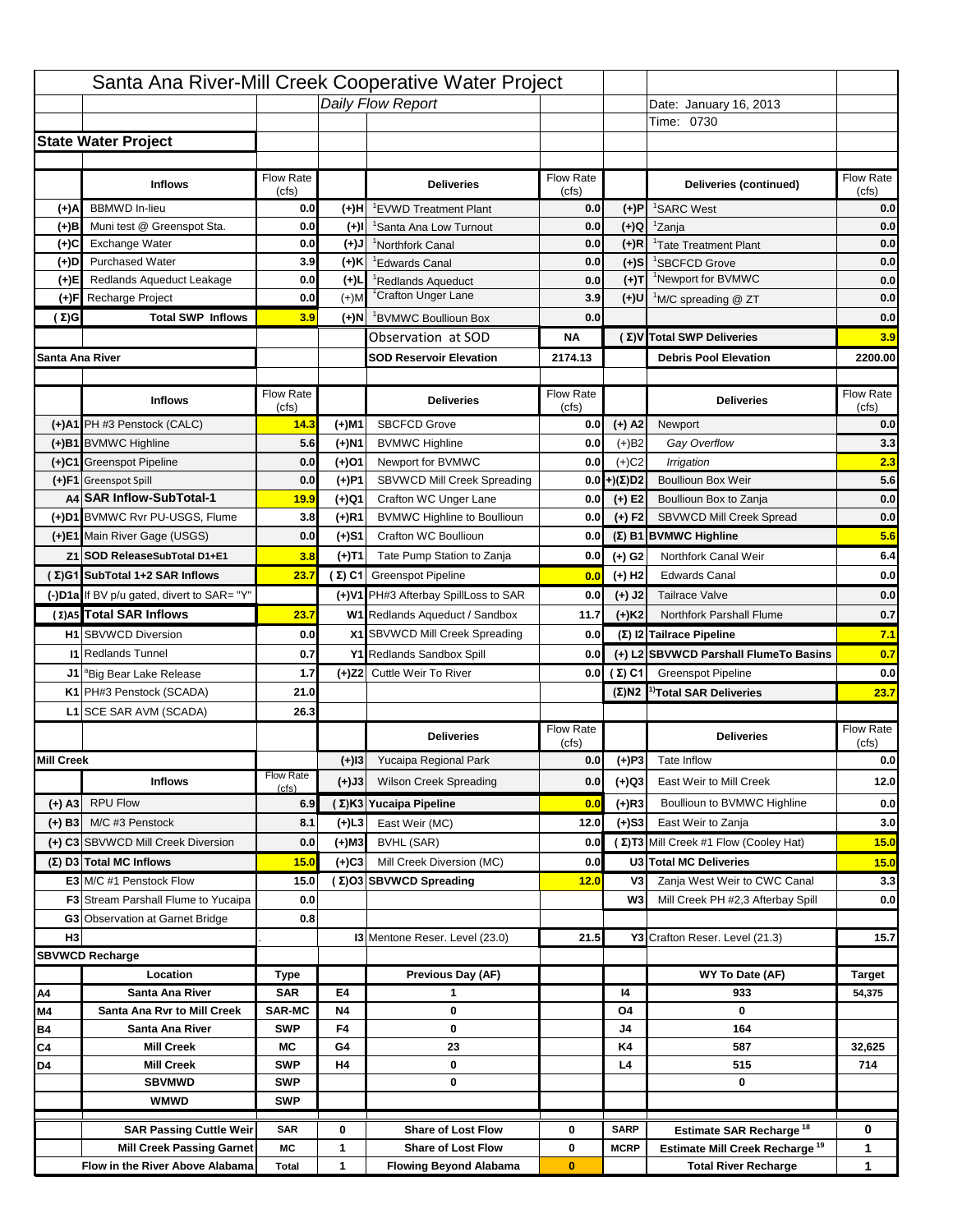|                   |                                                                     |                    |           | Santa Ana River-Mill Creek Cooperative Water Project       |                           |                      |                                                                           |                                                                                         |
|-------------------|---------------------------------------------------------------------|--------------------|-----------|------------------------------------------------------------|---------------------------|----------------------|---------------------------------------------------------------------------|-----------------------------------------------------------------------------------------|
|                   |                                                                     |                    |           | Daily Flow Report                                          |                           |                      | Date: January 15, 2013                                                    |                                                                                         |
|                   |                                                                     |                    |           |                                                            |                           |                      | Time: 0730                                                                |                                                                                         |
|                   | <b>State Water Project</b>                                          |                    |           |                                                            |                           |                      |                                                                           |                                                                                         |
|                   |                                                                     |                    |           |                                                            |                           |                      |                                                                           |                                                                                         |
|                   | <b>Inflows</b>                                                      | Flow Rate<br>(cfs) |           | <b>Deliveries</b>                                          | <b>Flow Rate</b><br>(cfs) |                      | Deliveries (continued)                                                    | Flow Rate<br>(cfs)                                                                      |
| (+)A              | <b>BBMWD</b> In-lieu                                                | 0.0                | (+)H      | 'EVWD Treatment Plant                                      | 0.0                       | (+)P                 | <sup>1</sup> SARC West                                                    | 0.0                                                                                     |
| (+)B              | Muni test @ Greenspot Sta.                                          | 0.0                | $(+)$ l   | 'Santa Ana Low Turnout                                     | 0.0                       | $(+)Q$               | <sup>1</sup> Zanja                                                        | 0.0                                                                                     |
| (+)C              | Exchange Water                                                      | 0.0                | $(L(+)$   | <sup>1</sup> Northfork Canal                               | 0.0                       | $(+)R$               | <sup>1</sup> Tate Treatment Plant                                         | 0.0                                                                                     |
| (+)D              | <b>Purchased Water</b>                                              | 4.0                | (+)K      | <sup>1</sup> Edwards Canal                                 | 0.0                       | $(+)$ S              | <sup>1</sup> SBCFCD Grove                                                 | 0.0                                                                                     |
| (+)E              | Redlands Aqueduct Leakage                                           | 0.0                | $(+)1$    | <sup>1</sup> Redlands Aqueduct                             | 0.0                       | $(+)$ T              | <sup>1</sup> Newport for BVMWC                                            | 0.0                                                                                     |
| (+)F              | Recharge Project                                                    | 0.0                | $(+)$ M   | <sup>1</sup> Crafton Unger Lane                            | 4.0                       | $(+)$ U              | <sup>1</sup> M/C spreading @ ZT                                           | 0.0                                                                                     |
| (Σ)G              | <b>Total SWP Inflows</b>                                            | 4.0                | (+)N      | <sup>1</sup> BVMWC Boullioun Box                           | 0.0                       |                      |                                                                           | 0.0                                                                                     |
|                   |                                                                     |                    |           | Observation at SOD                                         | ΝA                        |                      | (Σ) V Total SWP Deliveries                                                | 4.0                                                                                     |
| Santa Ana River   |                                                                     |                    |           | <b>SOD Reservoir Elevation</b>                             | 2174.08                   |                      | <b>Debris Pool Elevation</b>                                              | 2200.00                                                                                 |
|                   |                                                                     |                    |           |                                                            |                           |                      |                                                                           |                                                                                         |
|                   | <b>Inflows</b>                                                      | Flow Rate          |           | <b>Deliveries</b>                                          | Flow Rate                 |                      | <b>Deliveries</b>                                                         | Flow Rate<br>(cfs)                                                                      |
|                   | (+)A1 PH #3 Penstock (CALC)                                         | (cfs)<br>13.9      | (+)M1     | <b>SBCFCD Grove</b>                                        | (cfs)<br>0.0              | $(+)$ A2             | Newport                                                                   | 0.0                                                                                     |
|                   | (+)B1 BVMWC Highline                                                | 5.6                | (+)N1     | <b>BVMWC Highline</b>                                      | 0.0                       | $(+)B2$              | Gay Overflow                                                              | 0.0                                                                                     |
|                   | (+)C1 Greenspot Pipeline                                            | 0.0                | (+)01     | Newport for BVMWC                                          | 0.0                       | $(+)$ C <sub>2</sub> | Irrigation                                                                | 5.6                                                                                     |
|                   | (+)F1 Greenspot Spill                                               | 0.0                | (+)P1     | SBVWCD Mill Creek Spreading                                | 0.0                       | (+)(Σ)D2             | <b>Boullioun Box Weir</b>                                                 | 5.6                                                                                     |
|                   | A4 SAR Inflow-SubTotal-1                                            | 19.5               | (+)Q1     | Crafton WC Unger Lane                                      | 0.0                       | $(+) E2$             | Boullioun Box to Zanja                                                    | 0.0                                                                                     |
|                   | (+)D1 BVMWC Rvr PU-USGS, Flume                                      | 3.7                | $(+)$ R1  | <b>BVMWC Highline to Boullioun</b>                         | 0.0                       | $(+) F2$             | <b>SBVWCD Mill Creek Spread</b>                                           | 0.0                                                                                     |
|                   | (+)E1 Main River Gage (USGS)                                        | 0.0                | (+)S1     | Crafton WC Boullioun                                       | 0.0                       |                      | $(\Sigma)$ B1 BVMWC Highline                                              | 5.6                                                                                     |
|                   | Z1 SOD ReleaseSubTotal D1+E1                                        | 3.7                |           | Tate Pump Station to Zanja                                 | 0.0                       |                      | Northfork Canal Weir                                                      | 5.4                                                                                     |
|                   |                                                                     |                    | (+)T1     |                                                            |                           | (+) G2               |                                                                           |                                                                                         |
|                   | (Σ)G1 SubTotal 1+2 SAR Inflows                                      | 23.2               |           | (Σ) C1 Greenspot Pipeline                                  | 0.0                       | $(+)$ H <sub>2</sub> | <b>Edwards Canal</b>                                                      | 0.0                                                                                     |
|                   | (-)D1a If BV p/u gated, divert to SAR= "Y"                          |                    |           | (+)V1 PH#3 Afterbay SpillLoss to SAR                       | 0.7                       | $(+)$ J2             | <b>Tailrace Valve</b>                                                     | 0.0                                                                                     |
|                   | (Σ) A5 Total SAR Inflows                                            | 23.2               |           | W1 Redlands Aqueduct / Sandbox                             | 11.5                      | $(+)$ K <sub>2</sub> | <b>Northfork Parshall Flume</b>                                           | 0.7                                                                                     |
|                   |                                                                     |                    |           |                                                            |                           |                      |                                                                           |                                                                                         |
|                   | <b>H1</b> SBVWCD Diversion                                          | 0.0                |           | X1 SBVWCD Mill Creek Spreading                             | 0.0                       |                      | (Σ) I2 Tailrace Pipeline                                                  |                                                                                         |
|                   | <b>11 Redlands Tunnel</b>                                           | 0.7                |           | Y1 Redlands Sandbox Spill                                  | 0.0                       |                      | (+) L2 SBVWCD Parshall FlumeTo Basins                                     |                                                                                         |
|                   | J1 <sup>a</sup> Big Bear Lake Release                               | 1.7                |           | (+)Z2 Cuttle Weir To River                                 |                           | 0.0 $(\Sigma)$ C1    | <b>Greenspot Pipeline</b>                                                 |                                                                                         |
|                   | K1 PH#3 Penstock (SCADA)                                            | 15.7               |           |                                                            |                           |                      | $(\Sigma)$ N2 <sup>1)</sup> Total SAR Deliveries                          |                                                                                         |
|                   | L1 SCE SAR AVM (SCADA)                                              | 20.8               |           |                                                            |                           |                      |                                                                           |                                                                                         |
|                   |                                                                     |                    |           | <b>Deliveries</b>                                          | <b>Flow Rate</b>          |                      | <b>Deliveries</b>                                                         | Flow Rate                                                                               |
| <b>Mill Creek</b> |                                                                     |                    |           |                                                            | (cfs)                     |                      | Tate Inflow                                                               | (cfs)                                                                                   |
|                   |                                                                     | <b>Flow Rate</b>   | $(+)$ 13  | Yucaipa Regional Park                                      | 0.0                       | $(+)P3$              |                                                                           |                                                                                         |
|                   | <b>Inflows</b>                                                      | (cfs)              | (+)J3     | <b>Wilson Creek Spreading</b>                              | 0.0                       | (+)Q3                | East Weir to Mill Creek                                                   |                                                                                         |
| (+) A3            | <b>RPU Flow</b>                                                     | 6.5                |           | (Σ)K3 Yucaipa Pipeline                                     | 0.0                       | $(+)$ R3             | Boullioun to BVMWC Highline                                               |                                                                                         |
| $(+)$ B3          | M/C #3 Penstock                                                     | 7.0                | (+)L3     | East Weir (MC)                                             | 0.0                       | $(+)$ S3             | East Weir to Zanja                                                        |                                                                                         |
|                   | (+) C3 SBVWCD Mill Creek Diversion                                  | 0.0                | (+)M3     | BVHL (SAR)                                                 | 0.0                       |                      | (Σ) T3 Mill Creek #1 Flow (Cooley Hat)                                    | 13.5                                                                                    |
|                   | (Σ) D3 Total MC Inflows                                             | 13.5               | $(+)C3$   | Mill Creek Diversion (MC)                                  | 0.0                       |                      | U3 Total MC Deliveries                                                    | 13.5                                                                                    |
|                   | E3 M/C #1 Penstock Flow                                             | 13.5               |           | (Σ)O3 SBVWCD Spreading                                     | 0.0                       | V3                   | Zanja West Weir to CWC Canal                                              |                                                                                         |
|                   | <b>F3</b> Stream Parshall Flume to Yucaipa                          | 0.0                |           |                                                            |                           | W <sub>3</sub>       | Mill Creek PH #2,3 Afterbay Spill                                         |                                                                                         |
|                   | G3 Observation at Garnet Bridge                                     | 0.8                |           |                                                            |                           |                      |                                                                           |                                                                                         |
| H <sub>3</sub>    |                                                                     |                    |           | 13 Mentone Reser. Level (23.0)                             | 21.2                      |                      | Y3 Crafton Reser. Level (21.3)                                            |                                                                                         |
|                   | <b>SBVWCD Recharge</b>                                              |                    |           |                                                            |                           |                      |                                                                           |                                                                                         |
|                   | Location                                                            | Type               |           | Previous Day (AF)                                          |                           |                      | WY To Date (AF)                                                           | <b>Target</b>                                                                           |
| Α4                | Santa Ana River                                                     | <b>SAR</b>         | E4        | 1                                                          |                           | 14                   | 931                                                                       | 54,375                                                                                  |
| M4                | Santa Ana Rvr to Mill Creek                                         | <b>SAR-MC</b>      | <b>N4</b> | 0                                                          |                           | O4                   | 0                                                                         |                                                                                         |
| Β4                | Santa Ana River                                                     | <b>SWP</b>         | F4        | 0                                                          |                           | J4                   | 164                                                                       |                                                                                         |
| C4                | <b>Mill Creek</b>                                                   | МC                 | G4        | 0                                                          |                           | K4                   | 565                                                                       | 32,625                                                                                  |
| D4                | <b>Mill Creek</b>                                                   | <b>SWP</b>         | H4        | 0                                                          |                           | L4                   | 515                                                                       | 714                                                                                     |
|                   | <b>SBVMWD</b>                                                       | <b>SWP</b>         |           | 0                                                          |                           |                      | 0                                                                         |                                                                                         |
|                   | <b>WMWD</b>                                                         | <b>SWP</b>         |           |                                                            |                           |                      |                                                                           |                                                                                         |
|                   | <b>SAR Passing Cuttle Weir</b>                                      | <b>SAR</b>         | 0         | <b>Share of Lost Flow</b>                                  | 0                         | <b>SARP</b>          | <b>Estimate SAR Recharge<sup>18</sup></b>                                 | 0                                                                                       |
|                   | <b>Mill Creek Passing Garnet</b><br>Flow in the River Above Alabama | МC<br><b>Total</b> | 1<br>1    | <b>Share of Lost Flow</b><br><b>Flowing Beyond Alabama</b> | 0<br>$\bf{0}$             | <b>MCRP</b>          | Estimate Mill Creek Recharge <sup>19</sup><br><b>Total River Recharge</b> | 6.1<br>0.7<br>0.0<br>23.2<br>0.0<br>0.0<br>0.0<br>13.5<br>12.4<br>0.0<br>12.9<br>1<br>1 |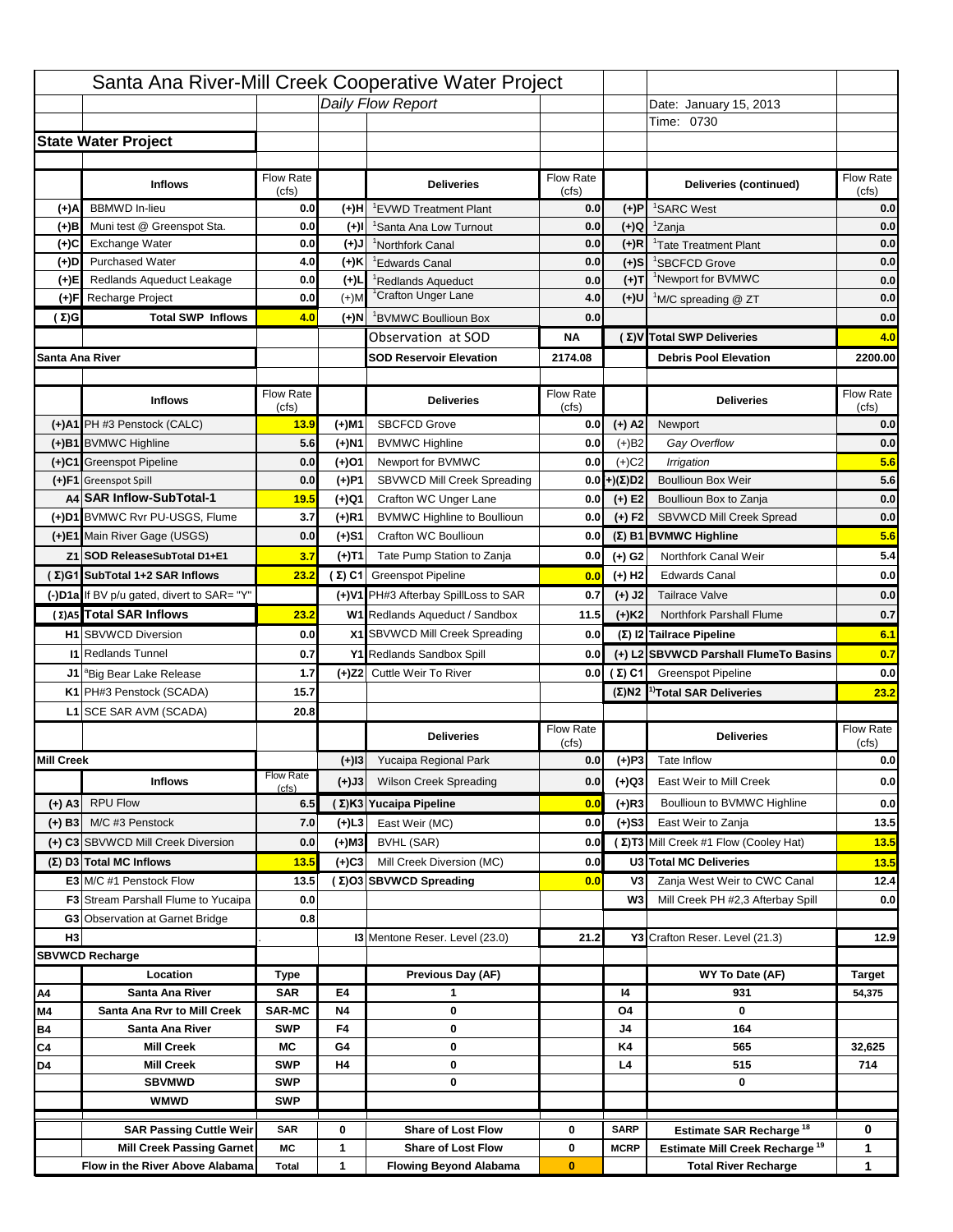|                   |                                                                    |                    |           | Santa Ana River-Mill Creek Cooperative Water Project   |                           |                            |                                                                                         |                    |
|-------------------|--------------------------------------------------------------------|--------------------|-----------|--------------------------------------------------------|---------------------------|----------------------------|-----------------------------------------------------------------------------------------|--------------------|
|                   |                                                                    |                    |           | Daily Flow Report                                      |                           |                            | Date: January 14, 2013                                                                  |                    |
|                   |                                                                    |                    |           |                                                        |                           |                            | Time: 0730                                                                              |                    |
|                   | <b>State Water Project</b>                                         |                    |           |                                                        |                           |                            |                                                                                         |                    |
|                   |                                                                    |                    |           |                                                        |                           |                            |                                                                                         |                    |
|                   | <b>Inflows</b>                                                     | Flow Rate<br>(cfs) |           | <b>Deliveries</b>                                      | <b>Flow Rate</b><br>(cfs) |                            | Deliveries (continued)                                                                  | Flow Rate<br>(cfs) |
| (+)A              | <b>BBMWD</b> In-lieu                                               | 0.0                | (+)H      | 'EVWD Treatment Plant                                  | 0.0                       | (+)P                       | <sup>1</sup> SARC West                                                                  | 0.0                |
| (+)B              | Muni test @ Greenspot Sta.                                         | 0.0                | $(+)$ l   | 'Santa Ana Low Turnout                                 | 0.0                       | $(+)Q$                     | <sup>1</sup> Zanja                                                                      | 0.0                |
| (+)C              | Exchange Water                                                     | 0.0                | $(L(+)$   | <sup>1</sup> Northfork Canal                           | 0.0                       | $(+)R$                     | <sup>1</sup> Tate Treatment Plant                                                       | 0.0                |
| (+)D              | <b>Purchased Water</b>                                             | 0.0                | (+)K      | <sup>1</sup> Edwards Canal                             | 0.0                       | $(+)$ S                    | <sup>1</sup> SBCFCD Grove                                                               | 0.0                |
| (+)E              | Redlands Aqueduct Leakage                                          | 0.0                | $(+)1$    | <sup>1</sup> Redlands Aqueduct                         | 0.0                       | $(+)T$                     | <sup>1</sup> Newport for BVMWC                                                          | 0.0                |
| (+)F              | Recharge Project                                                   | 0.0                | $(+)$ M   | <sup>1</sup> Crafton Unger Lane                        | 0.0                       | $(+)$ U                    | <sup>1</sup> M/C spreading @ ZT                                                         | 0.0                |
| (Σ)G              | <b>Total SWP Inflows</b>                                           | 0.0                | (+)N      | <sup>1</sup> BVMWC Boullioun Box                       | 0.0                       |                            |                                                                                         | 0.0                |
|                   |                                                                    |                    |           | Observation at SOD                                     | 2173.90                   |                            | (Σ) V Total SWP Deliveries                                                              | 0.0                |
| Santa Ana River   |                                                                    |                    |           | <b>SOD Reservoir Elevation</b>                         | 2174.02                   |                            | <b>Debris Pool Elevation</b>                                                            | 2200.00            |
|                   |                                                                    |                    |           |                                                        |                           |                            |                                                                                         |                    |
|                   | <b>Inflows</b>                                                     | Flow Rate          |           | <b>Deliveries</b>                                      | Flow Rate                 |                            | <b>Deliveries</b>                                                                       | Flow Rate          |
|                   | (+)A1 PH #3 Penstock (CALC)                                        | (cfs)<br>14.7      | (+)M1     | <b>SBCFCD Grove</b>                                    | (cfs)<br>0.0              | $(+)$ A2                   | Newport                                                                                 | (cfs)<br>0.0       |
|                   | (+)B1 BVMWC Highline                                               | 5.5                | (+)N1     | <b>BVMWC Highline</b>                                  | 0.0                       | $(+)B2$                    | Gay Overflow                                                                            | 0.9                |
|                   | (+)C1 Greenspot Pipeline                                           | 0.0                | (+)01     | Newport for BVMWC                                      | 0.0                       | $(+)$ C <sub>2</sub>       | Irrigation                                                                              | 4.6                |
|                   | (+)F1 Greenspot Spill                                              | 0.0                | (+)P1     | SBVWCD Mill Creek Spreading                            | 0.0                       | (+)(Σ)D2                   | <b>Boullioun Box Weir</b>                                                               | 5.5                |
|                   | A4 SAR Inflow-SubTotal-1                                           | 20.2               | (+)Q1     | Crafton WC Unger Lane                                  | 0.0                       | $(+) E2$                   | Boullioun Box to Zanja                                                                  | 0.0                |
|                   | (+)D1 BVMWC Rvr PU-USGS, Flume                                     | 3.7                | $(+)$ R1  | <b>BVMWC Highline to Boullioun</b>                     | 0.0                       | $(+) F2$                   | <b>SBVWCD Mill Creek Spread</b>                                                         | 0.0                |
|                   | (+)E1 Main River Gage (USGS)                                       | 0.0                | (+)S1     | Crafton WC Boullioun                                   | 0.0                       |                            | $(\Sigma)$ B1 BVMWC Highline                                                            | 5.5                |
|                   | Z1 SOD ReleaseSubTotal D1+E1                                       | 3.7                |           | Tate Pump Station to Zanja                             | 0.0                       |                            | Northfork Canal Weir                                                                    | 1.4                |
|                   | (Σ)G1 SubTotal 1+2 SAR Inflows                                     | 23.9               | (+)T1     | (Σ) C1 Greenspot Pipeline                              |                           | (+) G2                     | <b>Edwards Canal</b>                                                                    | 0.9                |
|                   |                                                                    |                    |           |                                                        | 0.0                       | $(+)$ H <sub>2</sub>       |                                                                                         |                    |
|                   | (-)D1a If BV p/u gated, divert to SAR= "Y"                         |                    |           | (+)V1 PH#3 Afterbay SpillLoss to SAR                   | 0.0                       | $(+)$ J2                   | <b>Tailrace Valve</b>                                                                   | 0.0                |
|                   | (Σ) A5 Total SAR Inflows                                           | 23.9               |           | W1 Redlands Aqueduct / Sandbox                         | 11.5                      | $(+)$ K <sub>2</sub>       | <b>Northfork Parshall Flume</b>                                                         | 5.3                |
|                   | <b>H1</b> SBVWCD Diversion                                         | 0.0                |           | X1 SBVWCD Mill Creek Spreading                         | 0.0                       |                            | (Σ) I2 Tailrace Pipeline                                                                | 7.6                |
|                   | <b>11 Redlands Tunnel</b>                                          | 0.7                |           | Y1 Redlands Sandbox Spill                              | 0.0                       |                            | (+) L2 SBVWCD Parshall FlumeTo Basins                                                   | 5.3                |
|                   | J1 <sup>a</sup> Big Bear Lake Release                              | 1.7                |           | (+)Z2 Cuttle Weir To River                             |                           | 0.0 $(\Sigma)$ C1          | <b>Greenspot Pipeline</b>                                                               | 0.0                |
|                   | K1 PH#3 Penstock (SCADA)                                           | 17.7               |           |                                                        |                           |                            | $(\Sigma)$ N2 <sup>1)</sup> Total SAR Deliveries                                        | 23.9               |
|                   | L1 SCE SAR AVM (SCADA)                                             | 22.8               |           |                                                        |                           |                            |                                                                                         |                    |
|                   |                                                                    |                    |           | <b>Deliveries</b>                                      | <b>Flow Rate</b><br>(cfs) |                            | <b>Deliveries</b>                                                                       | Flow Rate<br>(cfs) |
| <b>Mill Creek</b> |                                                                    |                    | $(+)$ 13  |                                                        |                           |                            | Tate Inflow                                                                             |                    |
|                   | <b>Inflows</b>                                                     |                    |           | Yucaipa Regional Park                                  | 0.0                       |                            |                                                                                         |                    |
|                   |                                                                    | <b>Flow Rate</b>   |           |                                                        |                           | $(+)P3$                    |                                                                                         |                    |
|                   |                                                                    | (cfs)              | (+)J3     | <b>Wilson Creek Spreading</b>                          | 0.0                       | (+)Q3                      | East Weir to Mill Creek                                                                 |                    |
| (+) A3            | <b>RPU Flow</b>                                                    | 6.4                |           | (Σ)K3 Yucaipa Pipeline                                 | 0.0                       | $(+)$ R3                   | Boullioun to BVMWC Highline                                                             | 0.0<br>0.0<br>0.0  |
| $(+)$ B3          | M/C #3 Penstock                                                    | 8.0                | $(+)$ L3  | East Weir (MC)                                         | 0.0                       | $(+)$ S3                   | East Weir to Zanja                                                                      | 14.4               |
|                   | (+) C3 SBVWCD Mill Creek Diversion                                 | 0.0                | (+)M3     | BVHL (SAR)                                             | 0.0                       |                            | (Σ) T3 Mill Creek #1 Flow (Cooley Hat)                                                  | 14.4               |
|                   | (Σ) D3 Total MC Inflows                                            | 14.4               | $(+)C3$   | Mill Creek Diversion (MC)                              | 0.0                       |                            | U3 Total MC Deliveries                                                                  | 14.4               |
|                   | E3 M/C #1 Penstock Flow                                            | 14.4               |           | (Σ)O3 SBVWCD Spreading                                 | 0.0                       | V3                         | Zanja West Weir to CWC Canal                                                            |                    |
|                   | <b>F3</b> Stream Parshall Flume to Yucaipa                         | 0.0                |           |                                                        |                           | W <sub>3</sub>             | Mill Creek PH #2,3 Afterbay Spill                                                       | 11.5<br>0.0        |
|                   | G3 Observation at Garnet Bridge                                    | 0.8                |           |                                                        |                           |                            |                                                                                         |                    |
| H <sub>3</sub>    |                                                                    |                    |           | 13 Mentone Reser. Level (23.0)                         | 20.6                      |                            | Y3 Crafton Reser. Level (21.3)                                                          | 11.8               |
|                   | <b>SBVWCD Recharge</b>                                             |                    |           |                                                        |                           |                            |                                                                                         |                    |
|                   | Location                                                           | Type               |           | Previous Day (AF)                                      |                           |                            | WY To Date (AF)                                                                         | <b>Target</b>      |
| Α4                | Santa Ana River                                                    | <b>SAR</b>         | E4        | 40                                                     |                           | 14                         | 930                                                                                     | 54,375             |
| M4                | Santa Ana Rvr to Mill Creek                                        | <b>SAR-MC</b>      | <b>N4</b> | 0                                                      |                           | O4                         | 0                                                                                       |                    |
| Β4                | Santa Ana River<br><b>Mill Creek</b>                               | <b>SWP</b><br>МC   | F4<br>G4  | 0<br>0                                                 |                           | J4<br>K4                   | 164<br>565                                                                              | 32,625             |
| C4<br>D4          | <b>Mill Creek</b>                                                  | <b>SWP</b>         | H4        | 0                                                      |                           | L4                         | 515                                                                                     | 714                |
|                   | <b>SBVMWD</b>                                                      | <b>SWP</b>         |           | 0                                                      |                           |                            | 0                                                                                       |                    |
|                   | <b>WMWD</b>                                                        | <b>SWP</b>         |           |                                                        |                           |                            |                                                                                         |                    |
|                   |                                                                    |                    |           |                                                        |                           |                            |                                                                                         |                    |
|                   | <b>SAR Passing Cuttle Weir</b><br><b>Mill Creek Passing Garnet</b> | <b>SAR</b><br>МC   | 0<br>1    | <b>Share of Lost Flow</b><br><b>Share of Lost Flow</b> | 0<br>0                    | <b>SARP</b><br><b>MCRP</b> | <b>Estimate SAR Recharge<sup>18</sup></b><br>Estimate Mill Creek Recharge <sup>19</sup> | 0<br>1             |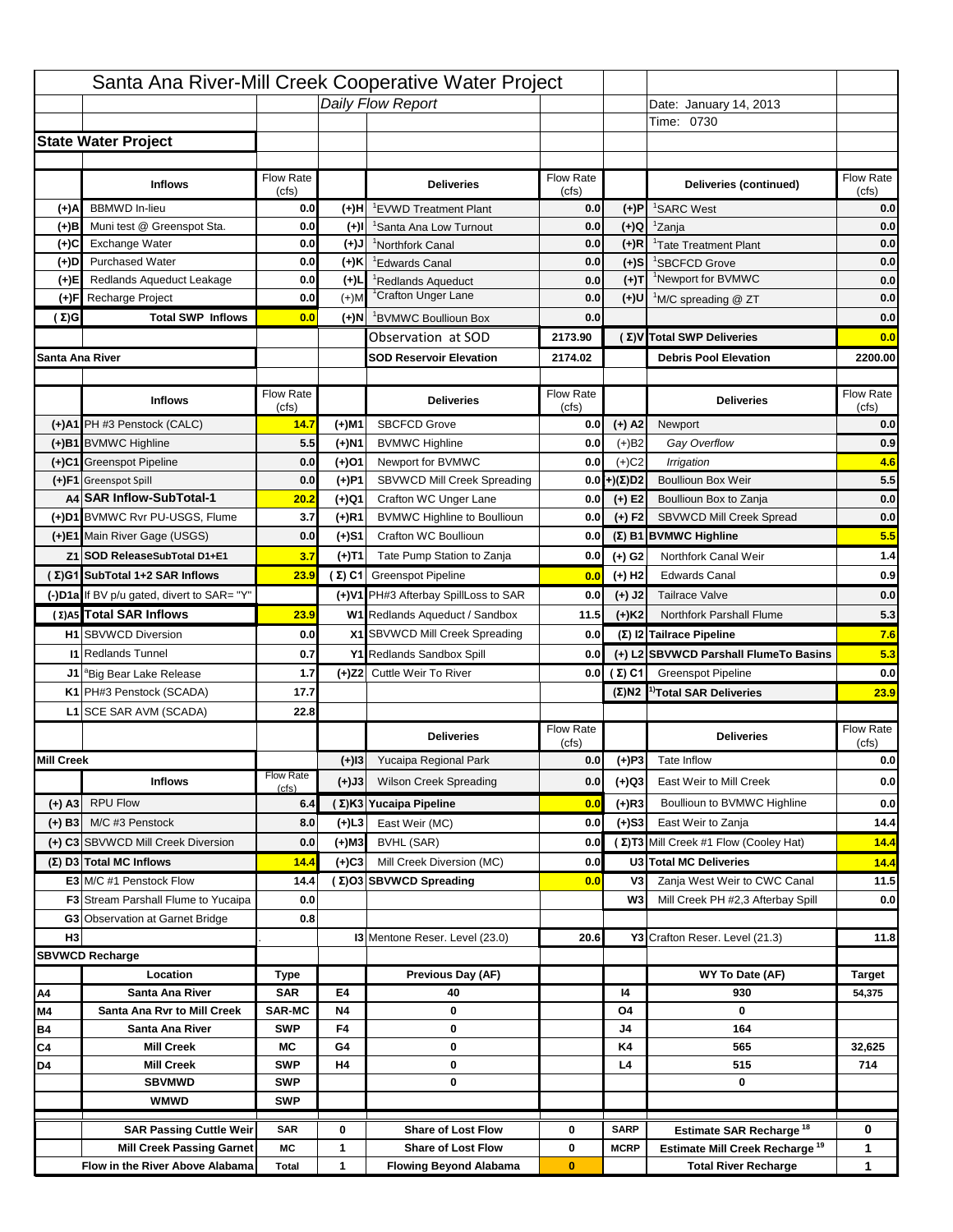|                   |                                                                    |                    |                | Santa Ana River-Mill Creek Cooperative Water Project   |                           |                                 |                                                                                         |                         |
|-------------------|--------------------------------------------------------------------|--------------------|----------------|--------------------------------------------------------|---------------------------|---------------------------------|-----------------------------------------------------------------------------------------|-------------------------|
|                   |                                                                    |                    |                | Daily Flow Report                                      |                           |                                 | Date: January 11, 2013                                                                  |                         |
|                   |                                                                    |                    |                |                                                        |                           |                                 | Time: 0730                                                                              |                         |
|                   | <b>State Water Project</b>                                         |                    |                |                                                        |                           |                                 |                                                                                         |                         |
|                   |                                                                    |                    |                |                                                        |                           |                                 |                                                                                         |                         |
|                   | <b>Inflows</b>                                                     | Flow Rate<br>(cfs) |                | <b>Deliveries</b>                                      | <b>Flow Rate</b><br>(cfs) |                                 | Deliveries (continued)                                                                  | Flow Rate<br>(cfs)      |
| (+)A              | <b>BBMWD</b> In-lieu                                               | 0.0                | (+)H           | 'EVWD Treatment Plant                                  | 0.0                       | (+)P                            | <sup>1</sup> SARC West                                                                  | 0.0                     |
| (+)B              | Muni test @ Greenspot Sta.                                         | 0.0                | $(+)$ l        | 'Santa Ana Low Turnout                                 | 0.0                       | $(+)Q$                          | <sup>1</sup> Zanja                                                                      | 0.0                     |
| (+)C              | Exchange Water                                                     | 0.0                | $(L(+)$        | <sup>1</sup> Northfork Canal                           | 0.0                       | $(+)R$                          | <sup>1</sup> Tate Treatment Plant                                                       | 0.0                     |
| (+)D              | <b>Purchased Water</b>                                             | 0.0                | (+)K           | <sup>1</sup> Edwards Canal                             | 0.0                       | $(+)$ S                         | <sup>1</sup> SBCFCD Grove                                                               | 0.0                     |
| (+)E              | Redlands Aqueduct Leakage                                          | 0.0                | $(+)1$         | <sup>1</sup> Redlands Aqueduct                         | 0.0                       | $(+)T$                          | <sup>1</sup> Newport for BVMWC                                                          | 0.0                     |
| (+)F              | Recharge Project                                                   | 0.0                | $(+)$ M        | <sup>1</sup> Crafton Unger Lane                        | 0.0                       | $(+)$ U                         | <sup>1</sup> M/C spreading @ ZT                                                         | 0.0                     |
| (Σ)G              | <b>Total SWP Inflows</b>                                           | 0.0                | (+)N           | <sup>1</sup> BVMWC Boullioun Box                       | 0.0                       |                                 |                                                                                         | 0.0                     |
|                   |                                                                    |                    |                | Observation at SOD                                     | ΝA                        |                                 | (Σ) V Total SWP Deliveries                                                              | 0.0                     |
| Santa Ana River   |                                                                    |                    |                | <b>SOD Reservoir Elevation</b>                         | 2173.83                   |                                 | <b>Debris Pool Elevation</b>                                                            | 2200.00                 |
|                   |                                                                    |                    |                |                                                        |                           |                                 |                                                                                         |                         |
|                   | <b>Inflows</b>                                                     | Flow Rate          |                | <b>Deliveries</b>                                      | Flow Rate                 |                                 | <b>Deliveries</b>                                                                       | Flow Rate               |
|                   | (+)A1 PH #3 Penstock (CALC)                                        | (cfs)<br>20.3      | (+)M1          | <b>SBCFCD Grove</b>                                    | (cfs)<br>0.0              | $(+)$ A2                        | Newport                                                                                 | (cfs)<br>0.0            |
|                   | (+)B1 BVMWC Highline                                               | 4.0                |                |                                                        | 0.0                       |                                 | Gay Overflow                                                                            | 2.4                     |
|                   | (+)C1 Greenspot Pipeline                                           | 0.0                | (+)N1<br>(+)01 | <b>BVMWC Highline</b><br>Newport for BVMWC             | 0.0                       | $(+)B2$<br>$(+)$ C <sub>2</sub> | Irrigation                                                                              | 1.6                     |
|                   | (+)F1 Greenspot Spill                                              | 0.2                | (+)P1          | SBVWCD Mill Creek Spreading                            | 0.0                       | (+)(Σ)D2                        | <b>Boullioun Box Weir</b>                                                               | 4.0                     |
|                   | A4 SAR Inflow-SubTotal-1                                           | 24.5               | (+)Q1          | Crafton WC Unger Lane                                  | 0.0                       | $(+) E2$                        | Boullioun Box to Zanja                                                                  | 0.0                     |
|                   | (+)D1 BVMWC Rvr PU-USGS, Flume                                     | 2.0                | $(+)$ R1       | <b>BVMWC Highline to Boullioun</b>                     | 0.0                       | $(+) F2$                        | <b>SBVWCD Mill Creek Spread</b>                                                         | 0.0                     |
|                   | (+)E1 Main River Gage (USGS)                                       | 0.0                | (+)S1          | Crafton WC Boullioun                                   | 0.0                       |                                 | $(\Sigma)$ B1 BVMWC Highline                                                            | 4.0                     |
|                   | Z1 SOD ReleaseSubTotal D1+E1                                       | 2.0                |                | Tate Pump Station to Zanja                             | 0.0                       |                                 | Northfork Canal Weir                                                                    | 5.4                     |
|                   | (Σ)G1 SubTotal 1+2 SAR Inflows                                     | 26.5               | (+)T1          | (Σ) C1 Greenspot Pipeline                              | 0.0                       | (+) G2                          | <b>Edwards Canal</b>                                                                    | 0.9                     |
|                   |                                                                    |                    |                |                                                        |                           | $(+)$ H <sub>2</sub>            |                                                                                         |                         |
|                   | (-)D1a If BV p/u gated, divert to SAR= "Y"                         |                    |                | (+)V1 PH#3 Afterbay SpillLoss to SAR                   | 0.5                       | $(+)$ J2                        | <b>Tailrace Valve</b>                                                                   | 4.5                     |
|                   | (Σ) A5 Total SAR Inflows                                           | 26.5               |                | W1 Redlands Aqueduct / Sandbox                         | 11.1                      | $(+)$ K <sub>2</sub>            | <b>Northfork Parshall Flume</b>                                                         | 1.0                     |
|                   | <b>H1</b> SBVWCD Diversion                                         | 0.0                |                | X1 SBVWCD Mill Creek Spreading                         | 0.0                       |                                 | (Σ) I2 Tailrace Pipeline                                                                | 11.8                    |
|                   | <b>11 Redlands Tunnel</b>                                          | 0.9                |                | Y1 Redlands Sandbox Spill                              | 0.0                       |                                 | (+) L2 SBVWCD Parshall FlumeTo Basins                                                   | 5.5                     |
|                   | J1 <sup>a</sup> Big Bear Lake Release                              | 1.7                |                | (+)Z2 Cuttle Weir To River                             |                           | 0.0 $(\Sigma)$ C1               | <b>Greenspot Pipeline</b>                                                               | 0.0                     |
|                   | K1 PH#3 Penstock (SCADA)                                           | <b>NA</b>          |                |                                                        |                           |                                 | $(\Sigma)$ N2 <sup>1)</sup> Total SAR Deliveries                                        | 26.5                    |
|                   | L1 SCE SAR AVM (SCADA)                                             | <b>NA</b>          |                |                                                        |                           |                                 |                                                                                         |                         |
|                   |                                                                    |                    |                | <b>Deliveries</b>                                      | <b>Flow Rate</b><br>(cfs) |                                 | <b>Deliveries</b>                                                                       | Flow Rate<br>(cfs)      |
| <b>Mill Creek</b> |                                                                    |                    | $(+)$ 13       | Yucaipa Regional Park                                  | 0.0                       | $(+)P3$                         | Tate Inflow                                                                             | 0.0                     |
|                   | <b>Inflows</b>                                                     | <b>Flow Rate</b>   | (+)J3          | <b>Wilson Creek Spreading</b>                          | 0.0                       | (+)Q3                           | East Weir to Mill Creek                                                                 | 14.0                    |
| (+) A3            | <b>RPU Flow</b>                                                    | (cfs)<br>6.8       |                | (Σ)K3 Yucaipa Pipeline                                 | 0.0                       | (+)R3                           | Boullioun to BVMWC Highline                                                             | 0.0                     |
|                   | M/C #3 Penstock                                                    |                    |                | East Weir (MC)                                         |                           |                                 |                                                                                         |                         |
| $(+)$ B3          |                                                                    | 7.4                | (+)L3          |                                                        | 14.0                      | $(+)$ S3                        | East Weir to Zanja<br>(Σ) T3 Mill Creek #1 Flow (Cooley Hat)                            | 0.2                     |
|                   | (+) C3 SBVWCD Mill Creek Diversion                                 | 0.0                | (+)M3          | BVHL (SAR)                                             | 0.0                       |                                 |                                                                                         | 14.2                    |
|                   | $(\Sigma)$ D3 Total MC Inflows<br>E3 M/C #1 Penstock Flow          | 14.2               | $(+)C3$        | Mill Creek Diversion (MC)                              | 0.0                       |                                 | U3 Total MC Deliveries                                                                  | 14.2                    |
|                   |                                                                    | 14.2               |                | (Σ)O3 SBVWCD Spreading                                 | 14.0                      | V3<br>W <sub>3</sub>            | Zanja West Weir to CWC Canal                                                            | 0.0                     |
|                   | <b>F3</b> Stream Parshall Flume to Yucaipa                         | 0.0<br>0.5         |                |                                                        |                           |                                 | Mill Creek PH #2,3 Afterbay Spill                                                       | 0.0                     |
| H <sub>3</sub>    | G3 Observation at Garnet Bridge                                    |                    |                | <b>13 Mentone Reser. Level (23.0)</b>                  | 20.9                      |                                 |                                                                                         |                         |
|                   | <b>SBVWCD Recharge</b>                                             |                    |                |                                                        |                           |                                 | Y3 Crafton Reser. Level (21.3)                                                          | 17.4                    |
|                   | Location                                                           |                    |                | Previous Day (AF)                                      |                           |                                 | WY To Date (AF)                                                                         |                         |
| Α4                |                                                                    | Type<br><b>SAR</b> | E4             | 11                                                     |                           | 14                              | 890                                                                                     | <b>Target</b><br>54,375 |
| M4                |                                                                    |                    |                |                                                        |                           |                                 |                                                                                         |                         |
|                   | Santa Ana River                                                    |                    |                |                                                        |                           |                                 |                                                                                         |                         |
|                   | Santa Ana Rvr to Mill Creek                                        | <b>SAR-MC</b>      | <b>N4</b>      | 0                                                      |                           | O4                              | 0                                                                                       |                         |
| Β4                | Santa Ana River<br><b>Mill Creek</b>                               | <b>SWP</b><br>МC   | F4<br>G4       | 0<br>26                                                |                           | J4<br>K4                        | 164<br>565                                                                              | 32,625                  |
| C4<br>D4          | <b>Mill Creek</b>                                                  | <b>SWP</b>         | H4             | 0                                                      |                           | L4                              | 515                                                                                     | 714                     |
|                   | <b>SBVMWD</b>                                                      | <b>SWP</b>         |                | 0                                                      |                           |                                 | 0                                                                                       |                         |
|                   | <b>WMWD</b>                                                        | <b>SWP</b>         |                |                                                        |                           |                                 |                                                                                         |                         |
|                   |                                                                    |                    |                |                                                        |                           |                                 |                                                                                         |                         |
|                   | <b>SAR Passing Cuttle Weir</b><br><b>Mill Creek Passing Garnet</b> | <b>SAR</b><br>МC   | 0<br>1         | <b>Share of Lost Flow</b><br><b>Share of Lost Flow</b> | 0<br>0                    | <b>SARP</b><br><b>MCRP</b>      | <b>Estimate SAR Recharge<sup>18</sup></b><br>Estimate Mill Creek Recharge <sup>19</sup> | 0<br>1                  |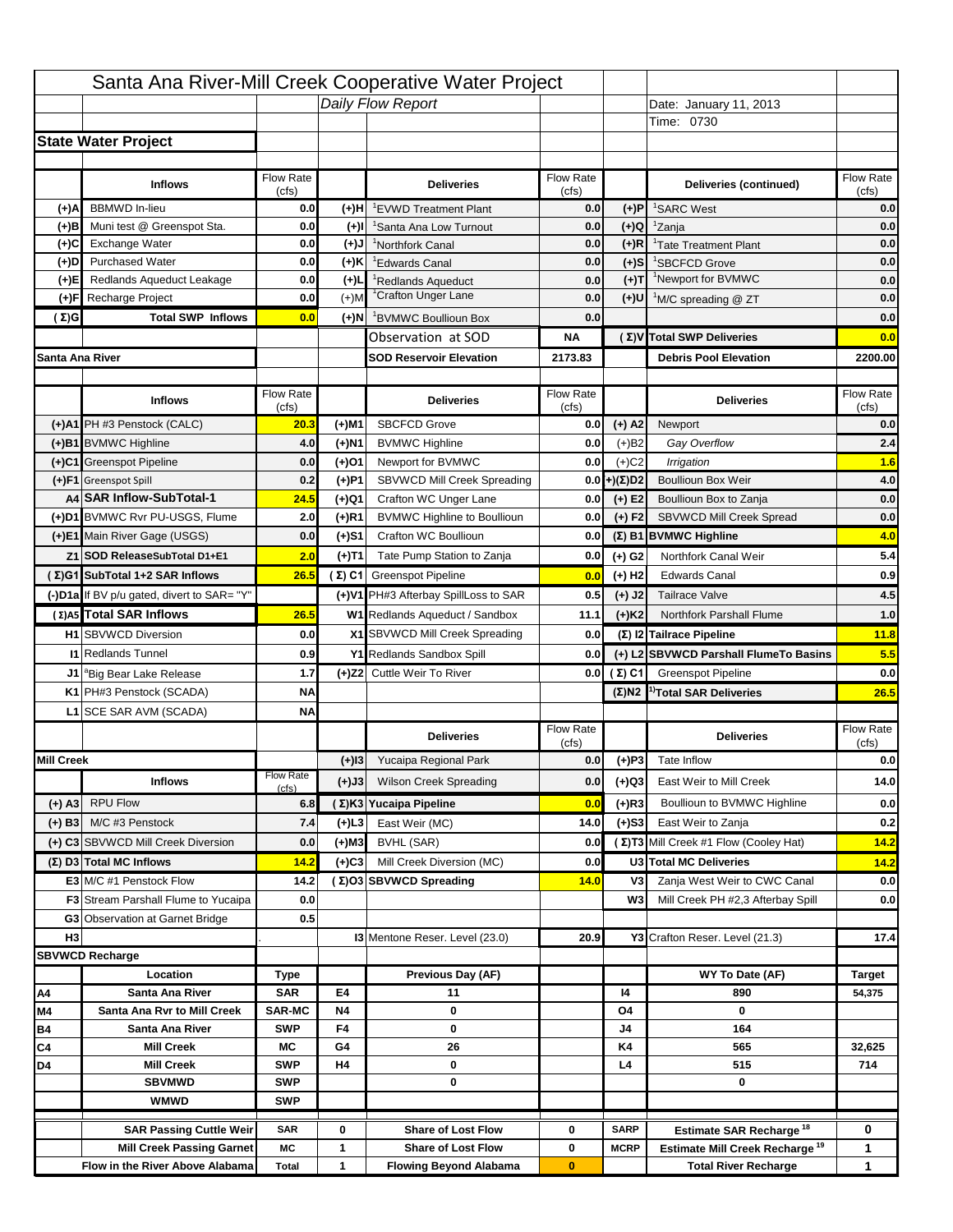|                   |                                                                    |                    |           | Santa Ana River-Mill Creek Cooperative Water Project   |                           |                            |                                                                                   |                                         |
|-------------------|--------------------------------------------------------------------|--------------------|-----------|--------------------------------------------------------|---------------------------|----------------------------|-----------------------------------------------------------------------------------|-----------------------------------------|
|                   |                                                                    |                    |           | Daily Flow Report                                      |                           |                            | Date: January 10, 2013                                                            |                                         |
|                   |                                                                    |                    |           |                                                        |                           |                            | Time: 0730                                                                        |                                         |
|                   | <b>State Water Project</b>                                         |                    |           |                                                        |                           |                            |                                                                                   |                                         |
|                   |                                                                    |                    |           |                                                        |                           |                            |                                                                                   |                                         |
|                   | <b>Inflows</b>                                                     | Flow Rate<br>(cfs) |           | <b>Deliveries</b>                                      | <b>Flow Rate</b><br>(cfs) |                            | Deliveries (continued)                                                            | Flow Rate<br>(cfs)                      |
| (+)A              | <b>BBMWD</b> In-lieu                                               | 0.0                | (+)H      | 'EVWD Treatment Plant                                  | 0.0                       | (+)P                       | <sup>1</sup> SARC West                                                            | 0.0                                     |
| (+)B              | Muni test @ Greenspot Sta.                                         | 0.0                | $(+)$ l   | 'Santa Ana Low Turnout                                 | 0.0                       | $(+)Q$                     | <sup>1</sup> Zanja                                                                | 0.0                                     |
| (+)C              | Exchange Water                                                     | 0.0                | $(+)$ J   | <sup>1</sup> Northfork Canal                           | 0.0                       | $(+)R$                     | <sup>1</sup> Tate Treatment Plant                                                 | 0.0                                     |
| (+)D              | <b>Purchased Water</b>                                             | 0.0                | (+)K      | <sup>1</sup> Edwards Canal                             | 0.0                       | $(+)$ S                    | <sup>1</sup> SBCFCD Grove                                                         | 0.0                                     |
| (+)E              | Redlands Aqueduct Leakage                                          | 0.0                | $(+)1$    | <sup>1</sup> Redlands Aqueduct                         | 0.0                       | $(+)T$                     | <sup>1</sup> Newport for BVMWC                                                    | 0.0                                     |
| (+)F              | Recharge Project                                                   | 0.0                | $(+)$ M   | <sup>1</sup> Crafton Unger Lane                        | 0.0                       | $(+)$ U                    | <sup>1</sup> M/C spreading @ ZT                                                   | 0.0                                     |
| (Σ)G              | <b>Total SWP Inflows</b>                                           | 0.0                | (+)N      | <sup>1</sup> BVMWC Boullioun Box                       | 0.0                       |                            |                                                                                   | 0.0                                     |
|                   |                                                                    |                    |           | Observation at SOD                                     | ΝA                        |                            | (Σ) V Total SWP Deliveries                                                        | 0.0                                     |
| Santa Ana River   |                                                                    |                    |           | <b>SOD Reservoir Elevation</b>                         | 2173.71                   |                            | <b>Debris Pool Elevation</b>                                                      | 2200.00                                 |
|                   |                                                                    |                    |           |                                                        |                           |                            |                                                                                   |                                         |
|                   | <b>Inflows</b>                                                     | Flow Rate          |           | <b>Deliveries</b>                                      | Flow Rate                 |                            | <b>Deliveries</b>                                                                 | Flow Rate                               |
|                   | (+)A1 PH #3 Penstock (CALC)                                        | (cfs)<br>19.1      | (+)M1     | <b>SBCFCD Grove</b>                                    | (cfs)<br>0.0              | $(+)$ A2                   | Newport                                                                           | (cfs)<br>0.0                            |
|                   | (+)B1 BVMWC Highline                                               | 4.0                | (+)N1     | <b>BVMWC Highline</b>                                  | 0.0                       | $(+)B2$                    | Gay Overflow                                                                      | 2.2                                     |
|                   | (+)C1 Greenspot Pipeline                                           | 0.0                | (+)01     | Newport for BVMWC                                      | 0.0                       | $(+)$ C <sub>2</sub>       | Irrigation                                                                        | 1.8                                     |
|                   | (+)F1 Greenspot Spill                                              | 0.2                | (+)P1     | SBVWCD Mill Creek Spreading                            | 0.0                       | (+)(Σ)D2                   | <b>Boullioun Box Weir</b>                                                         | 4.0                                     |
|                   | A4 SAR Inflow-SubTotal-1                                           | 23.3               | (+)Q1     | Crafton WC Unger Lane                                  | 0.0                       | $(+) E2$                   | Boullioun Box to Zanja                                                            | 0.0                                     |
|                   | (+)D1 BVMWC Rvr PU-USGS, Flume                                     | 2.0                | $(+)$ R1  | <b>BVMWC Highline to Boullioun</b>                     | 0.0                       | $(+) F2$                   | SBVWCD Mill Creek Spread                                                          | 0.0                                     |
|                   | (+)E1 Main River Gage (USGS)                                       | 0.0                | (+)S1     | Crafton WC Boullioun                                   | 0.0                       |                            | $(\Sigma)$ B1 BVMWC Highline                                                      | 4.0                                     |
|                   | Z1 SOD ReleaseSubTotal D1+E1                                       | 2.0                | (+)T1     | Tate Pump Station to Zanja                             | 0.0                       | (+) G2                     | Northfork Canal Weir                                                              | 5.4                                     |
|                   | (Σ)G1 SubTotal 1+2 SAR Inflows                                     | 25.3               |           | (Σ) C1 Greenspot Pipeline                              | 0.0                       | $(+)$ H <sub>2</sub>       | <b>Edwards Canal</b>                                                              | 0.9                                     |
|                   |                                                                    |                    |           | (+)V1 PH#3 Afterbay SpillLoss to SAR                   |                           |                            |                                                                                   | 6.1                                     |
|                   | (-)D1a If BV p/u gated, divert to SAR= "Y"                         |                    |           |                                                        | 0.0                       | $(+)$ J2                   | <b>Tailrace Valve</b>                                                             |                                         |
|                   | (Σ) A5 Total SAR Inflows                                           | 25.3               |           | W1 Redlands Aqueduct / Sandbox                         | 8.8                       | $(+)$ K <sub>2</sub>       | <b>Northfork Parshall Flume</b>                                                   | 1.0                                     |
|                   | <b>H1</b> SBVWCD Diversion                                         | 0.0                |           | X1 SBVWCD Mill Creek Spreading                         | 0.0                       |                            | (Σ) I2 Tailrace Pipeline                                                          | 13.4                                    |
|                   | <b>11 Redlands Tunnel</b>                                          |                    |           |                                                        |                           |                            |                                                                                   |                                         |
|                   |                                                                    | 0.9                |           | Y1 Redlands Sandbox Spill                              | 0.0                       |                            | (+) L2 SBVWCD Parshall FlumeTo Basins                                             |                                         |
|                   | J1 <sup>a</sup> Big Bear Lake Release                              | 1.7                |           | (+)Z2 Cuttle Weir To River                             |                           | 0.0 $(\Sigma)$ C1          | <b>Greenspot Pipeline</b>                                                         |                                         |
|                   | K1 PH#3 Penstock (SCADA)                                           | 19.9               |           |                                                        |                           |                            | $(\Sigma)$ N2 <sup>1)</sup> Total SAR Deliveries                                  |                                         |
|                   | L1 SCE SAR AVM (SCADA)                                             | 23.7               |           |                                                        |                           |                            |                                                                                   |                                         |
|                   |                                                                    |                    |           | <b>Deliveries</b>                                      | <b>Flow Rate</b>          |                            | <b>Deliveries</b>                                                                 | Flow Rate                               |
| <b>Mill Creek</b> |                                                                    |                    | $(+)$ 13  | Yucaipa Regional Park                                  | (cfs)<br>0.0              |                            | Tate Inflow                                                                       | (cfs)                                   |
|                   |                                                                    | <b>Flow Rate</b>   |           |                                                        |                           | $(+)P3$                    |                                                                                   |                                         |
|                   | <b>Inflows</b>                                                     | (cfs)              | (+)J3     | <b>Wilson Creek Spreading</b>                          | 0.0                       | (+)Q3                      | East Weir to Mill Creek                                                           |                                         |
| (+) A3            | <b>RPU Flow</b>                                                    | 5.9                |           | (Σ)K3 Yucaipa Pipeline                                 | 0.0                       | $(+)$ R3                   | Boullioun to BVMWC Highline                                                       | 7.1<br>0.0<br>25.3<br>0.0<br>7.0<br>0.0 |
| $(+)$ B3          | M/C #3 Penstock                                                    | 7.5                | (+)L3     | East Weir (MC)                                         | 7.0                       | $(+)$ S3                   | East Weir to Zanja                                                                | 6.4                                     |
|                   | (+) C3 SBVWCD Mill Creek Diversion                                 | 0.0                | (+)M3     | BVHL (SAR)                                             | 0.0                       |                            | (Σ) T3 Mill Creek #1 Flow (Cooley Hat)                                            | 13.4                                    |
|                   | (Σ) D3 Total MC Inflows                                            | 13.4               | $(+)C3$   | Mill Creek Diversion (MC)                              | 0.0                       |                            | U3 Total MC Deliveries                                                            | 13.4                                    |
|                   | E3 M/C #1 Penstock Flow                                            | 13.4               |           | (Σ)O3 SBVWCD Spreading                                 | 7.0                       | V3                         | Zanja West Weir to CWC Canal                                                      | 4.7                                     |
|                   | <b>F3</b> Stream Parshall Flume to Yucaipa                         | 0.0                |           |                                                        |                           | W <sub>3</sub>             | Mill Creek PH #2,3 Afterbay Spill                                                 |                                         |
|                   | G3 Observation at Garnet Bridge                                    | 0.5                |           |                                                        |                           |                            |                                                                                   | 0.0                                     |
| H <sub>3</sub>    |                                                                    |                    |           | <b>13 Mentone Reser. Level (23.0)</b>                  | 20.4                      |                            | Y3 Crafton Reser. Level (21.3)                                                    | 17.2                                    |
|                   | <b>SBVWCD Recharge</b>                                             |                    |           |                                                        |                           |                            |                                                                                   |                                         |
|                   | Location                                                           | Type               |           | Previous Day (AF)                                      |                           |                            | WY To Date (AF)                                                                   | <b>Target</b>                           |
| Α4                | Santa Ana River                                                    | <b>SAR</b>         | E4        | 14                                                     |                           | 14                         | 879                                                                               | 54,375                                  |
| M4                | Santa Ana Rvr to Mill Creek                                        | <b>SAR-MC</b>      | <b>N4</b> | 0                                                      |                           | O4                         | 0                                                                                 |                                         |
| Β4<br>C4          | Santa Ana River<br><b>Mill Creek</b>                               | <b>SWP</b><br>МC   | F4<br>G4  | 0<br>18                                                |                           | J4<br>K4                   | 164<br>539                                                                        | 32,625                                  |
| D4                | <b>Mill Creek</b>                                                  | <b>SWP</b>         | H4        | 0                                                      |                           | L4                         | 515                                                                               | 714                                     |
|                   | <b>SBVMWD</b>                                                      | <b>SWP</b>         |           | 0                                                      |                           |                            | 0                                                                                 |                                         |
|                   | <b>WMWD</b>                                                        | <b>SWP</b>         |           |                                                        |                           |                            |                                                                                   |                                         |
|                   |                                                                    |                    |           |                                                        |                           |                            |                                                                                   |                                         |
|                   | <b>SAR Passing Cuttle Weir</b><br><b>Mill Creek Passing Garnet</b> | <b>SAR</b><br>МC   | 0<br>1    | <b>Share of Lost Flow</b><br><b>Share of Lost Flow</b> | 0<br>0                    | <b>SARP</b><br><b>MCRP</b> | Estimate SAR Recharge <sup>18</sup><br>Estimate Mill Creek Recharge <sup>19</sup> | 0<br>1                                  |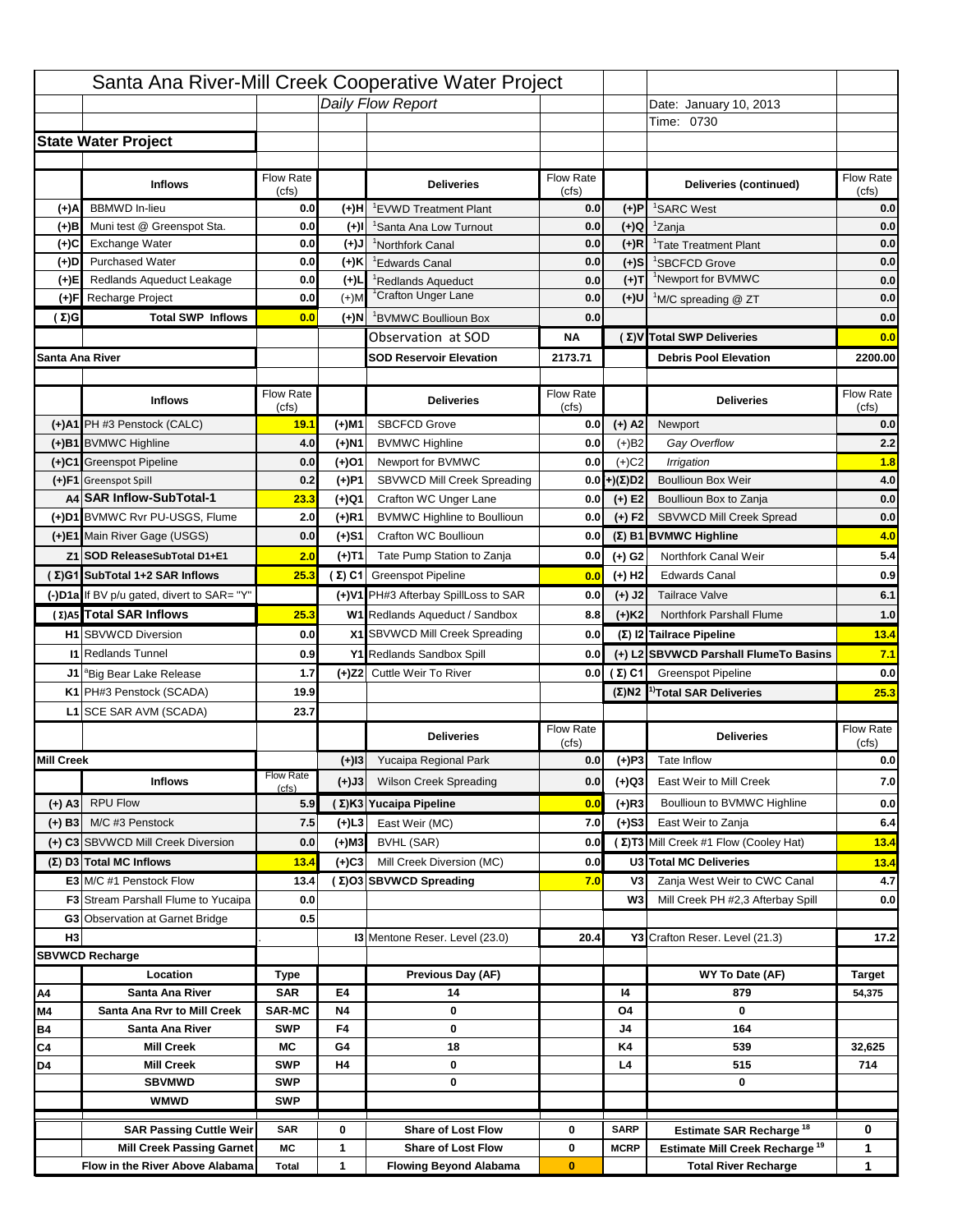|                   |                                            |                           |           | Santa Ana River-Mill Creek Cooperative Water Project |                  |                      |                                                  |                                                        |
|-------------------|--------------------------------------------|---------------------------|-----------|------------------------------------------------------|------------------|----------------------|--------------------------------------------------|--------------------------------------------------------|
|                   |                                            |                           |           | Daily Flow Report                                    |                  |                      | Date: January 9, 2013                            |                                                        |
|                   |                                            |                           |           |                                                      |                  |                      | Time: 0645                                       |                                                        |
|                   | <b>State Water Project</b>                 |                           |           |                                                      |                  |                      |                                                  |                                                        |
|                   |                                            |                           |           |                                                      |                  |                      |                                                  |                                                        |
|                   | <b>Inflows</b>                             | Flow Rate                 |           | <b>Deliveries</b>                                    | <b>Flow Rate</b> |                      | Deliveries (continued)                           | Flow Rate                                              |
| (+)A              | <b>BBMWD</b> In-lieu                       | (cfs)<br>0.0              | (+)H      | 'EVWD Treatment Plant                                | (cfs)<br>0.0     | (+)P                 | <sup>1</sup> SARC West                           | (cfs)<br>0.0                                           |
| (+)B              | Muni test @ Greenspot Sta.                 | 0.0                       | $(+)$ l   | <sup>1</sup> Santa Ana Low Turnout                   | 0.0              | $(+)Q$               | <sup>1</sup> Zanja                               | 0.0                                                    |
| (+)C              | Exchange Water                             | 0.0                       | $(+)$ J   | <sup>1</sup> Northfork Canal                         | 0.0              | $(+)R$               | <sup>1</sup> Tate Treatment Plant                | 0.0                                                    |
| (+)D              | <b>Purchased Water</b>                     | 0.0                       | (+)K      | <sup>1</sup> Edwards Canal                           | 0.0              | $(+)$ S              | <sup>1</sup> SBCFCD Grove                        | 0.0                                                    |
| (+)E              | Redlands Aqueduct Leakage                  | 0.0                       | $(+)1$    | <sup>1</sup> Redlands Aqueduct                       | 0.0              | $(+)T$               | <sup>1</sup> Newport for BVMWC                   | 0.0                                                    |
| (+)F              | Recharge Project                           | 0.0                       | $(+)$ M   | <sup>1</sup> Crafton Unger Lane                      | 0.0              | $(+)$ U              | <sup>1</sup> M/C spreading @ ZT                  | 0.0                                                    |
| (Σ)G              | <b>Total SWP Inflows</b>                   | 0.0                       | (+)N      | <sup>1</sup> BVMWC Boullioun Box                     | 0.0              |                      |                                                  | 0.0                                                    |
|                   |                                            |                           |           | Observation at SOD                                   | ΝA               |                      | (Σ) V Total SWP Deliveries                       | 0.0                                                    |
| Santa Ana River   |                                            |                           |           | <b>SOD Reservoir Elevation</b>                       | 2173.66          |                      | <b>Debris Pool Elevation</b>                     | 2200.00                                                |
|                   |                                            |                           |           |                                                      |                  |                      |                                                  |                                                        |
|                   | <b>Inflows</b>                             | Flow Rate                 |           | <b>Deliveries</b>                                    | Flow Rate        |                      | <b>Deliveries</b>                                | Flow Rate                                              |
|                   |                                            | (cfs)                     |           |                                                      | (cfs)            |                      |                                                  | (cfs)                                                  |
|                   | (+)A1 PH #3 Penstock (CALC)                | 19.8                      | (+)M1     | <b>SBCFCD Grove</b>                                  | 0.0              | $(+)$ A2             | Newport                                          | 0.0                                                    |
|                   | (+)B1 BVMWC Highline                       | 2.8                       | (+)N1     | <b>BVMWC Highline</b>                                | 0.0              | $(+)B2$              | Gay Overflow                                     | 1.8                                                    |
|                   | (+)C1 Greenspot Pipeline                   | 0.0                       | (+)01     | Newport for BVMWC                                    | 0.0              | $(+)$ C <sub>2</sub> | Irrigation                                       | 1.0                                                    |
|                   | (+)F1 Greenspot Spill                      | 0.0                       | (+)P1     | SBVWCD Mill Creek Spreading                          | 0.0              | (+)(Σ)D2             | <b>Boullioun Box Weir</b>                        | 2.8                                                    |
|                   | A4 SAR Inflow-SubTotal-1                   | 22.6                      | (+)Q1     | Crafton WC Unger Lane                                | 0.0              | $(+) E2$             | Boullioun Box to Zanja                           | 0.0                                                    |
|                   | (+)D1 BVMWC Rvr PU-USGS, Flume             | 2.0                       | $(+)$ R1  | <b>BVMWC Highline to Boullioun</b>                   | 0.0              | $(+) F2$             | SBVWCD Mill Creek Spread                         | 0.0                                                    |
|                   | (+)E1 Main River Gage (USGS)               | 0.0                       | (+)S1     | Crafton WC Boullioun                                 | 0.0              |                      | $(\Sigma)$ B1 BVMWC Highline                     | 2.8                                                    |
|                   | Z1 SOD ReleaseSubTotal D1+E1               | 2.0                       | (+)T1     | Tate Pump Station to Zanja                           | 0.0              | (+) G2               | Northfork Canal Weir                             | 5.4                                                    |
|                   | (Σ)G1 SubTotal 1+2 SAR Inflows             | 24.6                      |           | (Σ) C1 Greenspot Pipeline                            | 0.0              | $(+)$ H <sub>2</sub> | <b>Edwards Canal</b>                             | 0.0                                                    |
|                   | (-)D1a If BV p/u gated, divert to SAR= "Y" |                           |           | (+)V1 PH#3 Afterbay SpillLoss to SAR                 | 0.0              | $(+)$ J2             | <b>Tailrace Valve</b>                            | 6.2                                                    |
|                   | (Σ) A5 Total SAR Inflows                   | 24.6                      |           | W1 Redlands Aqueduct / Sandbox                       | 10.1             | $(+)$ K <sub>2</sub> | <b>Northfork Parshall Flume</b>                  | 1.0                                                    |
|                   |                                            |                           |           |                                                      |                  |                      |                                                  |                                                        |
|                   | <b>H1</b> SBVWCD Diversion                 | 0.0                       |           | X1 SBVWCD Mill Creek Spreading                       | 0.0              |                      | (Σ) I2 Tailrace Pipeline                         |                                                        |
|                   | <b>11 Redlands Tunnel</b>                  | 0.9                       |           | Y1 Redlands Sandbox Spill                            | 0.0              |                      | (+) L2 SBVWCD Parshall FlumeTo Basins            |                                                        |
|                   | J1 <sup>a</sup> Big Bear Lake Release      | 1.8                       |           | (+)Z2 Cuttle Weir To River                           |                  | 0.0 $(\Sigma)$ C1    | <b>Greenspot Pipeline</b>                        |                                                        |
|                   | K1 PH#3 Penstock (SCADA)                   | 22.1                      |           |                                                      |                  |                      | $(\Sigma)$ N2 <sup>1)</sup> Total SAR Deliveries |                                                        |
|                   | L1 SCE SAR AVM (SCADA)                     | 24.9                      |           |                                                      |                  |                      |                                                  |                                                        |
|                   |                                            |                           |           | <b>Deliveries</b>                                    | <b>Flow Rate</b> |                      | <b>Deliveries</b>                                | Flow Rate                                              |
|                   |                                            |                           |           |                                                      | (cfs)            |                      |                                                  | (cfs)                                                  |
| <b>Mill Creek</b> |                                            |                           | $(+)$ 13  | Yucaipa Regional Park                                | 0.0              | $(+)P3$              | Tate Inflow                                      |                                                        |
|                   | <b>Inflows</b>                             | <b>Flow Rate</b><br>(cfs) | (+)J3     | <b>Wilson Creek Spreading</b>                        | 0.0              | (+)Q3                | East Weir to Mill Creek                          |                                                        |
| (+) A3            | <b>RPU Flow</b>                            | 0.0                       |           | (Σ)K3 Yucaipa Pipeline                               | 0.0              | $(+)$ R3             | Boullioun to BVMWC Highline                      |                                                        |
| $(+)$ B3          | M/C #3 Penstock                            | 9.3                       | (+)L3     | East Weir (MC)                                       | 9.3              | $(+)$ S3             | East Weir to Zanja                               | 12.6<br>7.2<br>0.0<br>24.6<br>0.0<br>9.3<br>0.0<br>0.0 |
|                   | (+) C3 SBVWCD Mill Creek Diversion         | 3.7                       | (+)M3     | BVHL (SAR)                                           | 0.0              |                      | (Σ) T3 Mill Creek #1 Flow (Cooley Hat)           | 9.3                                                    |
|                   | (Σ) D3 Total MC Inflows                    | 13.0                      | $(+)C3$   | Mill Creek Diversion (MC)                            | 3.7              |                      | U3 Total MC Deliveries                           | 13.0                                                   |
|                   | E3 M/C #1 Penstock Flow                    | 9.3                       |           | (Σ)O3 SBVWCD Spreading                               | 13.0             | V3                   | Zanja West Weir to CWC Canal                     | 0.0                                                    |
|                   | <b>F3</b> Stream Parshall Flume to Yucaipa | 0.0                       |           |                                                      |                  | W <sub>3</sub>       | Mill Creek PH #2,3 Afterbay Spill                | 0.0                                                    |
|                   | G3 Observation at Garnet Bridge            | 0.5                       |           |                                                      |                  |                      |                                                  |                                                        |
| H <sub>3</sub>    |                                            |                           |           | <b>13 Mentone Reser. Level (23.0)</b>                | 21.1             |                      | Y3 Crafton Reser. Level (21.3)                   | 16.3                                                   |
|                   | <b>SBVWCD Recharge</b>                     |                           |           |                                                      |                  |                      |                                                  |                                                        |
|                   | Location                                   | Type                      |           | Previous Day (AF)                                    |                  |                      | WY To Date (AF)                                  | Target                                                 |
| Α4                | Santa Ana River                            | <b>SAR</b>                | E4        | 18                                                   |                  | 14                   | 864                                              | 54,375                                                 |
| M4                | Santa Ana Rvr to Mill Creek                | <b>SAR-MC</b>             | <b>N4</b> | 0                                                    |                  | O4                   | 0                                                |                                                        |
| Β4                | Santa Ana River                            | <b>SWP</b>                | F4        | 0                                                    |                  | J4                   | 164                                              |                                                        |
| C4                | <b>Mill Creek</b>                          | МC                        | G4        | 26                                                   |                  | K4                   | 520                                              | 32,625                                                 |
| D4                | <b>Mill Creek</b>                          | <b>SWP</b>                | H4        | 0                                                    |                  | L4                   | 515                                              | 714                                                    |
|                   | <b>SBVMWD</b>                              | <b>SWP</b>                |           | 0                                                    |                  |                      | 0                                                |                                                        |
|                   | <b>WMWD</b>                                | <b>SWP</b>                |           |                                                      |                  |                      |                                                  |                                                        |
|                   | <b>SAR Passing Cuttle Weir</b>             | <b>SAR</b>                | 0         | <b>Share of Lost Flow</b>                            | 0                | <b>SARP</b>          | Estimate SAR Recharge <sup>18</sup>              | 0                                                      |
|                   | <b>Mill Creek Passing Garnet</b>           | МC                        | 1         | <b>Share of Lost Flow</b>                            | 0                | <b>MCRP</b>          | Estimate Mill Creek Recharge <sup>19</sup>       | 1                                                      |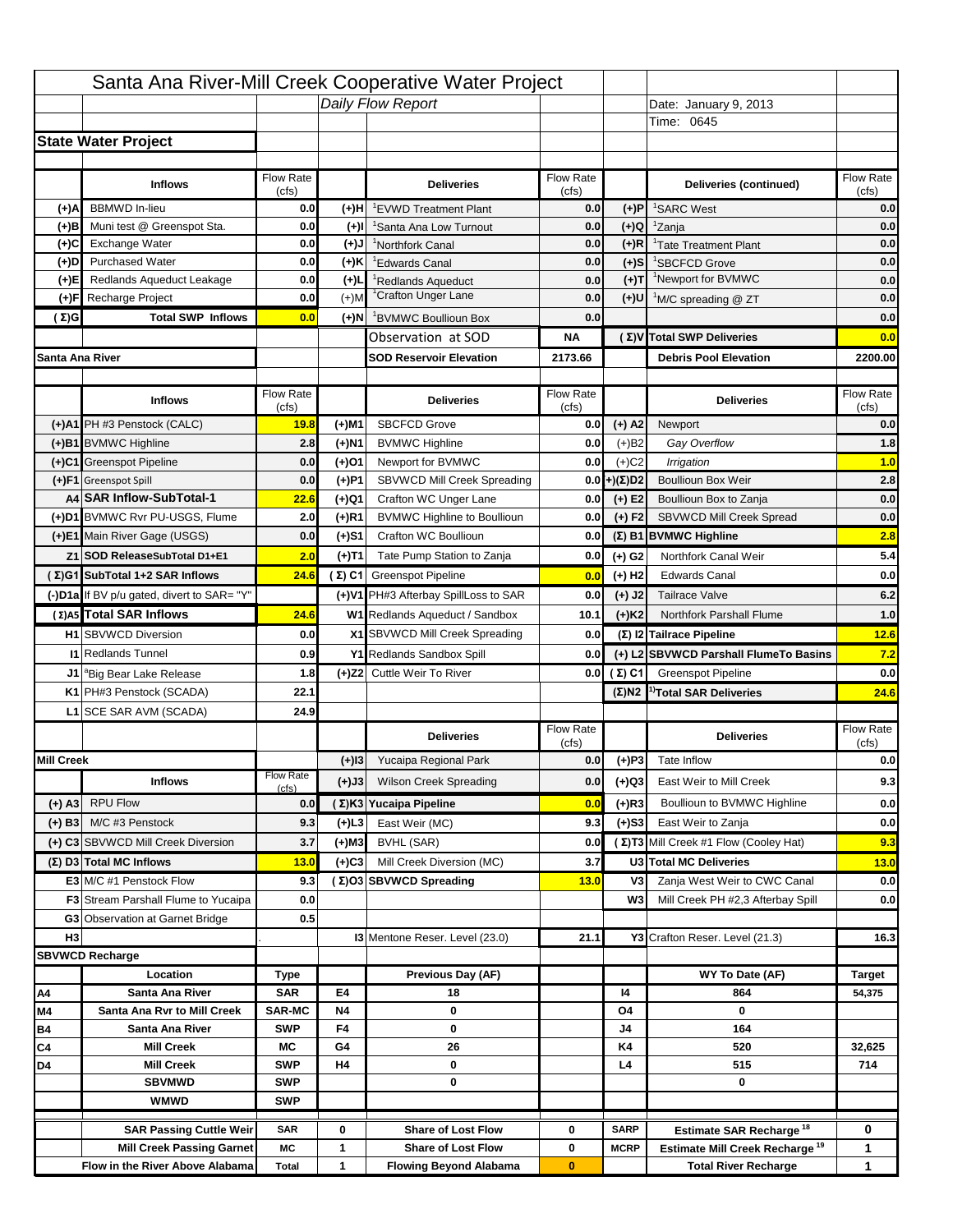|                   |                                                                     |                          |           | Santa Ana River-Mill Creek Cooperative Water Project       |                           |                      |                                                                           |                                                                                                    |
|-------------------|---------------------------------------------------------------------|--------------------------|-----------|------------------------------------------------------------|---------------------------|----------------------|---------------------------------------------------------------------------|----------------------------------------------------------------------------------------------------|
|                   |                                                                     |                          |           | Daily Flow Report                                          |                           |                      | Date: January 8, 2013                                                     |                                                                                                    |
|                   |                                                                     |                          |           |                                                            |                           |                      | Time: 0700                                                                |                                                                                                    |
|                   | <b>State Water Project</b>                                          |                          |           |                                                            |                           |                      |                                                                           |                                                                                                    |
|                   |                                                                     |                          |           |                                                            |                           |                      |                                                                           |                                                                                                    |
|                   | <b>Inflows</b>                                                      | Flow Rate<br>(cfs)       |           | <b>Deliveries</b>                                          | <b>Flow Rate</b><br>(cfs) |                      | Deliveries (continued)                                                    | Flow Rate<br>(cfs)                                                                                 |
| (+)A              | <b>BBMWD</b> In-lieu                                                | 0.0                      | (+)H      | 'EVWD Treatment Plant                                      | 0.0                       | (+)P                 | <sup>1</sup> SARC West                                                    | 0.0                                                                                                |
| (+)B              | Muni test @ Greenspot Sta.                                          | 0.0                      | $(+)$ l   | <sup>1</sup> Santa Ana Low Turnout                         | 0.0                       | $(+)Q$               | <sup>1</sup> Zanja                                                        | 0.0                                                                                                |
| (+)C              | Exchange Water                                                      | 0.0                      | $(+)$ J   | <sup>1</sup> Northfork Canal                               | 0.0                       | $(+)R$               | <sup>1</sup> Tate Treatment Plant                                         | 0.0                                                                                                |
| (+)D              | <b>Purchased Water</b>                                              | 0.0                      | (+)K      | <sup>1</sup> Edwards Canal                                 | 0.0                       | $(+)$ S              | <sup>1</sup> SBCFCD Grove                                                 | 0.0                                                                                                |
| (+)E              | Redlands Aqueduct Leakage                                           | 0.0                      | $(+)1$    | <sup>1</sup> Redlands Aqueduct                             | 0.0                       | $(+)T$               | <sup>1</sup> Newport for BVMWC                                            | 0.0                                                                                                |
| (+)F              | Recharge Project                                                    | 0.0                      | $(+)$ M   | <sup>1</sup> Crafton Unger Lane                            | 0.0                       | $(+)$ U              | <sup>1</sup> M/C spreading @ ZT                                           | 0.0                                                                                                |
| (Σ)G              | <b>Total SWP Inflows</b>                                            | 0.0                      | (+)N      | <sup>1</sup> BVMWC Boullioun Box                           | 0.0                       |                      |                                                                           | 0.0                                                                                                |
|                   |                                                                     |                          |           | Observation at SOD                                         | ΝA                        |                      | (Σ) V Total SWP Deliveries                                                | 0.0                                                                                                |
| Santa Ana River   |                                                                     |                          |           | <b>SOD Reservoir Elevation</b>                             | 2173.55                   |                      | <b>Debris Pool Elevation</b>                                              | 2200.00                                                                                            |
|                   |                                                                     |                          |           |                                                            |                           |                      |                                                                           |                                                                                                    |
|                   | <b>Inflows</b>                                                      | Flow Rate                |           | <b>Deliveries</b>                                          | Flow Rate                 |                      | <b>Deliveries</b>                                                         | Flow Rate<br>(cfs)                                                                                 |
|                   | (+)A1 PH #3 Penstock (CALC)                                         | (cfs)<br>20.8            | (+)M1     | <b>SBCFCD Grove</b>                                        | (cfs)<br>0.0              | $(+)$ A2             | Newport                                                                   | 0.0                                                                                                |
|                   | (+)B1 BVMWC Highline                                                | 2.8                      | (+)N1     | <b>BVMWC Highline</b>                                      | 0.0                       | $(+)B2$              | Gay Overflow                                                              | 1.4                                                                                                |
|                   | (+)C1 Greenspot Pipeline                                            | 0.0                      | (+)01     | Newport for BVMWC                                          | 0.0                       | $(+)$ C <sub>2</sub> | Irrigation                                                                | 1.4                                                                                                |
|                   | (+)F1 Greenspot Spill                                               | 0.0                      | (+)P1     | SBVWCD Mill Creek Spreading                                | 0.0                       | (+)(Σ)D2             | <b>Boullioun Box Weir</b>                                                 | 2.8                                                                                                |
|                   | A4 SAR Inflow-SubTotal-1                                            | 23.6                     | (+)Q1     | Crafton WC Unger Lane                                      | 0.0                       | $(+) E2$             | Boullioun Box to Zanja                                                    | 0.0                                                                                                |
|                   | (+)D1 BVMWC Rvr PU-USGS, Flume                                      | 3.2                      | $(+)$ R1  | <b>BVMWC Highline to Boullioun</b>                         | 0.0                       | $(+) F2$             | SBVWCD Mill Creek Spread                                                  | 0.0                                                                                                |
|                   | (+)E1 Main River Gage (USGS)                                        | 0.0                      | (+)S1     | Crafton WC Boullioun                                       | 0.0                       |                      | $(\Sigma)$ B1 BVMWC Highline                                              | 2.8                                                                                                |
|                   | Z1 SOD ReleaseSubTotal D1+E1                                        | 3.2                      |           | Tate Pump Station to Zanja                                 | 0.0                       |                      | Northfork Canal Weir                                                      | 1.3                                                                                                |
|                   | (Σ)G1 SubTotal 1+2 SAR Inflows                                      | 26.8                     | (+)T1     |                                                            |                           | (+) G2               | <b>Edwards Canal</b>                                                      | 0.0                                                                                                |
|                   |                                                                     |                          |           | (Σ) C1 Greenspot Pipeline                                  | 0.0                       | $(+)$ H <sub>2</sub> |                                                                           |                                                                                                    |
|                   | (-)D1a If BV p/u gated, divert to SAR= "Y"                          |                          |           | (+)V1 PH#3 Afterbay SpillLoss to SAR                       | 0.2                       | $(+)$ J2             | <b>Tailrace Valve</b>                                                     | 8.0                                                                                                |
|                   | (Σ) A5 Total SAR Inflows                                            | 26.8                     |           | W1 Redlands Aqueduct / Sandbox                             | 8.6                       | $(+)$ K <sub>2</sub> | Northfork Parshall Flume<br>(Σ) I2 Tailrace Pipeline                      | 6.8                                                                                                |
|                   | <b>H1</b> SBVWCD Diversion                                          | 0.0                      |           | X1 SBVWCD Mill Creek Spreading                             |                           |                      |                                                                           |                                                                                                    |
|                   |                                                                     |                          |           |                                                            | 0.0                       |                      |                                                                           |                                                                                                    |
|                   | <b>11 Redlands Tunnel</b>                                           | 0.9                      |           | Y1 Redlands Sandbox Spill                                  | 0.0                       |                      | (+) L2 SBVWCD Parshall FlumeTo Basins                                     |                                                                                                    |
|                   | J1 <sup>a</sup> Big Bear Lake Release                               | 1.8                      |           | (+)Z2 Cuttle Weir To River                                 |                           | 0.0 $(\Sigma)$ C1    | <b>Greenspot Pipeline</b>                                                 |                                                                                                    |
|                   | K1 PH#3 Penstock (SCADA)                                            | 20.2                     |           |                                                            |                           |                      | $(\Sigma)$ N2 <sup>1)</sup> Total SAR Deliveries                          |                                                                                                    |
|                   | L1 SCE SAR AVM (SCADA)                                              | 23.5                     |           |                                                            |                           |                      |                                                                           |                                                                                                    |
|                   |                                                                     |                          |           | <b>Deliveries</b>                                          | <b>Flow Rate</b>          |                      | <b>Deliveries</b>                                                         | Flow Rate                                                                                          |
|                   |                                                                     |                          |           |                                                            | (cfs)                     |                      |                                                                           | (cfs)                                                                                              |
| <b>Mill Creek</b> |                                                                     | <b>Flow Rate</b>         | $(+)$ 13  | Yucaipa Regional Park                                      | 0.0                       | $(+)P3$              | Tate Inflow                                                               |                                                                                                    |
|                   | <b>Inflows</b>                                                      | (cfs)                    | (+)J3     | <b>Wilson Creek Spreading</b>                              | 0.0                       | (+)Q3                | East Weir to Mill Creek                                                   |                                                                                                    |
| $(+)$ A3          | <b>RPU Flow</b>                                                     | 6.3                      |           | (Σ)K3 Yucaipa Pipeline                                     | 0.0                       | (+)R3                | Boullioun to BVMWC Highline                                               |                                                                                                    |
| $(+)$ B3          | M/C #3 Penstock                                                     | 8.0                      | (+)L3     | East Weir (MC)                                             | 12.8                      | $(+)$ S3             | East Weir to Zanja                                                        |                                                                                                    |
|                   | (+) C3 SBVWCD Mill Creek Diversion                                  | 1.2                      | (+)M3     | BVHL (SAR)                                                 | 0.0                       |                      | (Σ) T3 Mill Creek #1 Flow (Cooley Hat)                                    |                                                                                                    |
|                   | (Σ) D3 Total MC Inflows                                             | 15.5                     | $(+)C3$   | Mill Creek Diversion (MC)                                  | 1.2                       |                      | U3 Total MC Deliveries                                                    | 15.5                                                                                               |
|                   | E3 M/C #1 Penstock Flow                                             | 14.3                     |           | (Σ)O3 SBVWCD Spreading                                     | 14.0                      | V3                   | Zanja West Weir to CWC Canal                                              |                                                                                                    |
|                   | <b>F3</b> Stream Parshall Flume to Yucaipa                          | 0.0                      |           |                                                            |                           | W <sub>3</sub>       | Mill Creek PH #2,3 Afterbay Spill                                         |                                                                                                    |
|                   | G3 Observation at Garnet Bridge                                     | 0.5                      |           |                                                            |                           |                      |                                                                           |                                                                                                    |
| H <sub>3</sub>    |                                                                     |                          |           | 13 Mentone Reser. Level (23.0)                             | 21.2                      |                      | Y3 Crafton Reser. Level (21.3)                                            |                                                                                                    |
|                   | <b>SBVWCD Recharge</b>                                              |                          |           |                                                            |                           |                      |                                                                           |                                                                                                    |
|                   | Location                                                            | Type                     |           | Previous Day (AF)                                          |                           |                      | WY To Date (AF)                                                           | <b>Target</b>                                                                                      |
| Α4                | Santa Ana River                                                     | <b>SAR</b>               | E4        | 27                                                         |                           | 14                   | 846                                                                       | 54,375                                                                                             |
| M4                | Santa Ana Rvr to Mill Creek                                         | <b>SAR-MC</b>            | <b>N4</b> | 0                                                          |                           | O4                   | 0                                                                         |                                                                                                    |
| Β4                | Santa Ana River                                                     | <b>SWP</b>               | F4        | 0                                                          |                           | J4                   | 164                                                                       |                                                                                                    |
| C4                | <b>Mill Creek</b>                                                   | МC                       | G4        | 29                                                         |                           | K4                   | 494                                                                       | 32,625                                                                                             |
| D4                | <b>Mill Creek</b>                                                   | <b>SWP</b>               | H4        | 0                                                          |                           | L4                   | 515                                                                       | 714                                                                                                |
|                   | <b>SBVMWD</b><br><b>WMWD</b>                                        | <b>SWP</b><br><b>SWP</b> |           | 0                                                          |                           |                      | 0                                                                         |                                                                                                    |
|                   |                                                                     |                          |           |                                                            |                           |                      |                                                                           |                                                                                                    |
|                   | <b>SAR Passing Cuttle Weir</b>                                      | <b>SAR</b>               | 0         | <b>Share of Lost Flow</b>                                  | 0                         | <b>SARP</b>          | Estimate SAR Recharge <sup>18</sup>                                       | 0                                                                                                  |
|                   | <b>Mill Creek Passing Garnet</b><br>Flow in the River Above Alabama | МC<br><b>Total</b>       | 1<br>1    | <b>Share of Lost Flow</b><br><b>Flowing Beyond Alabama</b> | 0<br>$\bf{0}$             | <b>MCRP</b>          | Estimate Mill Creek Recharge <sup>19</sup><br><b>Total River Recharge</b> | 16.1<br>14.8<br>0.0<br>26.8<br>0.0<br>12.8<br>0.0<br>$1.5$<br>14.3<br>0.5<br>0.0<br>17.5<br>1<br>1 |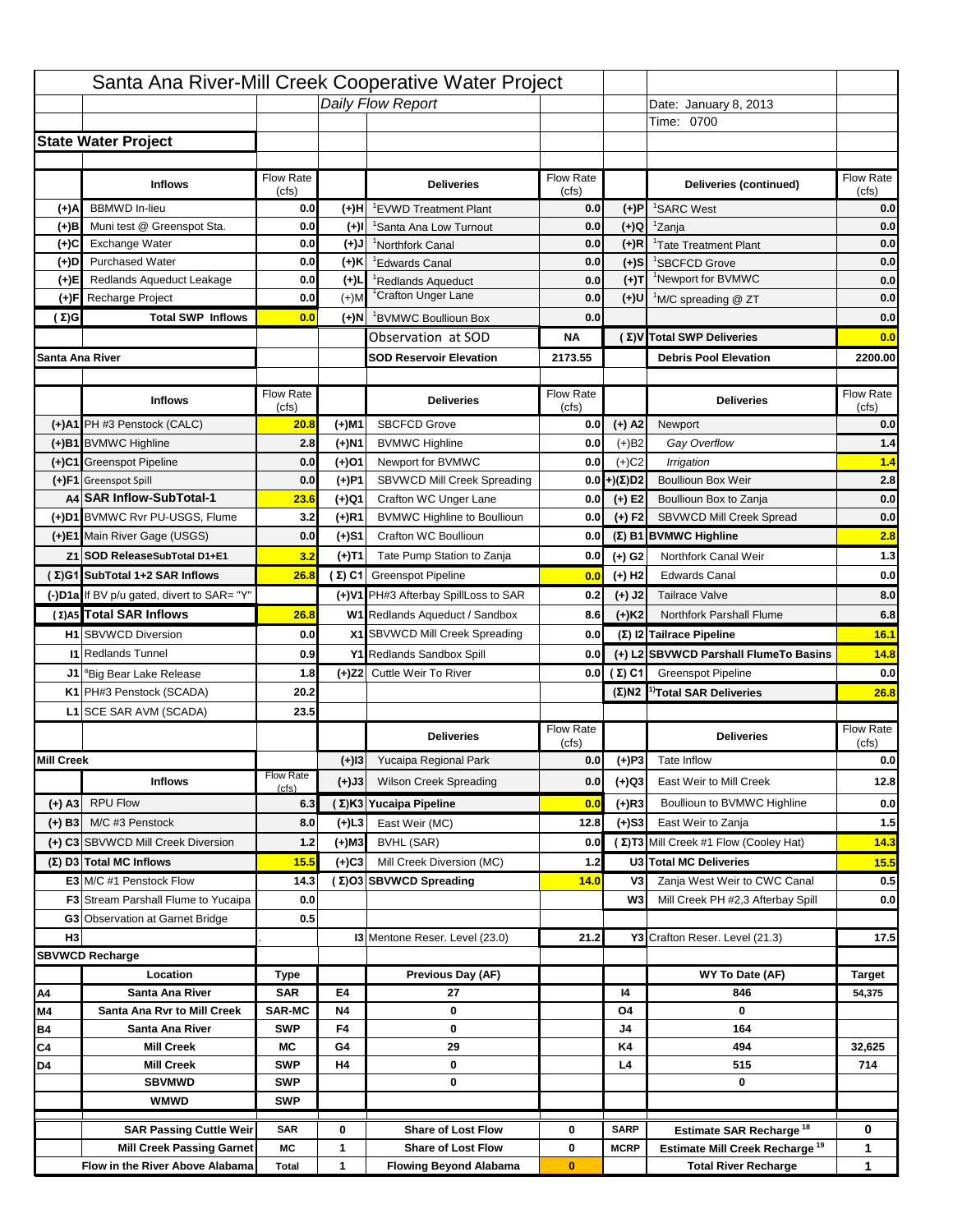|                   |                                                                     |                          |           | Santa Ana River-Mill Creek Cooperative Water Project       |                           |                      |                                                                           |                                                                          |
|-------------------|---------------------------------------------------------------------|--------------------------|-----------|------------------------------------------------------------|---------------------------|----------------------|---------------------------------------------------------------------------|--------------------------------------------------------------------------|
|                   |                                                                     |                          |           | Daily Flow Report                                          |                           |                      | Date: January 7, 2013                                                     |                                                                          |
|                   |                                                                     |                          |           |                                                            |                           |                      | Time: 0745                                                                |                                                                          |
|                   | <b>State Water Project</b>                                          |                          |           |                                                            |                           |                      |                                                                           |                                                                          |
|                   |                                                                     |                          |           |                                                            |                           |                      |                                                                           |                                                                          |
|                   | <b>Inflows</b>                                                      | Flow Rate<br>(cfs)       |           | <b>Deliveries</b>                                          | <b>Flow Rate</b><br>(cfs) |                      | Deliveries (continued)                                                    | Flow Rate<br>(cfs)                                                       |
| (+)A              | <b>BBMWD</b> In-lieu                                                | 0.0                      | (+)H      | 'EVWD Treatment Plant                                      | 0.0                       | (+)P                 | <sup>1</sup> SARC West                                                    | 0.0                                                                      |
| (+)B              | Muni test @ Greenspot Sta.                                          | 0.0                      | $(+)$ l   | 'Santa Ana Low Turnout                                     | 0.0                       | $(+)Q$               | <sup>1</sup> Zanja                                                        | 0.0                                                                      |
| (+)C              | Exchange Water                                                      | 0.0                      | $(+)$ J   | <sup>1</sup> Northfork Canal                               | 0.0                       | $(+)R$               | <sup>1</sup> Tate Treatment Plant                                         | 0.0                                                                      |
| (+)D              | <b>Purchased Water</b>                                              | 0.0                      | (+)K      | <sup>1</sup> Edwards Canal                                 | 0.0                       | $(+)$ S              | <sup>1</sup> SBCFCD Grove                                                 | 0.0                                                                      |
| (+)E              | Redlands Aqueduct Leakage                                           | 0.0                      | $(+)1$    | <sup>1</sup> Redlands Aqueduct                             | 0.0                       | $(+)T$               | <sup>1</sup> Newport for BVMWC                                            | 0.0                                                                      |
| (+)F              | Recharge Project                                                    | 0.0                      | $(+)$ M   | <sup>1</sup> Crafton Unger Lane                            | 0.0                       | (+)U                 | <sup>1</sup> M/C spreading @ ZT                                           | 0.0                                                                      |
| (Σ)G              | <b>Total SWP Inflows</b>                                            | 0.0                      | (+)N      | <sup>1</sup> BVMWC Boullioun Box                           | 0.0                       |                      |                                                                           | 0.0                                                                      |
|                   |                                                                     |                          |           | Observation at SOD                                         | 2173.35                   |                      | (Σ) V Total SWP Deliveries                                                | 0.0                                                                      |
| Santa Ana River   |                                                                     |                          |           | <b>SOD Reservoir Elevation</b>                             | 2173.49                   |                      | <b>Debris Pool Elevation</b>                                              | 2200.00                                                                  |
|                   |                                                                     |                          |           |                                                            |                           |                      |                                                                           |                                                                          |
|                   | <b>Inflows</b>                                                      | Flow Rate                |           | <b>Deliveries</b>                                          | Flow Rate                 |                      | <b>Deliveries</b>                                                         | Flow Rate                                                                |
|                   | (+)A1 PH #3 Penstock (CALC)                                         | (cfs)<br>19.6            | (+)M1     | <b>SBCFCD Grove</b>                                        | (cfs)<br>0.0              | $(+)$ A2             | Newport                                                                   | (cfs)<br>0.0                                                             |
|                   | (+)B1 BVMWC Highline                                                | 2.9                      | (+)N1     | <b>BVMWC Highline</b>                                      | 0.0                       | $(+)B2$              | Gay Overflow                                                              | 2.0                                                                      |
|                   | (+)C1 Greenspot Pipeline                                            | 0.0                      | (+)01     | Newport for BVMWC                                          | 0.0                       | $(+)$ C <sub>2</sub> | Irrigation                                                                | 0.9                                                                      |
|                   | (+)F1 Greenspot Spill                                               | 0.0                      | (+)P1     | SBVWCD Mill Creek Spreading                                | 0.0                       | (+)(Σ)D2             | <b>Boullioun Box Weir</b>                                                 | 2.9                                                                      |
|                   | A4 SAR Inflow-SubTotal-1                                            | 22.5                     | (+)Q1     | Crafton WC Unger Lane                                      | 0.0                       | $(+) E2$             | Boullioun Box to Zanja                                                    | 0.0                                                                      |
|                   | (+)D1 BVMWC Rvr PU-USGS, Flume                                      | 3.2                      | $(+)$ R1  | <b>BVMWC Highline to Boullioun</b>                         | 0.0                       | $(+) F2$             | SBVWCD Mill Creek Spread                                                  | 0.0                                                                      |
|                   | (+)E1 Main River Gage (USGS)                                        | 0.0                      | (+)S1     | Crafton WC Boullioun                                       | 0.0                       |                      | $(\Sigma)$ B1 BVMWC Highline                                              | 2.9                                                                      |
|                   | Z1 SOD ReleaseSubTotal D1+E1                                        | 3.2                      |           | Tate Pump Station to Zanja                                 | 0.0                       |                      | Northfork Canal Weir                                                      | 5.4                                                                      |
|                   | (Σ)G1 SubTotal 1+2 SAR Inflows                                      | 25.7                     | (+)T1     | (Σ) C1 Greenspot Pipeline                                  |                           | (+) G2               | <b>Edwards Canal</b>                                                      | 0.0                                                                      |
|                   |                                                                     |                          |           |                                                            | 0.0                       | $(+)$ H <sub>2</sub> |                                                                           | 8.0                                                                      |
|                   | (-)D1a If BV p/u gated, divert to SAR= "Y"                          |                          |           | (+)V1 PH#3 Afterbay SpillLoss to SAR                       | 0.5                       | $(+)$ J2             | <b>Tailrace Valve</b>                                                     |                                                                          |
|                   | (Σ) A5 Total SAR Inflows                                            | 25.7                     |           | W1 Redlands Aqueduct / Sandbox                             | 8.8                       | $(+)$ K <sub>2</sub> | Northfork Parshall Flume                                                  | 1.0                                                                      |
|                   | <b>H1</b> SBVWCD Diversion                                          | 0.0                      |           | X1 SBVWCD Mill Creek Spreading                             | 0.0                       |                      | (Σ) I2 Tailrace Pipeline                                                  | 14.4                                                                     |
|                   | <b>11 Redlands Tunnel</b>                                           | 0.9                      |           | Y1 Redlands Sandbox Spill                                  | 0.0                       |                      | (+) L2 SBVWCD Parshall FlumeTo Basins                                     | 9.0                                                                      |
|                   |                                                                     |                          |           |                                                            |                           |                      |                                                                           |                                                                          |
|                   | J1 <sup>a</sup> Big Bear Lake Release                               | 1.8                      |           | (+)Z2 Cuttle Weir To River                                 |                           | 0.0 $(\Sigma)$ C1    | <b>Greenspot Pipeline</b>                                                 |                                                                          |
|                   | K1 PH#3 Penstock (SCADA)                                            | 22.2                     |           |                                                            |                           |                      | $(\Sigma)$ N2 <sup>1)</sup> Total SAR Deliveries                          |                                                                          |
|                   | L1 SCE SAR AVM (SCADA)                                              | 25.2                     |           |                                                            |                           |                      |                                                                           |                                                                          |
|                   |                                                                     |                          |           | <b>Deliveries</b>                                          | <b>Flow Rate</b>          |                      | <b>Deliveries</b>                                                         | Flow Rate                                                                |
|                   |                                                                     |                          |           |                                                            | (cfs)                     |                      |                                                                           | (cfs)                                                                    |
| <b>Mill Creek</b> |                                                                     | <b>Flow Rate</b>         | $(+)$ 13  | Yucaipa Regional Park                                      | 0.0                       | $(+)P3$              | Tate Inflow                                                               |                                                                          |
|                   | <b>Inflows</b>                                                      | (cfs)                    | (+)J3     | <b>Wilson Creek Spreading</b>                              | 0.0                       | (+)Q3                | East Weir to Mill Creek                                                   |                                                                          |
| $(+)$ A3          | <b>RPU Flow</b>                                                     | 7.0                      |           | (Σ)K3 Yucaipa Pipeline                                     | 0.0                       | (+)R3                | Boullioun to BVMWC Highline                                               |                                                                          |
| $(+)$ B3          | M/C #3 Penstock                                                     | 7.1                      | (+)L3     | East Weir (MC)                                             | 12.0                      | $(+)$ S3             | East Weir to Zanja                                                        |                                                                          |
|                   | (+) C3 SBVWCD Mill Creek Diversion                                  | 4.0                      | (+)M3     | BVHL (SAR)                                                 | 0.0                       |                      | (Σ) T3 Mill Creek #1 Flow (Cooley Hat)                                    | 14.1                                                                     |
|                   | (Σ) D3 Total MC Inflows                                             | 18.1                     | $(+)C3$   | Mill Creek Diversion (MC)                                  | 4.0                       |                      | U3 Total MC Deliveries                                                    | 18.1                                                                     |
|                   | E3 M/C #1 Penstock Flow                                             | 14.1                     |           | (Σ)O3 SBVWCD Spreading                                     | 16.0                      | V3                   | Zanja West Weir to CWC Canal                                              |                                                                          |
|                   | <b>F3</b> Stream Parshall Flume to Yucaipa                          | 0.0                      |           |                                                            |                           | W <sub>3</sub>       | Mill Creek PH #2,3 Afterbay Spill                                         |                                                                          |
|                   | G3 Observation at Garnet Bridge                                     | 0.5                      |           |                                                            |                           |                      |                                                                           |                                                                          |
| H <sub>3</sub>    |                                                                     |                          |           | 13 Mentone Reser. Level (23.0)                             | 20.6                      |                      | Y3 Crafton Reser. Level (21.3)                                            |                                                                          |
|                   | <b>SBVWCD Recharge</b>                                              |                          |           |                                                            |                           |                      |                                                                           |                                                                          |
|                   | Location                                                            | Type                     |           | Previous Day (AF)                                          |                           |                      | WY To Date (AF)                                                           | Target                                                                   |
| Α4                | Santa Ana River                                                     | <b>SAR</b>               | E4        | 54                                                         |                           | 14                   | 819                                                                       | 54,375                                                                   |
| M4                | Santa Ana Rvr to Mill Creek                                         | <b>SAR-MC</b>            | <b>N4</b> | 0                                                          |                           | O4                   | 0                                                                         |                                                                          |
| Β4                | Santa Ana River                                                     | <b>SWP</b>               | F4        | 0                                                          |                           | J4                   | 164                                                                       |                                                                          |
| C4                | <b>Mill Creek</b>                                                   | МC                       | G4        | 75                                                         |                           | K4                   | 465                                                                       | 32,625                                                                   |
| D4                | <b>Mill Creek</b>                                                   | <b>SWP</b>               | H4        | 0                                                          |                           | L4                   | 515                                                                       | 714                                                                      |
|                   | <b>SBVMWD</b><br><b>WMWD</b>                                        | <b>SWP</b><br><b>SWP</b> |           | 0                                                          |                           |                      | 0                                                                         |                                                                          |
|                   |                                                                     |                          |           |                                                            |                           |                      |                                                                           |                                                                          |
|                   | <b>SAR Passing Cuttle Weir</b>                                      | <b>SAR</b>               | 0         | <b>Share of Lost Flow</b>                                  | 0                         | <b>SARP</b>          | Estimate SAR Recharge <sup>18</sup>                                       | 0                                                                        |
|                   | <b>Mill Creek Passing Garnet</b><br>Flow in the River Above Alabama | МC<br><b>Total</b>       | 1<br>1    | <b>Share of Lost Flow</b><br><b>Flowing Beyond Alabama</b> | 0<br>$\bf{0}$             | <b>MCRP</b>          | Estimate Mill Creek Recharge <sup>19</sup><br><b>Total River Recharge</b> | 0.0<br>25.7<br>0.0<br>12.0<br>0.0<br>2.1<br>0.2<br>0.0<br>18.4<br>1<br>1 |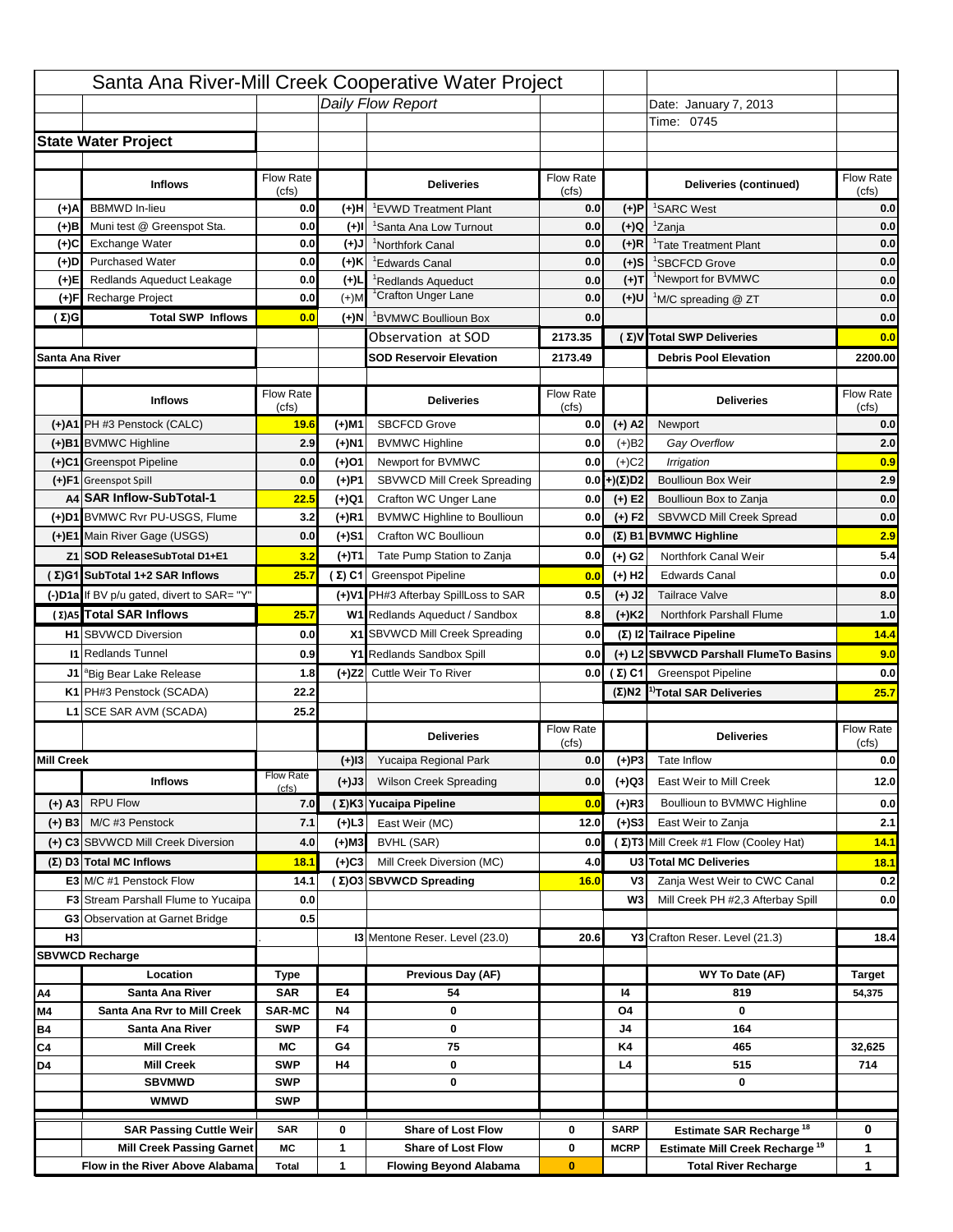|                   |                                                                        |                    |           | Santa Ana River-Mill Creek Cooperative Water Project                   |                           |                            |                                                                                   |                                                 |
|-------------------|------------------------------------------------------------------------|--------------------|-----------|------------------------------------------------------------------------|---------------------------|----------------------------|-----------------------------------------------------------------------------------|-------------------------------------------------|
|                   |                                                                        |                    |           | Daily Flow Report                                                      |                           |                            | Date: January 4, 2013                                                             |                                                 |
|                   |                                                                        |                    |           |                                                                        |                           |                            | Time: 0730                                                                        |                                                 |
|                   | <b>State Water Project</b>                                             |                    |           |                                                                        |                           |                            |                                                                                   |                                                 |
|                   |                                                                        |                    |           |                                                                        |                           |                            |                                                                                   |                                                 |
|                   | <b>Inflows</b>                                                         | Flow Rate<br>(cfs) |           | <b>Deliveries</b>                                                      | <b>Flow Rate</b><br>(cfs) |                            | Deliveries (continued)                                                            | Flow Rate<br>(cfs)                              |
| (+)A              | <b>BBMWD</b> In-lieu                                                   | 0.0                | (+)H      | 'EVWD Treatment Plant                                                  | 0.0                       | (+)P                       | <sup>1</sup> SARC West                                                            | 0.0                                             |
| (+)B              | Muni test @ Greenspot Sta.                                             | 0.0                | $(+)$ l   | <sup>1</sup> Santa Ana Low Turnout                                     | 0.0                       | $(+)Q$                     | <sup>1</sup> Zanja                                                                | 0.0                                             |
| (+)C              | Exchange Water                                                         | 0.0                | $(+)$ J   | <sup>1</sup> Northfork Canal                                           | 0.0                       | $(+)R$                     | <sup>1</sup> Tate Treatment Plant                                                 | 0.0                                             |
| (+)D              | <b>Purchased Water</b>                                                 | 0.0                | (+)K      | <sup>1</sup> Edwards Canal                                             | 0.0                       | $(+)$ S                    | <sup>1</sup> SBCFCD Grove                                                         | 0.0                                             |
| (+)E              | Redlands Aqueduct Leakage                                              | 0.0                | $(+)1$    | <sup>1</sup> Redlands Aqueduct                                         | 0.0                       | $(+)T$                     | <sup>1</sup> Newport for BVMWC                                                    | 0.0                                             |
| (+)F              | Recharge Project                                                       | 0.0                | $(+)$ M   | <sup>1</sup> Crafton Unger Lane                                        | 0.0                       | $(+)$ U                    | <sup>1</sup> M/C spreading @ ZT                                                   | 0.0                                             |
| (Σ)G              | <b>Total SWP Inflows</b>                                               | 0.0                | (+)N      | <sup>1</sup> BVMWC Boullioun Box                                       | 0.0                       |                            |                                                                                   | 0.0                                             |
|                   |                                                                        |                    |           | Observation at SOD                                                     | ΝA                        |                            | (Σ) V Total SWP Deliveries                                                        | 0.0                                             |
| Santa Ana River   |                                                                        |                    |           | <b>SOD Reservoir Elevation</b>                                         | 2173.18                   |                            | <b>Debris Pool Elevation</b>                                                      | 2200.00                                         |
|                   |                                                                        |                    |           |                                                                        |                           |                            |                                                                                   |                                                 |
|                   | <b>Inflows</b>                                                         | Flow Rate          |           | <b>Deliveries</b>                                                      | Flow Rate                 |                            | <b>Deliveries</b>                                                                 | Flow Rate<br>(cfs)                              |
|                   | (+)A1 PH #3 Penstock (CALC)                                            | (cfs)<br>18.7      | (+)M1     | <b>SBCFCD Grove</b>                                                    | (cfs)<br>0.0              | $(+)$ A2                   | Newport                                                                           | 0.0                                             |
|                   | (+)B1 BVMWC Highline                                                   | 3.0                | (+)N1     | <b>BVMWC Highline</b>                                                  | 0.0                       | $(+)B2$                    | Gay Overflow                                                                      | 2.2                                             |
|                   | (+)C1 Greenspot Pipeline                                               | 0.0                | (+)01     | Newport for BVMWC                                                      | 0.0                       | $(+)$ C <sub>2</sub>       | Irrigation                                                                        | 0.8                                             |
|                   | (+)F1 Greenspot Spill                                                  | 0.0                | (+)P1     | SBVWCD Mill Creek Spreading                                            | 0.0                       | (+)(Σ)D2                   | <b>Boullioun Box Weir</b>                                                         | 3.0                                             |
|                   | A4 SAR Inflow-SubTotal-1                                               | 21.7               | (+)Q1     | Crafton WC Unger Lane                                                  | 0.0                       | $(+) E2$                   | Boullioun Box to Zanja                                                            | 0.0                                             |
|                   | (+)D1 BVMWC Rvr PU-USGS, Flume                                         | 3.3                | $(+)$ R1  | <b>BVMWC Highline to Boullioun</b>                                     | 0.0                       | $(+) F2$                   | SBVWCD Mill Creek Spread                                                          | 0.0                                             |
|                   | (+)E1 Main River Gage (USGS)                                           | 0.0                | (+)S1     | Crafton WC Boullioun                                                   | 0.0                       |                            | $(\Sigma)$ B1 BVMWC Highline                                                      | 3.0                                             |
|                   | Z1 SOD ReleaseSubTotal D1+E1                                           | 3.3                |           | Tate Pump Station to Zanja                                             | 0.0                       |                            | Northfork Canal Weir                                                              | 5.4                                             |
|                   | (Σ)G1 SubTotal 1+2 SAR Inflows                                         | 25.0               | (+)T1     |                                                                        |                           | (+) G2                     | <b>Edwards Canal</b>                                                              | 0.0                                             |
|                   |                                                                        |                    |           | (Σ) C1 Greenspot Pipeline                                              | 0.0                       | $(+)$ H <sub>2</sub>       |                                                                                   |                                                 |
|                   | (-)D1a If BV p/u gated, divert to SAR= "Y"<br>(Σ) A5 Total SAR Inflows |                    |           | (+)V1 PH#3 Afterbay SpillLoss to SAR<br>W1 Redlands Aqueduct / Sandbox | 0.0                       | $(+)$ J2                   | <b>Tailrace Valve</b>                                                             | 7.8                                             |
|                   |                                                                        | 25.0               |           |                                                                        | 8.9                       | $(+)$ K <sub>2</sub>       | <b>Northfork Parshall Flume</b>                                                   | 1.0                                             |
|                   |                                                                        |                    |           |                                                                        |                           |                            |                                                                                   |                                                 |
|                   | <b>H1</b> SBVWCD Diversion                                             | 0.0                |           | X1 SBVWCD Mill Creek Spreading                                         | 0.0                       |                            | (Σ) I2 Tailrace Pipeline                                                          | 14.2                                            |
|                   | <b>11 Redlands Tunnel</b>                                              | 1.1                |           | Y1 Redlands Sandbox Spill                                              | 0.0                       |                            | (+) L2 SBVWCD Parshall FlumeTo Basins                                             |                                                 |
|                   | J1 <sup>a</sup> Big Bear Lake Release                                  | 1.8                |           | (+)Z2 Cuttle Weir To River                                             |                           | 0.0 $(\Sigma)$ C1          | <b>Greenspot Pipeline</b>                                                         |                                                 |
|                   | K1 PH#3 Penstock (SCADA)                                               | 21.6               |           |                                                                        |                           |                            | $(\Sigma)$ N2 <sup>1)</sup> Total SAR Deliveries                                  |                                                 |
|                   | L1 SCE SAR AVM (SCADA)                                                 | 24.7               |           |                                                                        |                           |                            |                                                                                   |                                                 |
|                   |                                                                        |                    |           | <b>Deliveries</b>                                                      | <b>Flow Rate</b>          |                            | <b>Deliveries</b>                                                                 | Flow Rate                                       |
| <b>Mill Creek</b> |                                                                        |                    | $(+)$ 13  | Yucaipa Regional Park                                                  | (cfs)<br>0.0              |                            | Tate Inflow                                                                       | (cfs)                                           |
|                   |                                                                        | <b>Flow Rate</b>   |           |                                                                        |                           | $(+)P3$                    |                                                                                   |                                                 |
|                   | <b>Inflows</b>                                                         | (cfs)              | (+)J3     | <b>Wilson Creek Spreading</b>                                          | 0.0                       | (+)Q3                      | East Weir to Mill Creek                                                           |                                                 |
| (+) A3            | <b>RPU Flow</b>                                                        | 6.8                |           | (Σ)K3 Yucaipa Pipeline                                                 | 0.0                       | (+)R3                      | Boullioun to BVMWC Highline                                                       |                                                 |
| $(+)$ B3          | M/C #3 Penstock                                                        | 7.7                | (+)L3     | East Weir (MC)                                                         | 12.0                      | $(+)$ S3                   | East Weir to Zanja                                                                | 8.8<br>0.0<br>25.0<br>0.0<br>12.0<br>0.0<br>2.5 |
|                   | (+) C3 SBVWCD Mill Creek Diversion                                     | 0.0                | (+)M3     | BVHL (SAR)                                                             | 0.0                       |                            | (Σ) T3 Mill Creek #1 Flow (Cooley Hat)                                            | 14.5                                            |
|                   | (Σ) D3 Total MC Inflows                                                | 14.5               | $(+)C3$   | Mill Creek Diversion (MC)                                              | 0.0                       |                            | U3 Total MC Deliveries                                                            | 14.5                                            |
|                   | E3 M/C #1 Penstock Flow                                                | 14.5               |           | (Σ)O3 SBVWCD Spreading                                                 | 12.0                      | V3                         | Zanja West Weir to CWC Canal                                                      |                                                 |
|                   | <b>F3</b> Stream Parshall Flume to Yucaipa                             | 0.0                |           |                                                                        |                           | W <sub>3</sub>             | Mill Creek PH #2,3 Afterbay Spill                                                 |                                                 |
|                   | G3 Observation at Garnet Bridge                                        | 0.5                |           |                                                                        |                           |                            |                                                                                   | 0.8<br>0.0                                      |
| H <sub>3</sub>    |                                                                        |                    |           | <b>13 Mentone Reser. Level (23.0)</b>                                  | 20.2                      |                            | Y3 Crafton Reser. Level (21.3)                                                    | 19.9                                            |
|                   | <b>SBVWCD Recharge</b>                                                 |                    |           |                                                                        |                           |                            |                                                                                   |                                                 |
|                   | Location                                                               | Type               |           | Previous Day (AF)                                                      |                           |                            | WY To Date (AF)                                                                   | <b>Target</b>                                   |
| Α4                | Santa Ana River                                                        | <b>SAR</b>         | E4        | 18                                                                     |                           | 14                         | 765<br>0                                                                          | 54,375                                          |
| M4                | Santa Ana Rvr to Mill Creek                                            | <b>SAR-MC</b>      | <b>N4</b> | 0                                                                      |                           | O4                         |                                                                                   |                                                 |
| Β4<br>C4          | Santa Ana River<br><b>Mill Creek</b>                                   | <b>SWP</b><br>МC   | F4<br>G4  | 0<br>20                                                                |                           | J4<br>K4                   | 164<br>390                                                                        | 32,625                                          |
| D4                | <b>Mill Creek</b>                                                      | <b>SWP</b>         | H4        | 0                                                                      |                           | L4                         | 515                                                                               | 714                                             |
|                   | <b>SBVMWD</b>                                                          | <b>SWP</b>         |           | 0                                                                      |                           |                            | 0                                                                                 |                                                 |
|                   | <b>WMWD</b>                                                            | <b>SWP</b>         |           |                                                                        |                           |                            |                                                                                   |                                                 |
|                   |                                                                        |                    |           |                                                                        |                           |                            |                                                                                   |                                                 |
|                   | <b>SAR Passing Cuttle Weir</b><br><b>Mill Creek Passing Garnet</b>     | <b>SAR</b><br>МC   | 0<br>1    | <b>Share of Lost Flow</b><br><b>Share of Lost Flow</b>                 | 0<br>0                    | <b>SARP</b><br><b>MCRP</b> | Estimate SAR Recharge <sup>18</sup><br>Estimate Mill Creek Recharge <sup>19</sup> | 0<br>1                                          |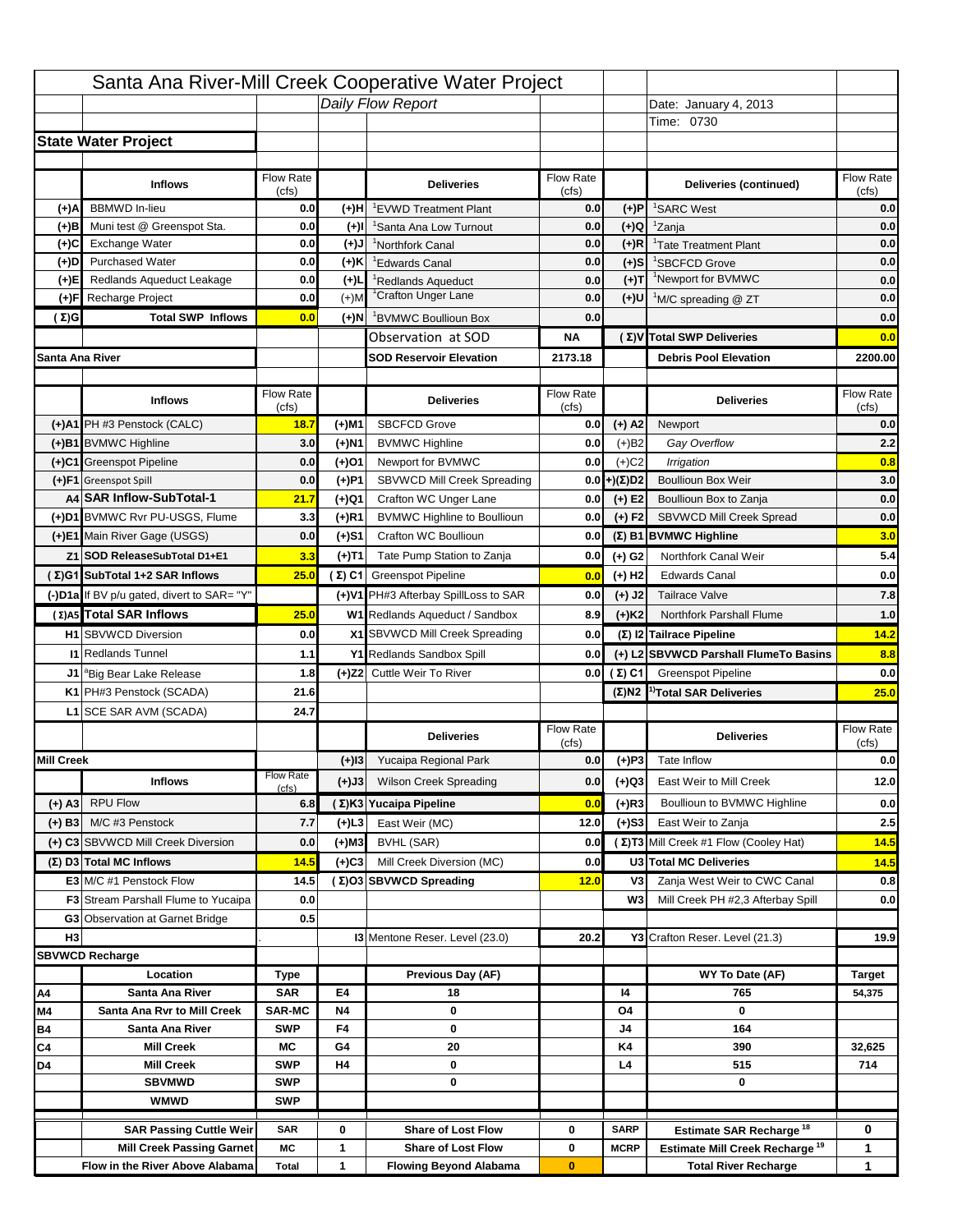|                   |                                            |                           |           | Santa Ana River-Mill Creek Cooperative Water Project |                  |                      |                                                  |                                                         |
|-------------------|--------------------------------------------|---------------------------|-----------|------------------------------------------------------|------------------|----------------------|--------------------------------------------------|---------------------------------------------------------|
|                   |                                            |                           |           | Daily Flow Report                                    |                  |                      | Date: January 3, 2013                            |                                                         |
|                   |                                            |                           |           |                                                      |                  |                      | Time: 0800                                       |                                                         |
|                   | <b>State Water Project</b>                 |                           |           |                                                      |                  |                      |                                                  |                                                         |
|                   |                                            |                           |           |                                                      |                  |                      |                                                  |                                                         |
|                   | <b>Inflows</b>                             | Flow Rate                 |           | <b>Deliveries</b>                                    | <b>Flow Rate</b> |                      | Deliveries (continued)                           | Flow Rate                                               |
| (+)A              | <b>BBMWD</b> In-lieu                       | (cfs)<br>0.0              | (+)H      | 'EVWD Treatment Plant                                | (cfs)<br>0.0     | (+)P                 | <sup>1</sup> SARC West                           | (cfs)<br>0.0                                            |
| (+)B              | Muni test @ Greenspot Sta.                 | 0.0                       | $(+)$ l   | 'Santa Ana Low Turnout                               | 0.0              | $(+)Q$               | <sup>1</sup> Zanja                               | 0.0                                                     |
| (+)C              | Exchange Water                             | 0.0                       | $(+)$ J   | <sup>1</sup> Northfork Canal                         | 0.0              | $(+)R$               | <sup>1</sup> Tate Treatment Plant                | 0.0                                                     |
| (+)D              | <b>Purchased Water</b>                     | 0.0                       | (+)K      | <sup>1</sup> Edwards Canal                           | 0.0              | $(+)$ S              | <sup>1</sup> SBCFCD Grove                        | 0.0                                                     |
| (+)E              | Redlands Aqueduct Leakage                  | 0.0                       | $(+)1$    | <sup>1</sup> Redlands Aqueduct                       | 0.0              | $(+)T$               | <sup>1</sup> Newport for BVMWC                   | 0.0                                                     |
| (+)F              | Recharge Project                           | 0.0                       | $(+)$ M   | <sup>1</sup> Crafton Unger Lane                      | 0.0              | (+)U                 | <sup>1</sup> M/C spreading @ ZT                  | 0.0                                                     |
| (Σ)G              | <b>Total SWP Inflows</b>                   | 0.0                       | (+)N      | <sup>1</sup> BVMWC Boullioun Box                     | 0.0              |                      |                                                  | 0.0                                                     |
|                   |                                            |                           |           | Observation at SOD                                   | ΝA               |                      | (Σ) V Total SWP Deliveries                       | 0.0                                                     |
| Santa Ana River   |                                            |                           |           | <b>SOD Reservoir Elevation</b>                       | 2173.08          |                      | <b>Debris Pool Elevation</b>                     | 2200.00                                                 |
|                   |                                            |                           |           |                                                      |                  |                      |                                                  |                                                         |
|                   | <b>Inflows</b>                             | Flow Rate                 |           | <b>Deliveries</b>                                    | Flow Rate        |                      | <b>Deliveries</b>                                | Flow Rate                                               |
|                   |                                            | (cfs)                     |           |                                                      | (cfs)            |                      |                                                  | (cfs)                                                   |
|                   | (+)A1 PH #3 Penstock (CALC)                | 19.7                      | (+)M1     | <b>SBCFCD Grove</b>                                  | 0.0              | $(+)$ A2             | Newport                                          | 0.0                                                     |
|                   | (+)B1 BVMWC Highline                       | 2.9                       | (+)N1     | <b>BVMWC Highline</b>                                | 0.0              | $(+)B2$              | Gay Overflow                                     | 2.2                                                     |
|                   | (+)C1 Greenspot Pipeline                   | 0.0                       | (+)01     | Newport for BVMWC                                    | 0.0              | $(+)$ C <sub>2</sub> | Irrigation                                       | 0.7                                                     |
|                   | (+)F1 Greenspot Spill                      | 0.0                       | (+)P1     | SBVWCD Mill Creek Spreading                          | 0.0              | (+)(Σ)D2             | <b>Boullioun Box Weir</b>                        | 2.9                                                     |
|                   | A4 SAR Inflow-SubTotal-1                   | 22.6                      | (+)Q1     | Crafton WC Unger Lane                                | 0.0              | $(+) E2$             | Boullioun Box to Zanja                           | 0.0                                                     |
|                   | (+)D1 BVMWC Rvr PU-USGS, Flume             | 3.3                       | $(+)$ R1  | <b>BVMWC Highline to Boullioun</b>                   | 0.0              | $(+) F2$             | SBVWCD Mill Creek Spread                         | 0.0                                                     |
|                   | (+)E1 Main River Gage (USGS)               | 0.0                       | (+)S1     | Crafton WC Boullioun                                 | 0.0              |                      | $(\Sigma)$ B1 BVMWC Highline                     | 2.9                                                     |
|                   | Z1 SOD ReleaseSubTotal D1+E1               | 3.3                       | (+)T1     | Tate Pump Station to Zanja                           | 0.0              | (+) G2               | Northfork Canal Weir                             | 4.9                                                     |
|                   | (Σ)G1 SubTotal 1+2 SAR Inflows             | 25.9                      |           | (Σ) C1 Greenspot Pipeline                            | 0.0              | $(+)$ H <sub>2</sub> | <b>Edwards Canal</b>                             | 0.0                                                     |
|                   | (-)D1a If BV p/u gated, divert to SAR= "Y" |                           |           | (+)V1 PH#3 Afterbay SpillLoss to SAR                 | 1.0              | $(+)$ J2             | <b>Tailrace Valve</b>                            | 8.2                                                     |
|                   | (Σ)A5 Total SAR Inflows                    | 25.9                      |           | W1 Redlands Aqueduct / Sandbox                       | 9.0              | $(+)$ K <sub>2</sub> | <b>Northfork Parshall Flume</b>                  | 1.0                                                     |
|                   | <b>H1</b> SBVWCD Diversion                 |                           |           |                                                      |                  |                      |                                                  |                                                         |
|                   |                                            | 0.0                       |           | X1 SBVWCD Mill Creek Spreading                       | 0.0              |                      | (Σ) I2 Tailrace Pipeline                         |                                                         |
|                   | <b>11 Redlands Tunnel</b>                  | 1.1                       |           | Y1 Redlands Sandbox Spill                            | 0.0              |                      | (+) L2 SBVWCD Parshall FlumeTo Basins            |                                                         |
|                   | J1 <sup>a</sup> Big Bear Lake Release      | 1.8                       |           | (+)Z2 Cuttle Weir To River                           |                  | 0.0 $(\Sigma)$ C1    | <b>Greenspot Pipeline</b>                        |                                                         |
|                   | K1 PH#3 Penstock (SCADA)                   | 22.0                      |           |                                                      |                  |                      | $(\Sigma)$ N2 <sup>1)</sup> Total SAR Deliveries |                                                         |
|                   | L1 SCE SAR AVM (SCADA)                     | 25.3                      |           |                                                      |                  |                      |                                                  |                                                         |
|                   |                                            |                           |           | <b>Deliveries</b>                                    | <b>Flow Rate</b> |                      | <b>Deliveries</b>                                | Flow Rate                                               |
|                   |                                            |                           |           |                                                      | (cfs)            |                      |                                                  | (cts)                                                   |
| <b>Mill Creek</b> |                                            |                           | $(+)$ 13  | Yucaipa Regional Park                                | 0.0              | $(+)P3$              | Tate Inflow                                      |                                                         |
|                   | <b>Inflows</b>                             | <b>Flow Rate</b><br>(cfs) | (+)J3     | <b>Wilson Creek Spreading</b>                        | 0.0              | (+)Q3                | East Weir to Mill Creek                          |                                                         |
| (+) A3            | <b>RPU Flow</b>                            | 7.8                       |           | (Σ)K3 Yucaipa Pipeline                               | 0.0              | $(+)$ R3             | Boullioun to BVMWC Highline                      |                                                         |
| $(+)$ B3          | M/C #3 Penstock                            | 8.7                       | (+)L3     | East Weir (MC)                                       | 4.0              | $(+)$ S3             | East Weir to Zanja                               | 14.1<br>9.2<br>0.0<br>25.9<br>11.0<br>4.0<br>0.0<br>1.5 |
|                   | (+) C3 SBVWCD Mill Creek Diversion         | 0.0                       | (+)M3     | BVHL (SAR)                                           | 0.0              |                      | (Σ) T3 Mill Creek #1 Flow (Cooley Hat)           | 16.5                                                    |
|                   | (Σ) D3 Total MC Inflows                    | 16.5                      | $(+)C3$   | Mill Creek Diversion (MC)                            | 0.0              |                      | U3 Total MC Deliveries                           | 16.5                                                    |
|                   | E3 M/C #1 Penstock Flow                    | 16.5                      |           | (Σ)O3 SBVWCD Spreading                               | 4.0              | V3                   | Zanja West Weir to CWC Canal                     | 0.7                                                     |
|                   | <b>F3</b> Stream Parshall Flume to Yucaipa | 0.0                       |           |                                                      |                  | W <sub>3</sub>       | Mill Creek PH #2,3 Afterbay Spill                |                                                         |
|                   | G3 Observation at Garnet Bridge            | 1.0                       |           |                                                      |                  |                      |                                                  |                                                         |
| H <sub>3</sub>    |                                            |                           |           | 13 Mentone Reser. Level (23.0)                       | 20.2             |                      | Y3 Crafton Reser. Level (21.3)                   | 0.0<br>20.1                                             |
|                   | <b>SBVWCD Recharge</b>                     |                           |           |                                                      |                  |                      |                                                  |                                                         |
|                   | Location                                   | Type                      |           | Previous Day (AF)                                    |                  |                      | WY To Date (AF)                                  | Target                                                  |
| Α4                | Santa Ana River                            | <b>SAR</b>                | E4        | 18                                                   |                  | 14                   | 748                                              | 54,375                                                  |
| M4                | Santa Ana Rvr to Mill Creek                | <b>SAR-MC</b>             | <b>N4</b> | 0                                                    |                  | O4                   | 0                                                |                                                         |
| Β4                | Santa Ana River                            | <b>SWP</b>                | F4        | 0                                                    |                  | J4                   | 164                                              |                                                         |
| C4                | <b>Mill Creek</b>                          | МC                        | G4        | 7                                                    |                  | K4                   | 370                                              | 32,625                                                  |
| D4                | <b>Mill Creek</b>                          | <b>SWP</b>                | H4        | 0                                                    |                  | L4                   | 515                                              | 714                                                     |
|                   | <b>SBVMWD</b>                              | <b>SWP</b>                |           | 0                                                    |                  |                      | 0                                                |                                                         |
|                   | <b>WMWD</b>                                | <b>SWP</b>                |           |                                                      |                  |                      |                                                  |                                                         |
|                   | <b>SAR Passing Cuttle Weir</b>             | <b>SAR</b>                | 0         | <b>Share of Lost Flow</b>                            | 0                | <b>SARP</b>          | Estimate SAR Recharge <sup>18</sup>              | 0                                                       |
|                   | <b>Mill Creek Passing Garnet</b>           | МC                        | 1         | <b>Share of Lost Flow</b>                            | 0                | <b>MCRP</b>          | Estimate Mill Creek Recharge <sup>19</sup>       | 1                                                       |